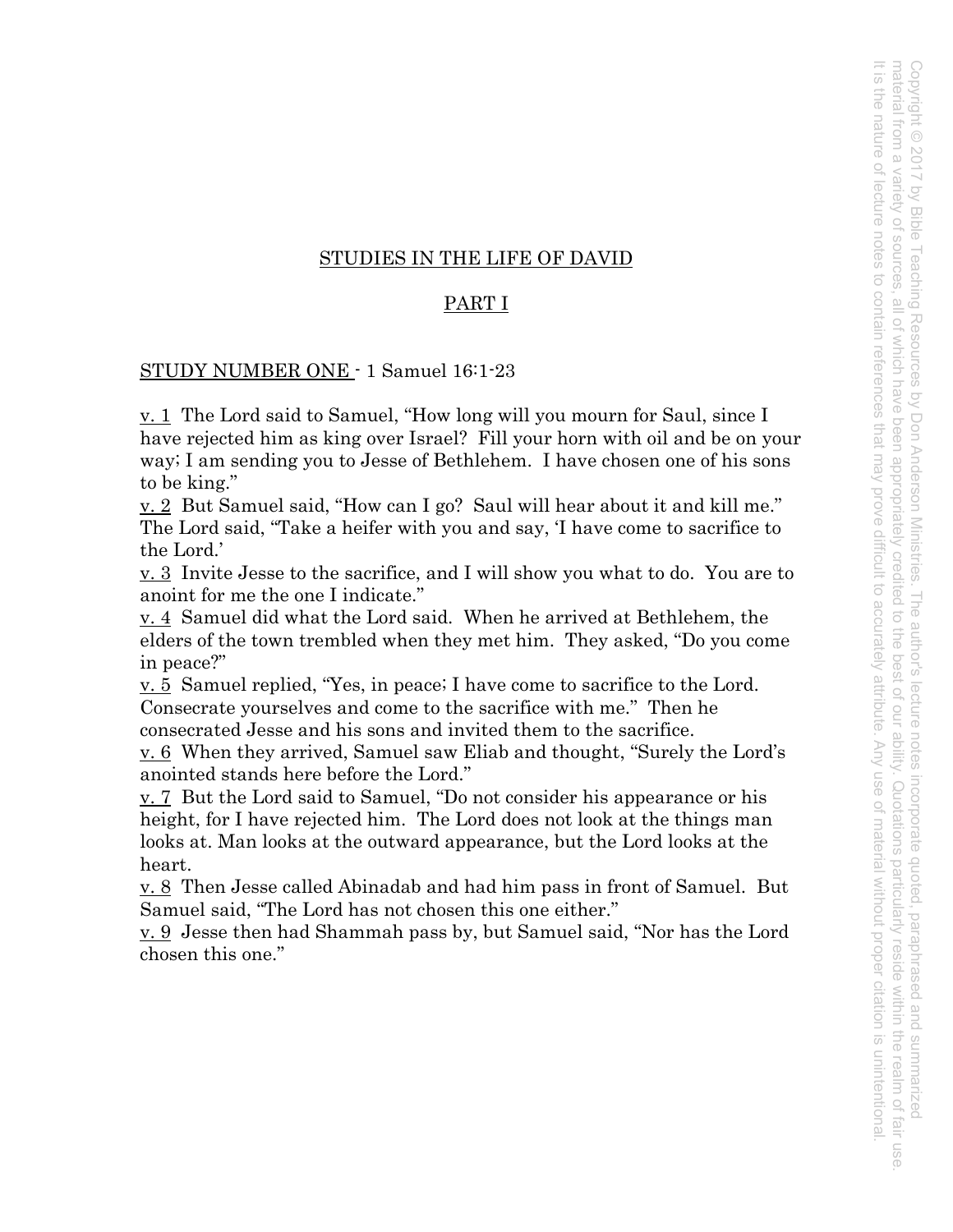v.10 Jesse had seven of his sons pass before Samuel, but Samuel said to him, "The Lord has not chosen these."

 $v.11$  So he asked Jesse, "Are these all the sons you have?" There is still the youngest," Jesse answered, "but he is tending the sheep." Samuel said, "Send for him; we will not sit down until he arrives."

v.12 So he sent and had him brought in. He was ruddy, with a fine appearance and handsome features. Then the Lord said, "Rise and anoint him; he is the one."

v.13 So Samuel took the horn of oil and anointed him in the presence of his brothers, and from that day on the Spirit of the Lord came upon David in power. Samuel then went to Ramah.

 $v.14$  Now the Spirit of the Lord had departed from Saul, and an evil spirit from the Lord tormented him.

 $v.15$  Saul's attendants said to him, "See, an evil spirit from God is tormenting you.

<u>v.16</u> Let our lord command his servants here to search for someone who can play the harp. He will play when the evil spirit from God comes upon you, and you will feel better."

 $v.17$  So Saul said to his attendants, "Find someone who plays well and bring him to me."

v.18 One of the servants answered, "I have seen a son of Jesse of Bethlehem who knows how to play the harp. He is a brave man and a warrior. He speaks well and is fine-looking man. And the Lord is with him."

v.19 Then Saul sent messengers to Jesse and said, "Send me your son David, who is with the sheep."

v.20 So Jesse took a donkey loaded with bread, a skin of wine and a young goat and sent them with his son David to Saul.

v.21 David came to Saul and entered his service. Saul liked him very much, and David became one of his armor-bearers.

v.22 Then Saul sent word to Jesse, saying, "Allow David to remain in my service, for I am pleased with him."

v.23 Whenever the spirit from God came upon Saul, David would take his harp and play. Then relief would come to Saul; he would feel better, and the evil spirit would leave him.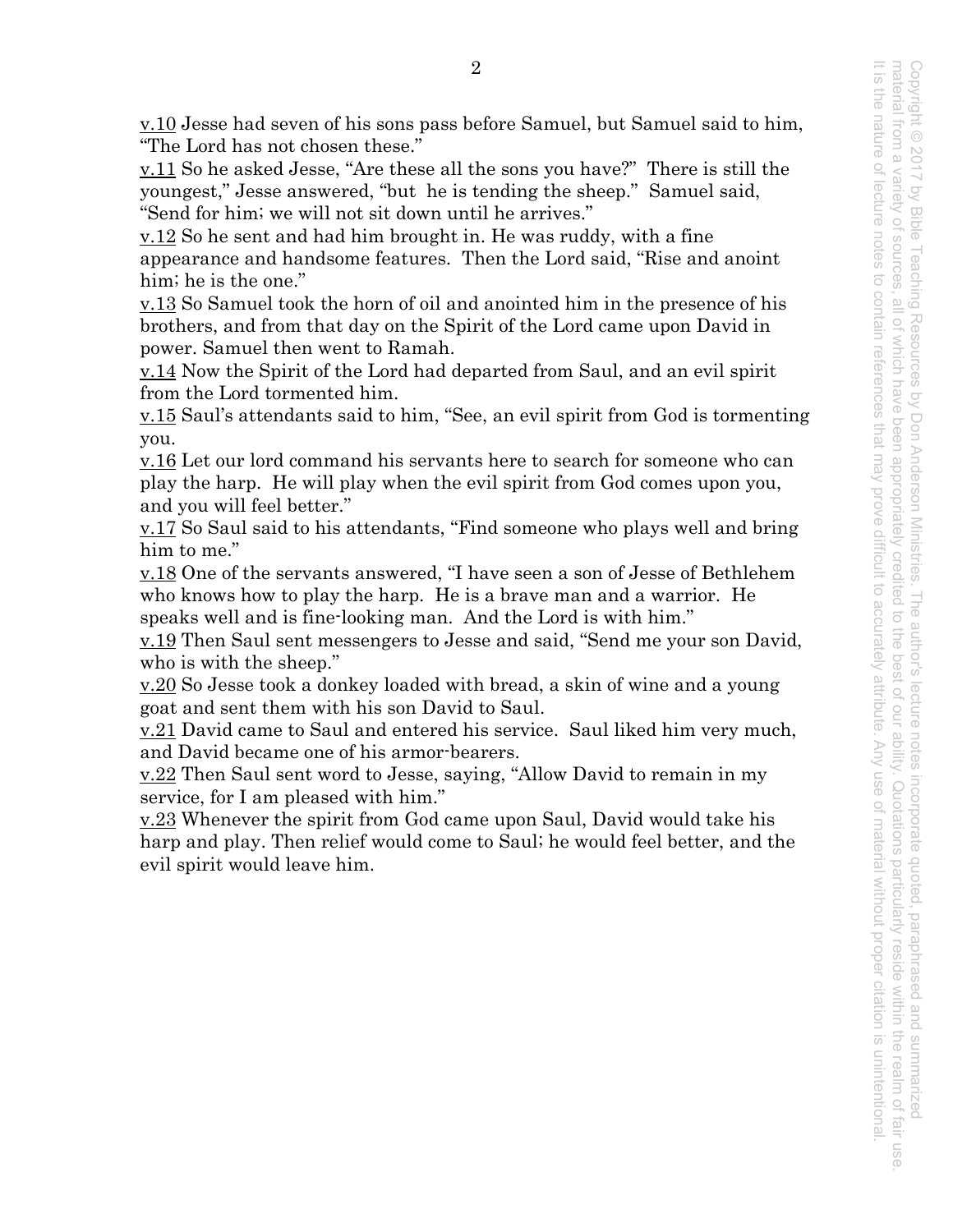## INTRODUCTORY MATERIAL:

#### Psalm 34:18-19

"The Lord is near to the brokenhearted, and saves those who are crushed in spirit. Many are the afflictions of the righteous, but the Lord delivers him out of them all."

## Psalm 1

"How blessed is the man who does not walk in the counsel of the wicked, nor stand in the path of sinners, nor sit in the seat of scoffers. But his delight is in the law of the Lord, and in his law he meditates day and night. And he will be like a tree firmly planted by streams of water, which yields its fruit in its season, and its leaf does not wither, and in whatever he does, he prospers. The wicked are not so, but they are like chaff which the wind drives away. Therefore, the wicked will not stand in the judgment, nor sinners in the assembly of the righteous. For the Lord knows the way of the righteous, but the way of the wicked will perish."

David, the greatest of Israel's kings, is one of the most fascinating characters in the whole of Scripture. The study of his life is so instructive, whether we consider him as A MAN, A KING, or a TYPE OF CHRIST.

At different times he was:

poor and rich hated and beloved persecuted and honored obscure and prominent a sinner and a worshiper

David was a man who put God's will ahead of his own selfish desires. For the most part, David's life was a life of obedience to the will of God. When he failed and sinned, he turned in repentance, and threw himself on God's mercy.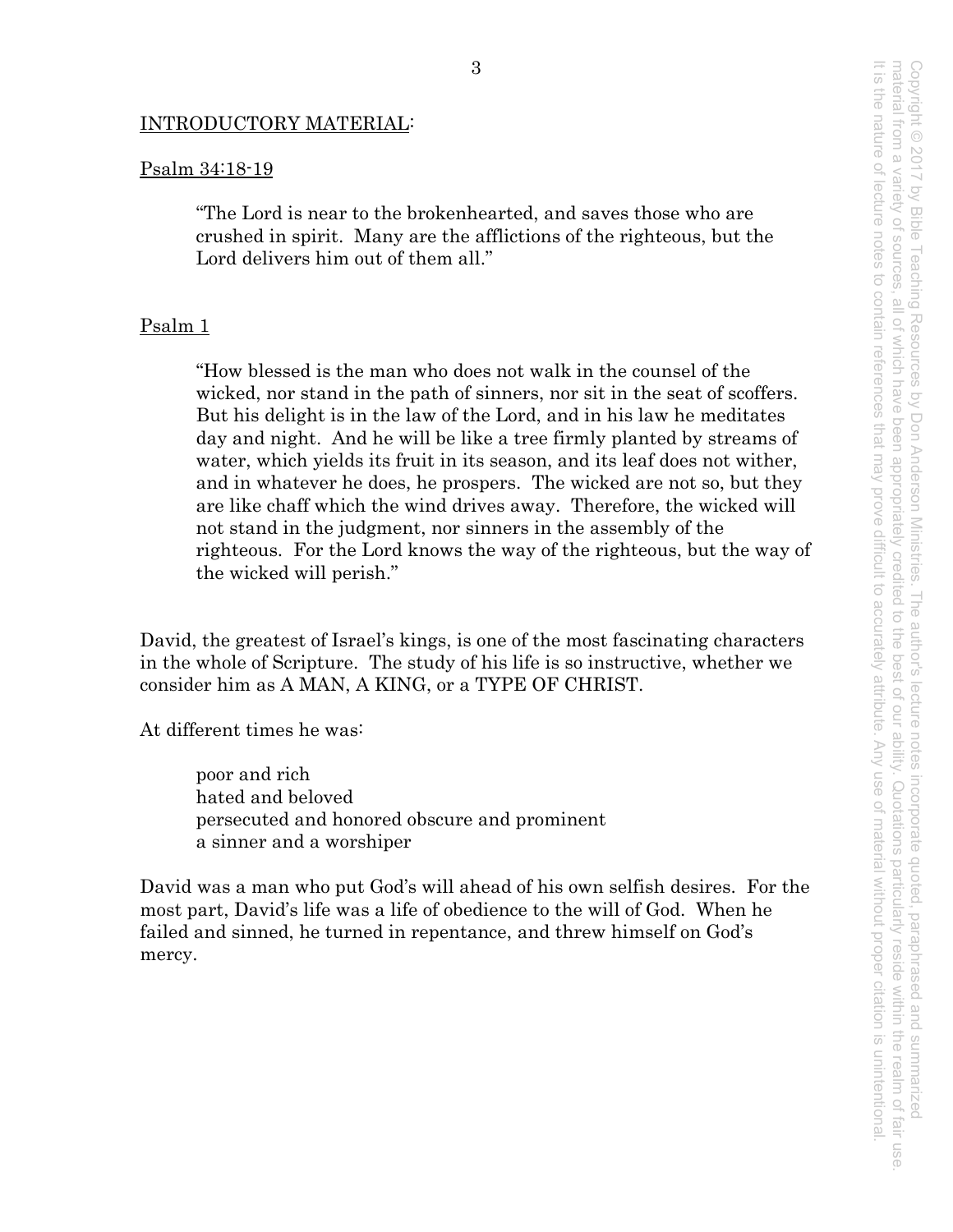David is well-known in history and modern society. Christians have idealized him, Hollywood has exploited him, and artists have sculptured. Many, many parents are proud to name their sons after him.

Edwin Young points out, "More is known about David than perhaps any other biblical personality.

There are 14 chaps. in the Scripture given to ABRAHAM. The chronicles of JOSEPH are also described in 14 chapters. JACOB'S story is told in 11 chapters. ELIJAH'S - 9 chapters

66 Bible chapters with 59 references in the New Testament are given to DAVID.

Paul J. Jordan points out, "The Bible does not offer us its heroes wrapped in cellophane, but with the dirt of life upon them. For example, ask the man in the street what he knows about David, and he will probably answer in terms of David's greatest victory or his worst defeat. As a boy, David killed Goliath, and as a man, he committed adultery with Bathsheba and murdered her husband Uriah."

A man's man like David is not often found in the church. He would intimidate too many people. David was a rugged man who could survive alone in the rough terrain of Judah. He was strong enough to kill a lion and brave enough to confront and fell Goliath. He was winsome, enough to enjoy the love of many women. David's personality was complex and he gave himself intensely to whatever he was doing. His emotional valleys were extremely low and his peaks extremely high. He was a leader of men able to win and retain loyalties over long periods of time from a position of weakness, as well as strength.

Luis Palau points out, "While still a teenager, David was taking long strides toward greatness. His trail, though haunted by loneliness, tragedy, and broken dreams, climbed heights few have scaled since. David ran toward his God. A teenaged giant-killer had giants to face as an adult too. We read of David, the great king, David, the leader of nations, but we also read of a man with passions like our own, who struggled and failed,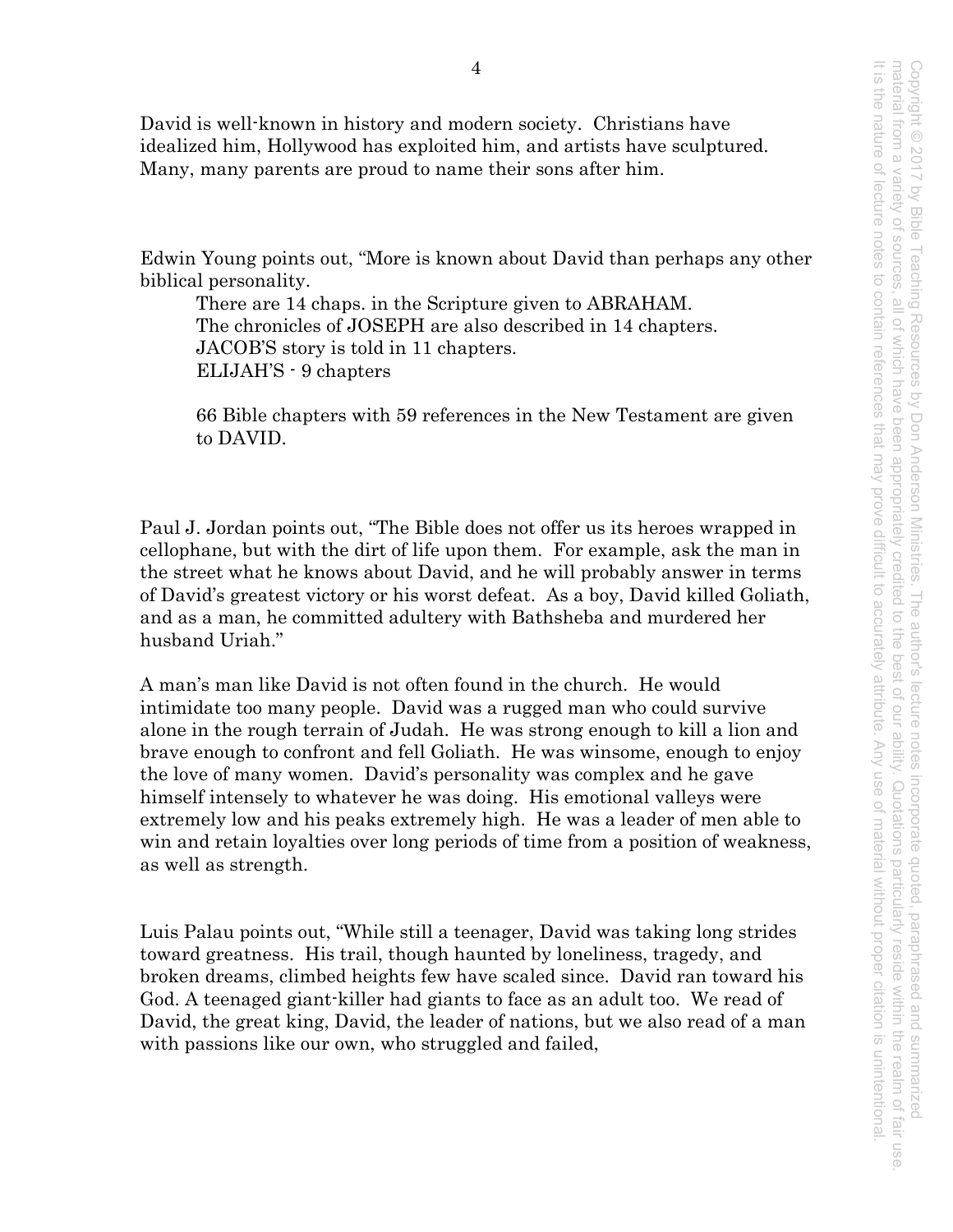yet gathered up the broken pieces to give them back to God. A man after God, a heart after God's heart.

Many of life's most crucial decisions occur in lonely, open fields where you can't even find rabbit tracks. Others are made in congested thoroughfares where it's so crowded your feet don't even touch the pavement as you move with the throng at the pedestrian crossing. Some decisions are far enough down the road that you have plenty of time to think about them before the road forks. Other decisions open suddenly at your feet, demanding instant action."

Humpty—Dumpty—But God Can . . .

Alan Redpath points out, "The Bible never flatters its heroes. It tells us the truth about each one of them in order that against the background of human breakdown and failure, we may magnify the grace of God and recognize that it is the delight of the Spirit of God to work upon the platform of human impossibilities. We are humiliated by the reminder of how many times we have failed. Great has been our stubbornness, but greater still has been His faithfulness. The conversion of a soul is the miracle of a moment. The manufacture of a saint is the task of a lifetime."

What kind of man does God like?

How was David a man after God's own heart?

M. R. DeHaan II points out, "The beatitudes describe David's heart in Matt. 5:3-12-

"Blessed are the poor in spirit, for theirs is the kingdom of heaven. Blessed are those who mourn, for they shall be comforted. Blessed are the gentle, for they shall inherit the earth. Blessed are those who hunger and thirst for righteousness, for they shall be satisfied. Blessed are the merciful, for they shall receive mercy. Blessed are the pure in heart, for they shall see God. Blessed are the peacemakers, for they shall be called sons of God. Blessed are those who have been persecuted for the sake of righteousness, for theirs is the kingdom of heaven. Blessed are you when men revile you and persecute you and say all kinds of evil against you falsely on account of me.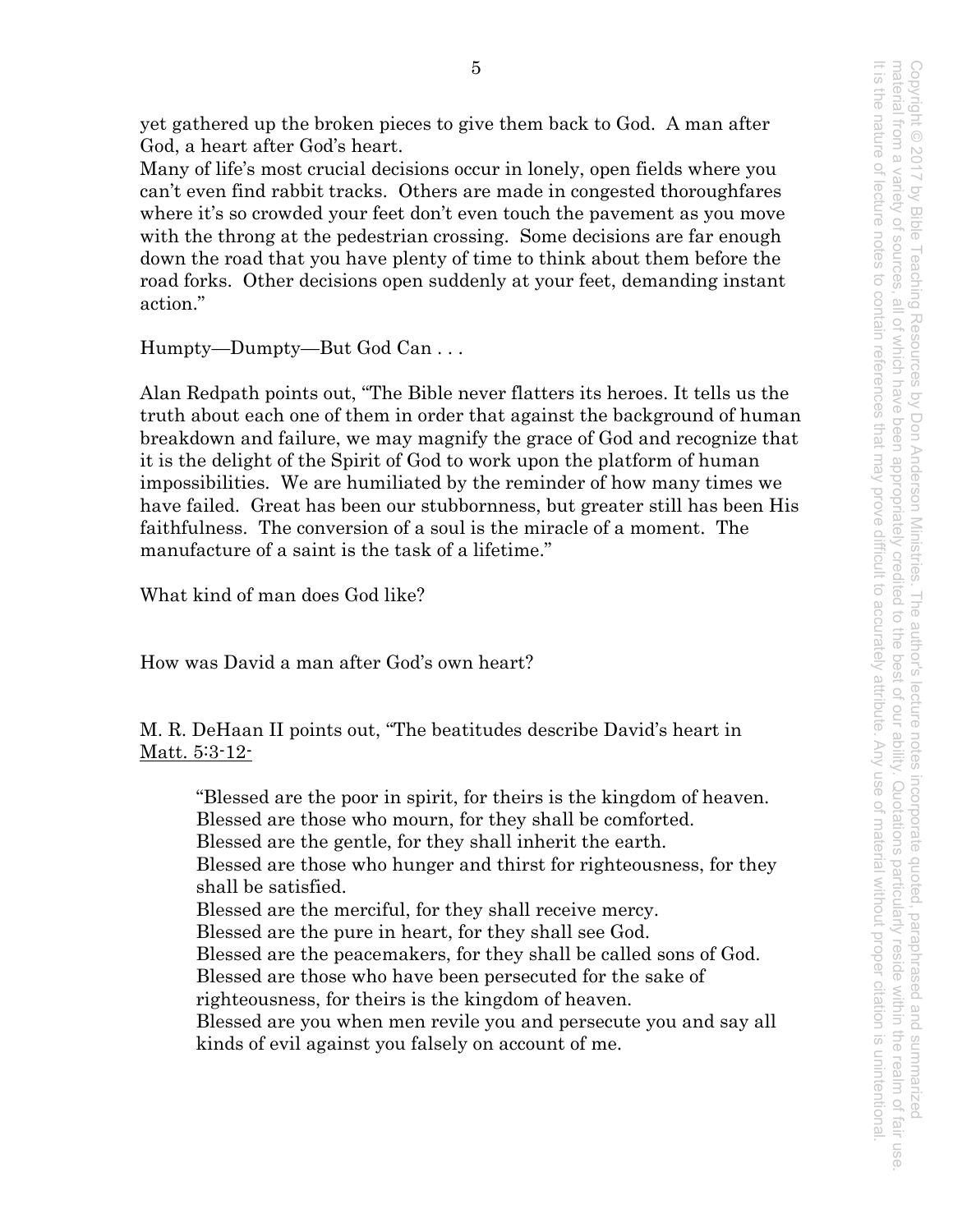Rejoice and be glad, for your reward in heaven is great; for so they persecuted the prophets who were before you."

We can note from the Psalms that David had:

a BELIEVING heart He had a TRUTHFUL heart. He had an OPEN heart. He had an EXPECTANT heart. He had a heart that REMEMBERED GOD'S LAW. He had a REPENTANT heart. He had a HUMBLE heart. He had a DEPENDENT heart.

Gene A. Getz in his book God's Man in Faith and Failure: David points out, "Ask the average man on the street what they remember about David and they'll probably recall his greatest achievement and his greatest failure. On the one hand he has been highly lauded for his encounter with the giant Philistine Goliath; on the other hand he has been severely criticized for his affair with Bathsheba. The first experience thrust him into prominence as a man led by the Spirit of God and possessed with great physical strength and skill. The second experience thrust him into prominence as a man who followed his own sinful desires, woefully deceived himself, reflecting a great spiritual weakness. In a sense, these two events epitomized David's life. Because of his heart attitude, he often stood head and shoulders above his peers in doing great exploits for God, but because of some inherent weaknesses in his personality, he at times found himself entangled in a web of sinful behavior that is difficult for the average 20th century Christian to comprehend."

John Oxenham wrote, "To every man there opens a way,

And ways, and a way, And the high soul climbs the high way, And the low soul gropes the low, And in between on the misty flats The rest drift to and fro. But to every man there openeth A high way and a low, And every man decides Which way his soul should go."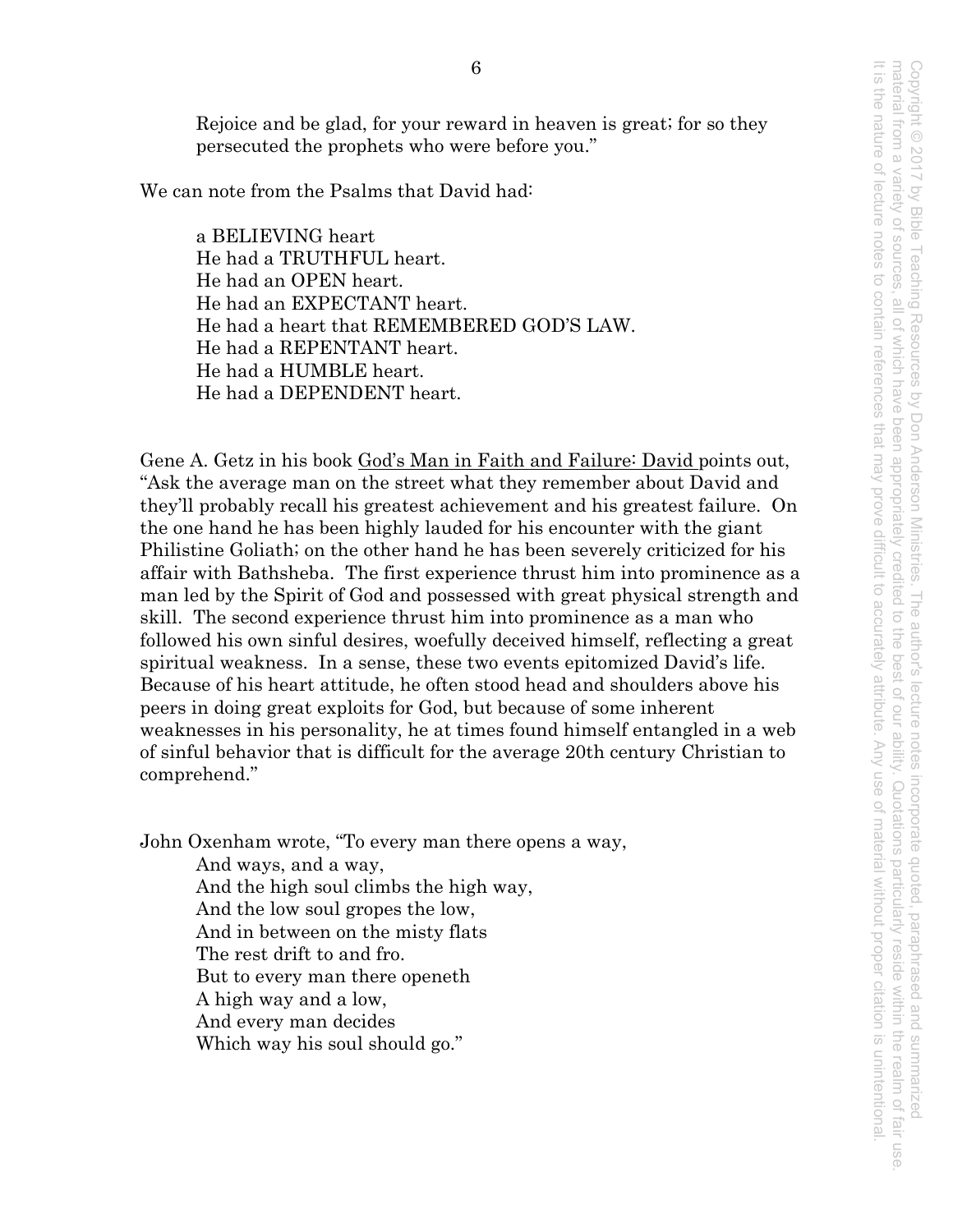Charles Gulston points out, "David emerges clear-cut from the shadows of the centuries, and he is relevant today because he wrote of things that never change; because in his cries of despair and songs of triumphant, he echoed humanities griefs and its joys. In an anguish of his own soul, David revealed the depths to which mankind can sink. Nothing in three thousand years has altered the basic problem he faced. They are still the same, and their solutions are still the same, although we have explored the moon."

Goldsmith points out, "Our greatest glory consists not in never falling but in rising every time we may fall."

He was a man of all dimensions; born to be a king in the middle of recorded time.

He was a man of war, yet he knew the peace of still waters and green pastures.

He touched the peaks of the sublime and almost lost himself in the depth. He matched the hour that was his own, but he was a man for all time.

David lives on in other ways. He would certainly find that his name has been preserved, even adding luster to Jerusalem's top hotel. He would find that the star on Israel's blue and white flag is believed to be the emblem he used on his shield. He would walk down streets that bear his name, but he would find no trace of the palace he built with the help of the king of Tyre.

The life of David is the greatest SOAP OPERA ever written in Scripture. David and his wives and concubines and mixed-up children,

Tamar and her half-brother Amnon,

Absalom and Jonadab,

Joab and the wise woman of Tekoah,

Ittai and Shimei,

Ahithophel and Hushai,

and the righteousness and the grace of God reigning, over them all. Truly all Scripture is given by inspiration of God.

Dallas with the best script going couldn't even run a close second!!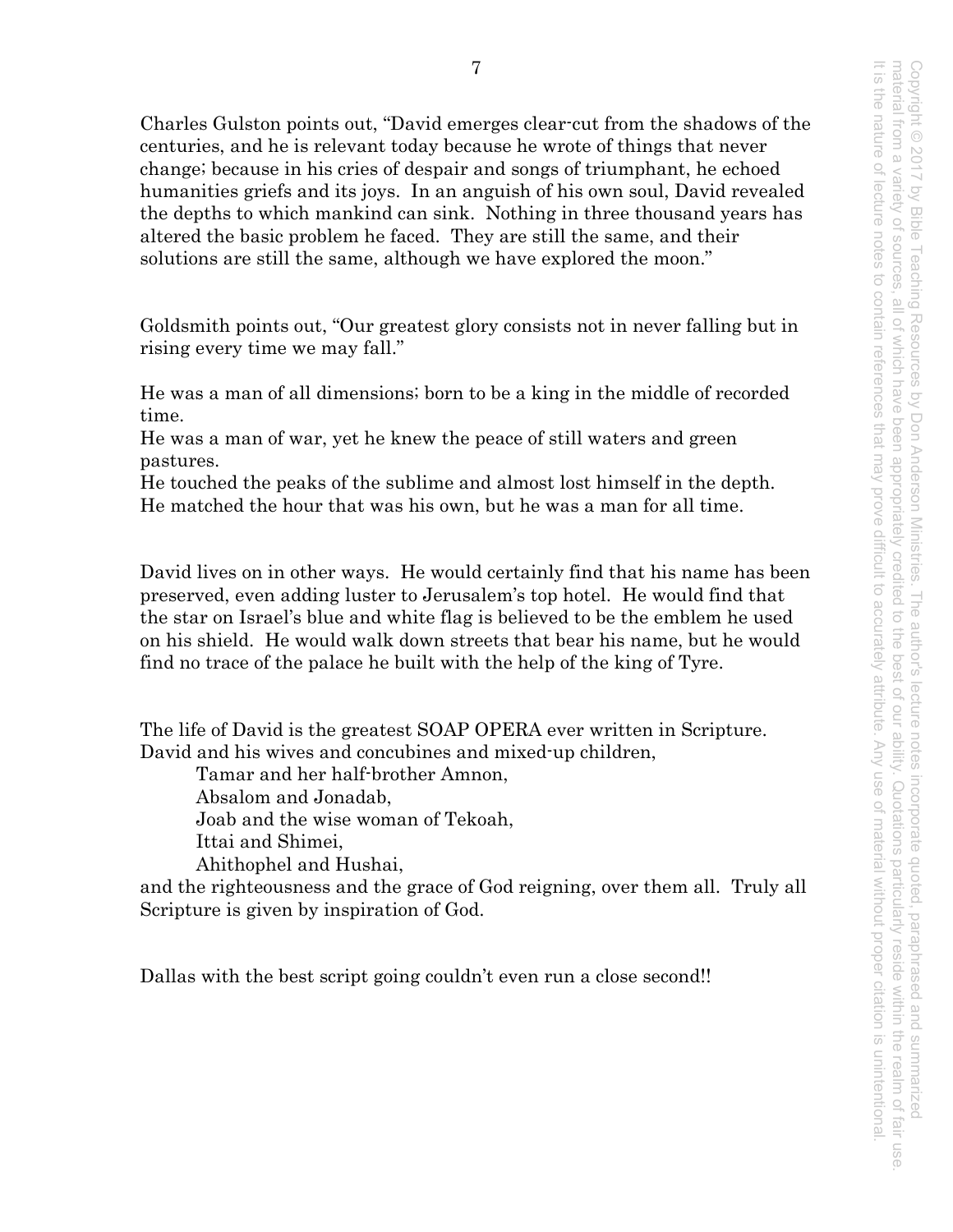Alexander Maclaren points out, "None of the great men of Scripture passed through a course of so many changes. None of them touched human life at so many points. None of them were so tempered and polished by swift alteration of heat and cold, by such heavy blows and the friction of such rapid revolutions. Like his great son and lord, though in a lower sense, he too must be "in all points tempted like as we are," that his words may be fitted for the solace and strength of the whole world. Poets learn in suffering what they teach in song. These quick transitions of fortune and this wide experience are the many colored threads from which the rich web of his psalms are woven."

David is like his own harp of many chords, through which the breath of God murmured, drawing forth wailing and rejoicing, the clear ring of triumphant and trust, the low plaint of penitence, the blended harmonies of all devout emotions.

## SCRIPTURAL SURVEY:

It would be well to place David in the historical context in which he lived in order to appreciate the times that we are going to be studying.

After the sin of Adam and Eve in the Garden of Eden, God promised that there would be a seed.

God made an unconditional covenant with Abraham in Genesis 12, a covenant that involved a SEED and a LAND.

These promises were passed on to Isaac and then to Jacob, and then through the tribe of Judah.

God said that the nation Israel would dwell in a land that was not theirs for 430 years. This period of time began when Jacob and his family went down to be reunited with his son Joseph.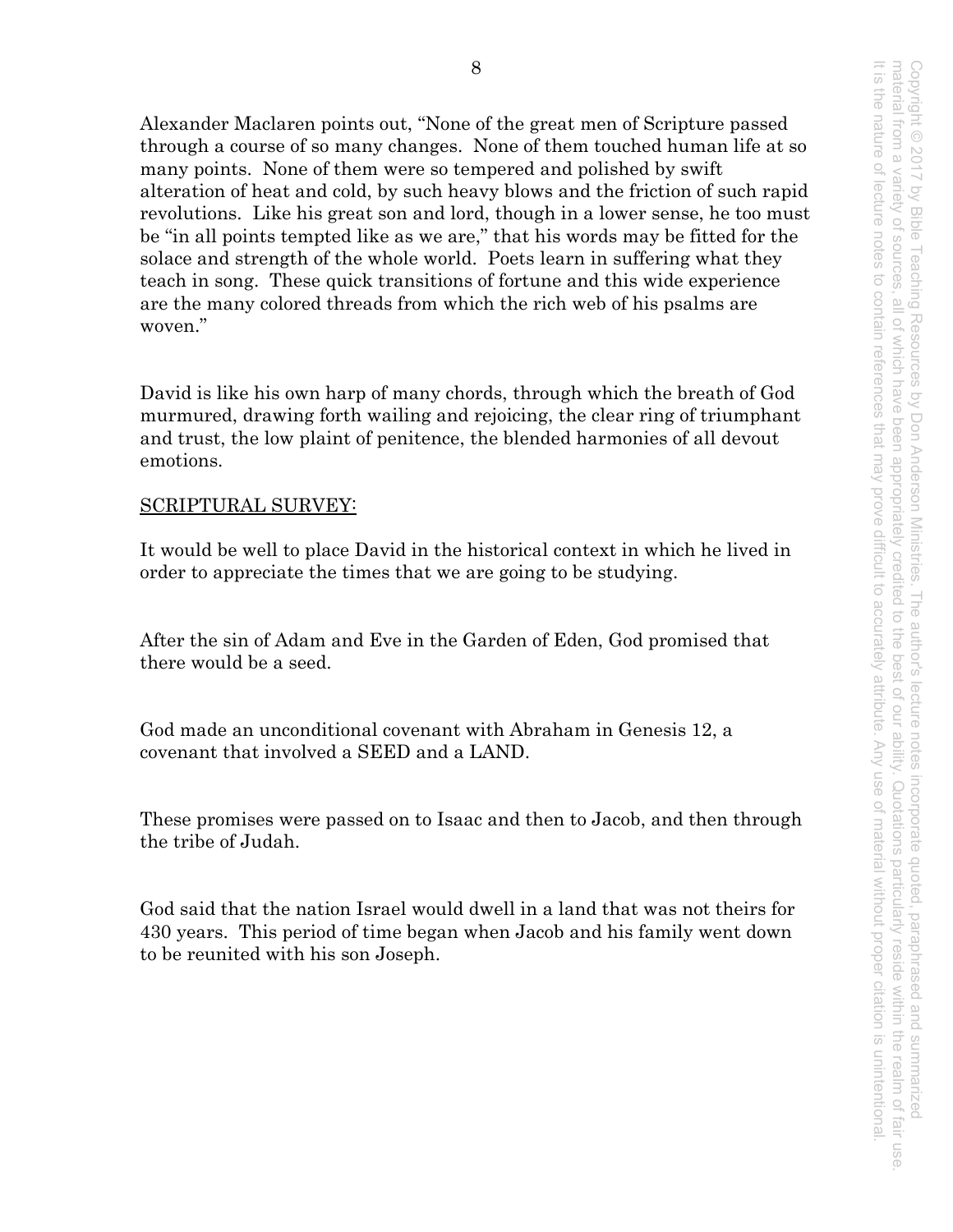The children of Israel then made their exodus from the land of Egypt under the leadership of Moses.

They came up to Kadesh-Barnea, to shores of the River Jordan; and after sending spies into the land, they came to the decision that they could not go in and take the land. Out of the 12 spies that had gone in, Joshua and Caleb were the only two who believed that they could go in, and recommended that they do so immediately.

For the next 40 years the children of Israel wandered in the wilderness; and after that generation died, so did Moses. It was under Joshua's leadership that the children of Israel went in to possess the land.

In the book of Judges, we see several cycles of the people doing evil again in the sight of the Lord. They are then taken into captivity by some foreign power for a period of time. And then God graciously raises up a judge to deliver the people of Israel; and there is a period of prosperity for a brief time before it happens once again: "they do evil in the sight of the Lord."

When the book of Judges ends, we have the pathetic summary in Judges 21:25 - "Everyone did that which was right in his own eyes."

The significance of the book of Ruth is spelled out beautifully by Charles Gulston, "The love story enfolds in much the same way as countless happenings of this nature have done down the centuries, but with no trace of anything unseemly or improper. The first step that Boaz, a kinsman of Elimelech and a man of wealth, took after setting eyes on Ruth was indicative of a more than casual interest in her. He found out all about her and then saw that she was accorded special favors. The significance of that was not lost on Naomi, whose instructions to her daughter-in-law to lie that night at the feet of Boaz on the threshing floor was in accord with the customs of the time. It simply meant that Ruth was offering herself in marriage, and she had in Boaz an eager accepter. He lost little time in resolving a legal problem because of a prior claim to Ruth's hand by a closer kinsman, nor was it long before the people and the elders were praying that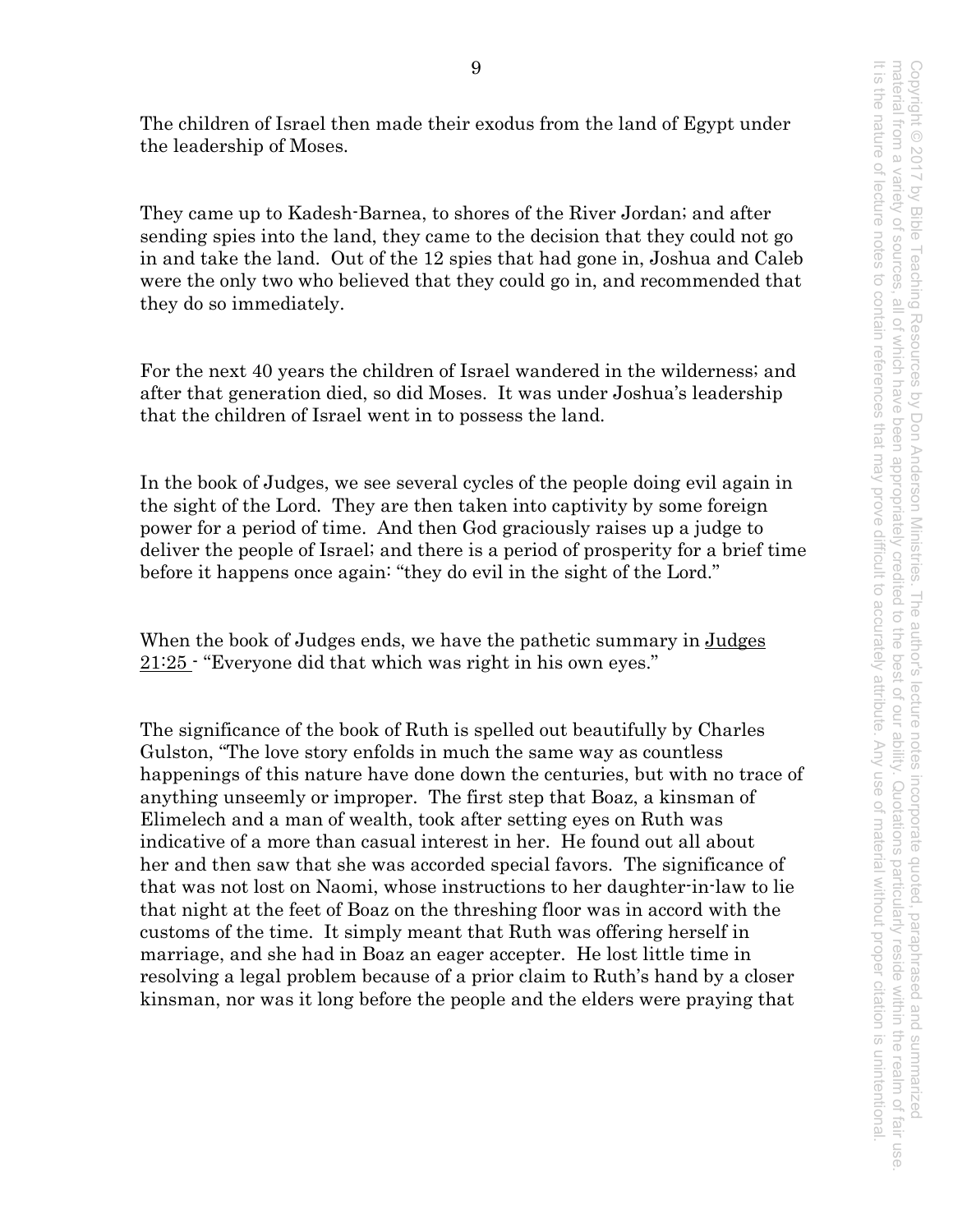the Moabitess bride would be like Rachel and like Leah, which two did build the house of Israel, and for Boaz to do worthily in Ephratah and be famous in Bethlehem. They were more prophetic in their prayers than they knew because in the union of Boaz and Ruth, another vital link had been added in the chain of divine redemption. Boaz was a descendant of Abraham, to whom the promise was given that in him all the families of the earth would be blessed. Through the Moabite girl, who was better than 7 sons to a motherin-law, Boaz had a son whose name was Obed. Obed had a son called Jesse. And Jesse had 8 sons, the youngest of whom was a boy called David. From the house of David, 28 generations later, came the Messiah, the Lord Jesus Christ.

The last of the Judges was a man by the name of Samuel.

Hannah, being childless, had prayed that the Lord would give her a child. And she promised in return that she would give that child back to the Lord. Samuel was miraculously born in answer to that prayer, and he was brought back to the temple to serve under Eli's leadership.

One night as a child, he heard the Lord speaking to him. After two prior occasions, Eli recognized it was the Lord, and instructed Samuel to go and lay down and say, "Speak, Lord, for thy servant heareth."

The people came to Samuel and desired that they might have a king to rule over them. Samuel rejected this thought at first but God said, "They have not rejected you, but Me. Let them have a king."

Saul is the first of these kings, and we will see him on numerous occasions in these chapters we will be studying in this first section of the Life of David.

Rough for Samuel:

- 1. Step aside
- 2. Treated as though he didn't exist

Wilson, in his thesis, points out, "The contrast between David, the man after God's own heart, and Saul, the man with the heart of the nation, is graphically shown to illustrate the divergent outcome of obedience and disobedience to the covenant. The ultimate expression of Saul being brought down is seen when he and his sons die in battle against the Philistines. Saul, out of God's favor, was removed as a threat to David, the Lord's anointed. David was blessed for his righteousness and became king.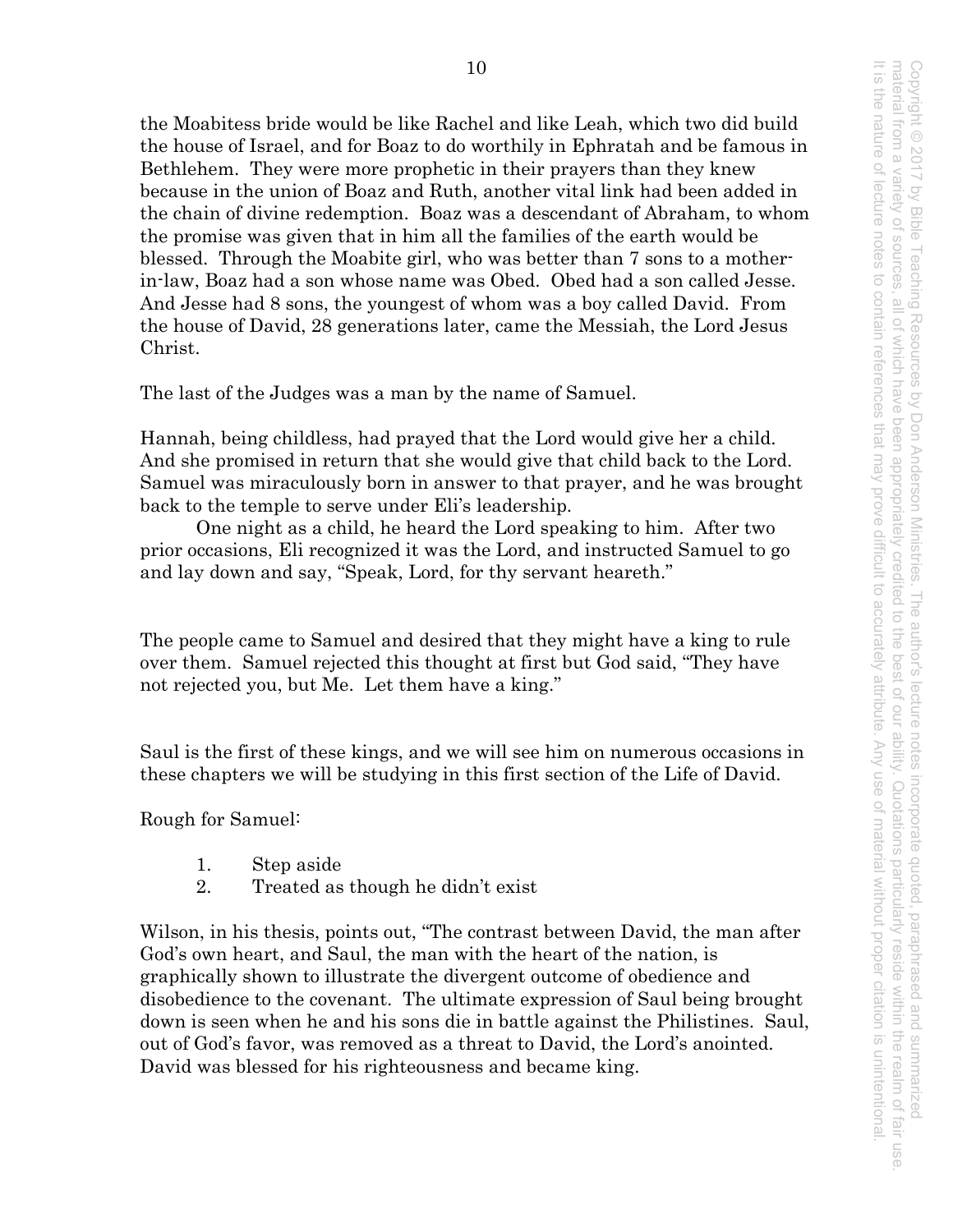It is particularly seen in the setting apart of the three main characters Samuel, Saul and David. All three would not normally have risen to such prominence had not Yahweh sovereignly directed. He opened the womb of Hannah, he chose out Saul, he looked past Jesse's older sons to pick David. Yahweh is sovereign, and the books of Samuel gloriously portray that sovereignty.

It has been asserted that the author of Samuel, either a priest or prophet, wrote the book soon after the events prior to the end of Solomon's reign. He was writing to a nation that had become somewhat lethargic in their worship and covenantal responsibilities, and he desired to call them back into obedience and faith through the presentation of the nation's history which typified the covenantal relationship with its attendant cursings and blessings.

## TEMPERAMENT TRAITS:

Before you can really appreciate the biography of a man, you need to put some flesh on his bones and to be able to understand some of the things that make him tick.

Tim LaHaye in his book Understanding the Male Temperament points out, "Man is very complex. He is made up of character, personality, leadership, productivity, courage, mind, emotions, sexuality, a body, and a boy."

The image of manhood today is the macho man. He is virile, masculine, sparkling with charisma and sex appeal. It is the John Wayne image of rough, tough, sometimes crude, but always fair. He leaves a trail of broken hearts and broken jaws everywhere he goes.

Frozen to boiling. Machines to measure sex drive: Cool to torrid.

The man's sex drive is far stronger than the woman's, and if we were to try to measure David's sex drive, it would probably go off the Richter scale.

To really understand the man, you've also got to see the boy. LaHaye points out, "It's the boy in the man that makes it impossible for him to resist the challenge of that sports car revving its engine while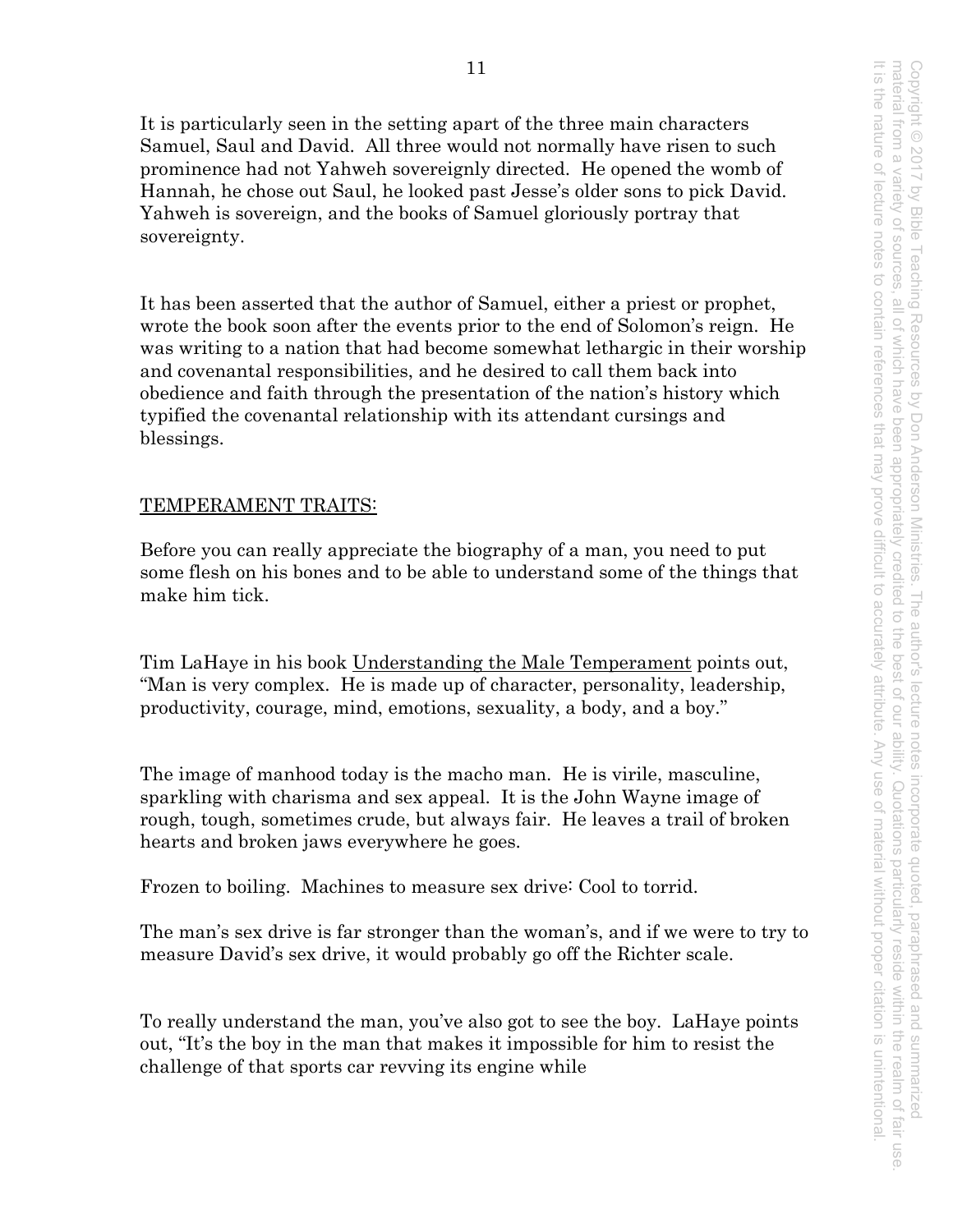waiting at a red light.

It's the boy in the man that makes the middle-aged father offer to play quarterback for the neighborhood kids on the front lawn.

It's the boy in the man that makes him go out fishing when they're not biting in hopes that he'll get that big one.

It's the boy in the man that makes him scare his wife with a dead mouse. It's the boy in the man that makes him put salt in the sugar on April Fool's Day.

It's the boy in the man that makes him punch the tops of the chocolates in search of a caramel.

It's the boy in the man that brings home that puppy his wife has absolutely forbidden, consoling himself all the way home with: When she sees it, she just can't help but love it.

It's the boy in the man that makes it impossible for him to walk by a construction project without looking into the hole or over the fence.

It's the boy in the man that makes him send his wife on a treasure hunt to find her Christmas present.

It's the boy in the man that makes him lift, shake, and poke at his Christmas present when no one else is looking.

It's the boy in the man that threatens his wife: When you turn 40, I'll trade you in on two 20's.

David is a blend of two temperaments: He is a SANGUINE-MELANCHOLY.

The SANQUINE is an extrovert temperament. And the MELANCHOLY an introvert.

The strengths and weaknesses of these temperaments are seen in the following words:

STRENGTHS:

Outgoing Has charisma Warm Friendly Responsive Talkative Enthusiastic Carefree Compassionate Generous Gifted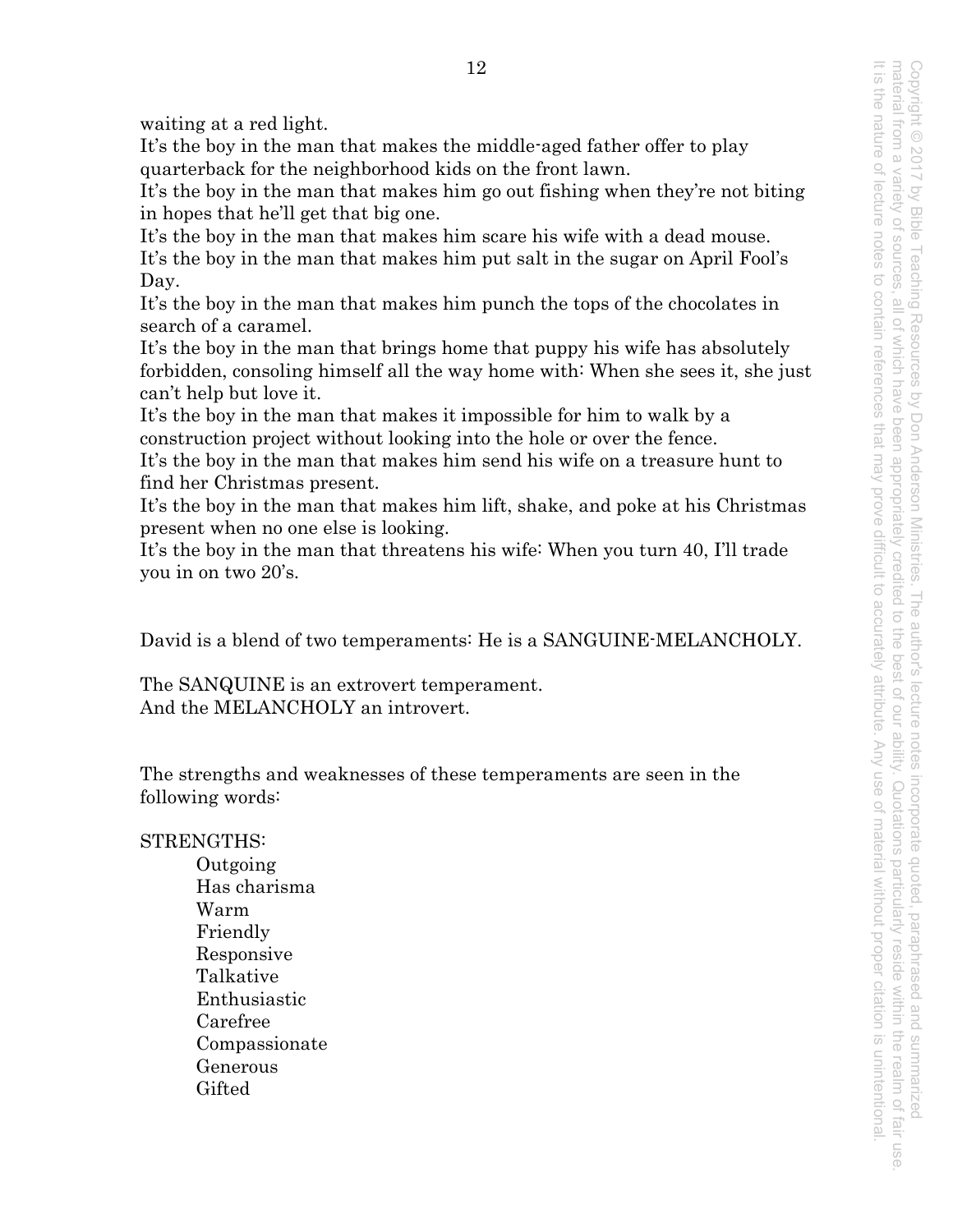It is the nature of lecture notes to contain references that may prove difficult to accurately attribute Copyright © 2017 by Bible Teaching Resources by Don Anderson Ministries. The author's lecture notes incorporate quoted, paraphrased and summarized<br>material from a variety of sources, all of which have been appropriately cr material from a variety of sources, all of the which have been appropriately credited to the best of courses, all of the interval of the set of the set of the been abdeniately reside with reside with reside within the real Copyright © 2017 by Bible Teaching Resources by Don Anderson Ministries. The author's lecture notes incorporate quoted, paraphrased and summarized It is the nature of lecture notes to contain references that may prove difficult to accurately attribute. Any use of material without proper citation is unintentional.Any use of material without proper citation is unintentional . Quotations particularly reside within the realm of fair use

Analytical A perfectionist Conscientious Loyal Aesthetic Idealistic Sensitive Self-sacrificing Self-disciplined The WEAKNESSES, when they dominate, are: Undisciplined Weak-willed Restless Disorganized Unproductive Undependable Obnoxious—loud Egocentric Exaggerates Fearful & Insecure Moody Negative Critical Rigid & Legalistic Self-centered Touchy Revengeful Persecution-prone Unsociable Theoretical & impractical Sanguines usually become: Actors Salesmen or Speakers

The Melancholy becomes: Artist Musician Inventor Philosopher Doctor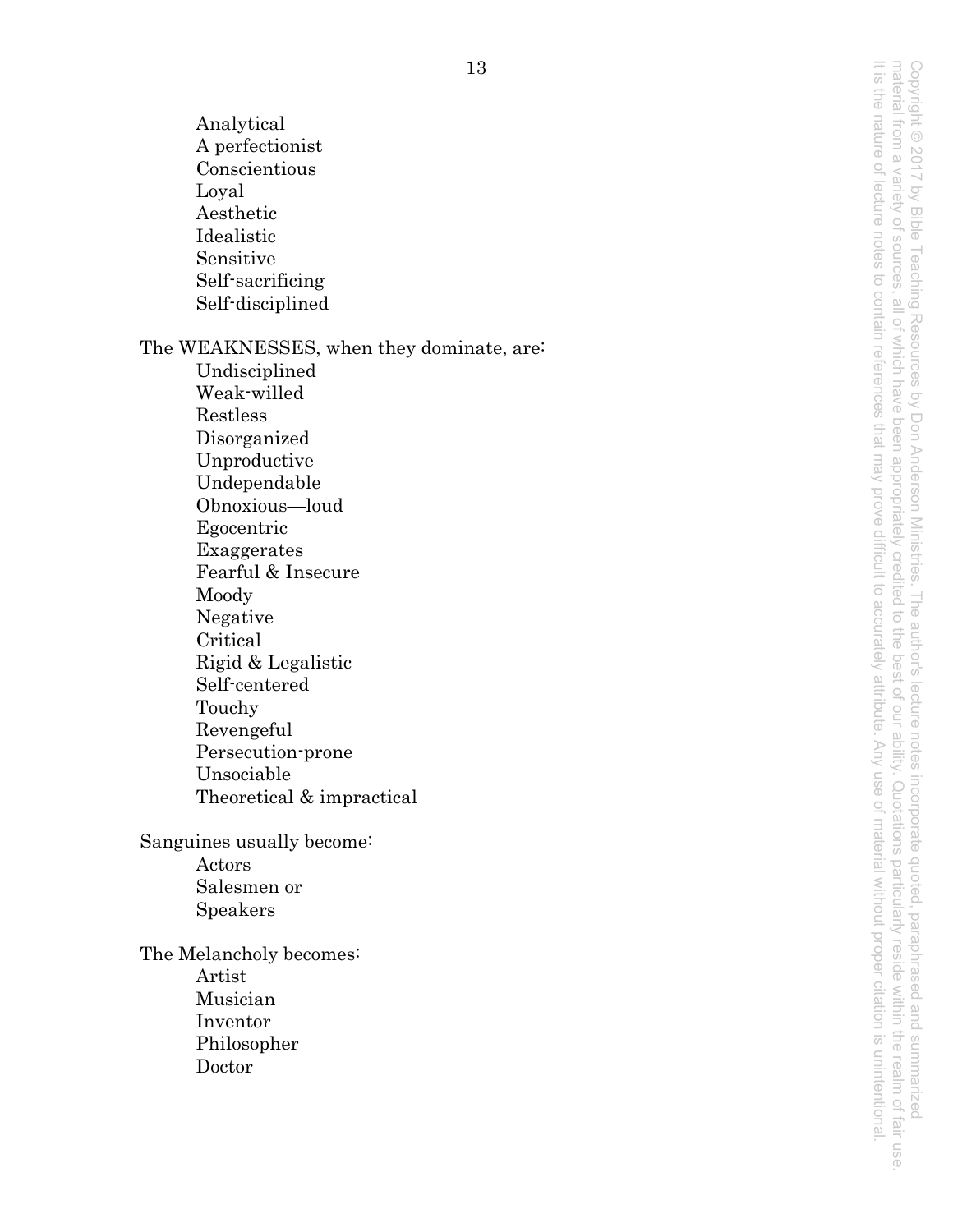It is the nature of lecture notes to contain references that may prove difficult to accurately attribute. material from a variety of sources, all of which have been appropriately credited to the best of our ability. Quotations particularly reside within the realm of fair use material from a variety of sources, all of the which have been appropriately credited to the best of courses, all of the interval of the set of the set of the been abdeniately reside with reside with reside within the real Copyright © 2017 by Bible Teaching Resources by Don Anderson Ministries. The author's lecture notes incorporate quoted, paraphrased and summarized Copyright © 2017 by Bible Teaching Resources by Don Anderson Ministries. The author's lecture notes incorporate quoted, paraphrased and summarized It is the nature of lecture notes to contain references that may prove difficult to accurately attribute. Any use of material without proper citation is unintentional.Any use of material without proper citation is unintentional

Tim LaHaye points out, "The sanguine-melancholies are highly emotional people who fluctuate drastically. They can laugh hysterically one minute and burst into tears the next. It is almost impossible for them to hear a sad tale, observe the tragic plight of another person, or listen to melancholy music without weeping profusely. They genuinely feel the grief of others. Sanguine-melancholy doctors, for instance, always display the best bedside manner. Ordinarily, they make fantastic instructors, teachers, and college professors, and are easily the most popular instructors on campus. Almost any field is open to them, especially public speaking, acting, music and the fine arts. However, sanguine-melancholies reflect an uninhibited perfectionism that often alienates them from others because they verbalize their criticisms. They are usually people-oriented individuals, who have sufficient substance to make a contribution to other lives, if their ego and arrogance don't make them so obnoxious that others become hostile to them. King David is a classic illustration of a sanguine-melancholy temperament, an extremely likeable man who attracted both men and women. He was colorful, dramatic, emotional, and weak-willed. He could play a harp and sing. He clearly demonstrated a poetic instinct in his psalms, and he made decisions on impulse. Unfortunately, like many sanguine-melancholies, he fouled up his life by a series of disastrous and costly mistakes before he gained enough self-discipline to finish out his destiny. All sanguinemelancholies, of course, are not able to pick up the pieces of their lives and start over, as David did. It is far better for them to walk in the Spirit daily, and avoid such mistakes.

A real man's man is one in whom self is changed into a spiritually sensitive servant.

A sanguine-melancholy can be filled with rage one moment, and bursting into tears the next.

Arthur Gordon demonstrates this in his book Through Many Windows as he tells about an experience with an old black gentleman: "And suddenly, out of nowhere, came a rush of emotion so unexpected, so powerful, so overwhelming, that I was stunned. I felt as if, deep inside me, great doors had swung open upon another dimension. And through those doors poured a torrent of feeling so intense that I couldn't begin to limit or control it. I felt a great tidal wave of tears surging up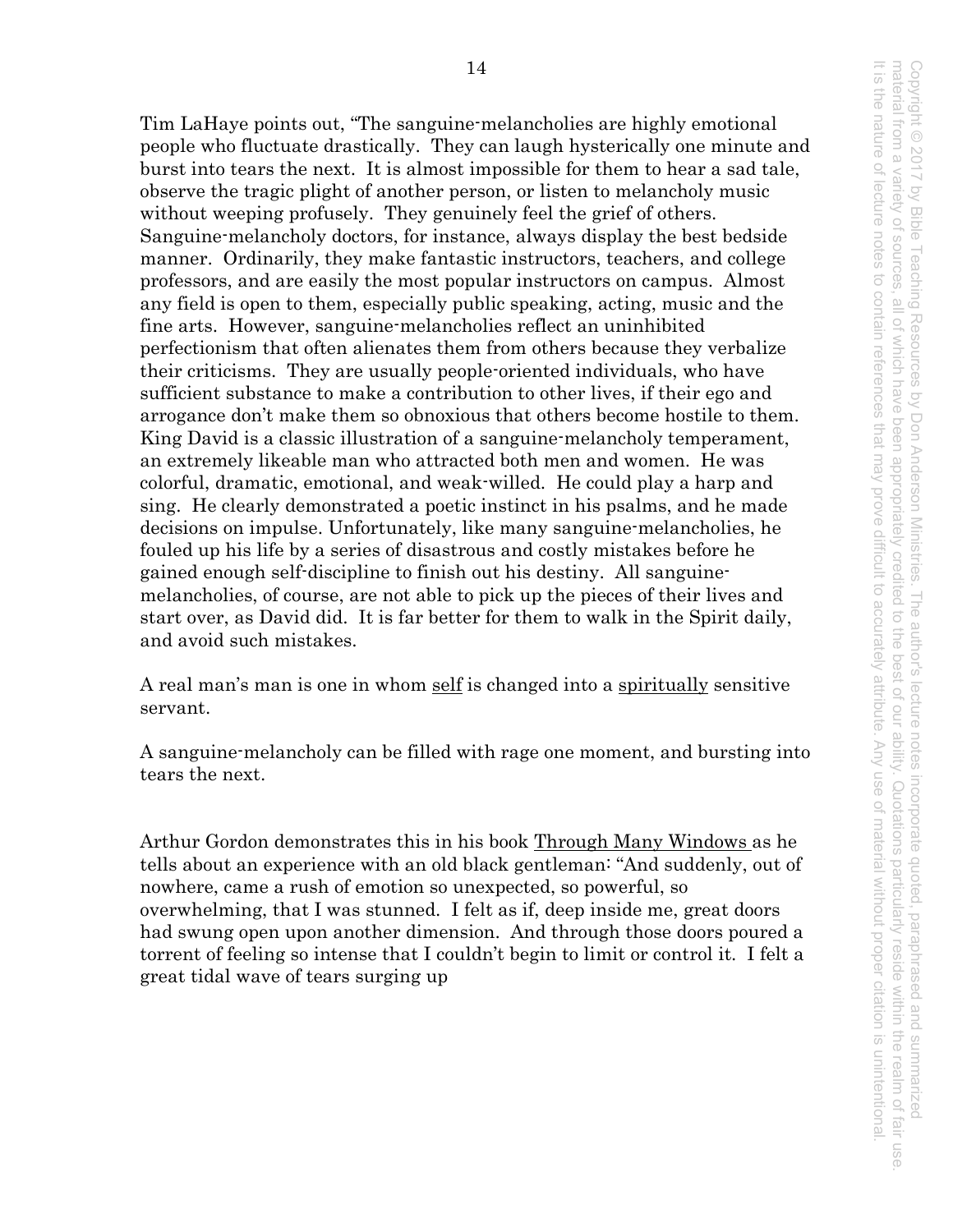in me. It was the only response I could make, and I did burst into tears. I struggled to understand what was happening, but I was caught in an emotional whirlwind that seemed to blow all my defenses away and leave me helpless. I knew it had something to do with the old black man. I seemed to see his eyes looking at me full of tears, dark pools that reflected the whole sum of human misery. I saw my own casual efforts to help him and knew a burning sense of shame for their inadequacy. I felt as if all the attempts I had made in the past to help others or oppose evil were feeble things indeed, devoid of any real compassion or caring. The thoughts seemed to come in a stupendous rush that the true nature of sin lies mainly in what one fails to do, and that in this area, regardless of what we may think, most of us are almost beyond redemption. I sat there stricken. In the mirror I could see the tears pouring down my face. Great sobs were caught in my chest. My throat was too tight to let any sound come through."

Much of the melancholy temperament comes through in country music and its lament. Some of the words really speak of the feelings of this temperament:

"I really tried to drown my sorrows but the little buggers learned to swim." "You picked a fine time to leave me, Lucille. Four hungry children and the crop's in the field."

"I bought the shoes that just walked out on me.

"Walk out backwards so I'll think you're coming in."

David is characterized as a man after God's own heart. It causes us to ask the question: What kind of heart is God looking for?

I would say, it is a heart that has the 4 following characteristics:

- 1. It's a SENSITIVE heart.
- 2. It's a SUBMISSIVE heart.
- 3. It's a SERVANT'S heart.
- 4. It is a heart desirous to be a STUDENT OF THE SCRIPTURES.

"I can't sing the note you left me . . ."

"I'll be under the table before I get over you . . ."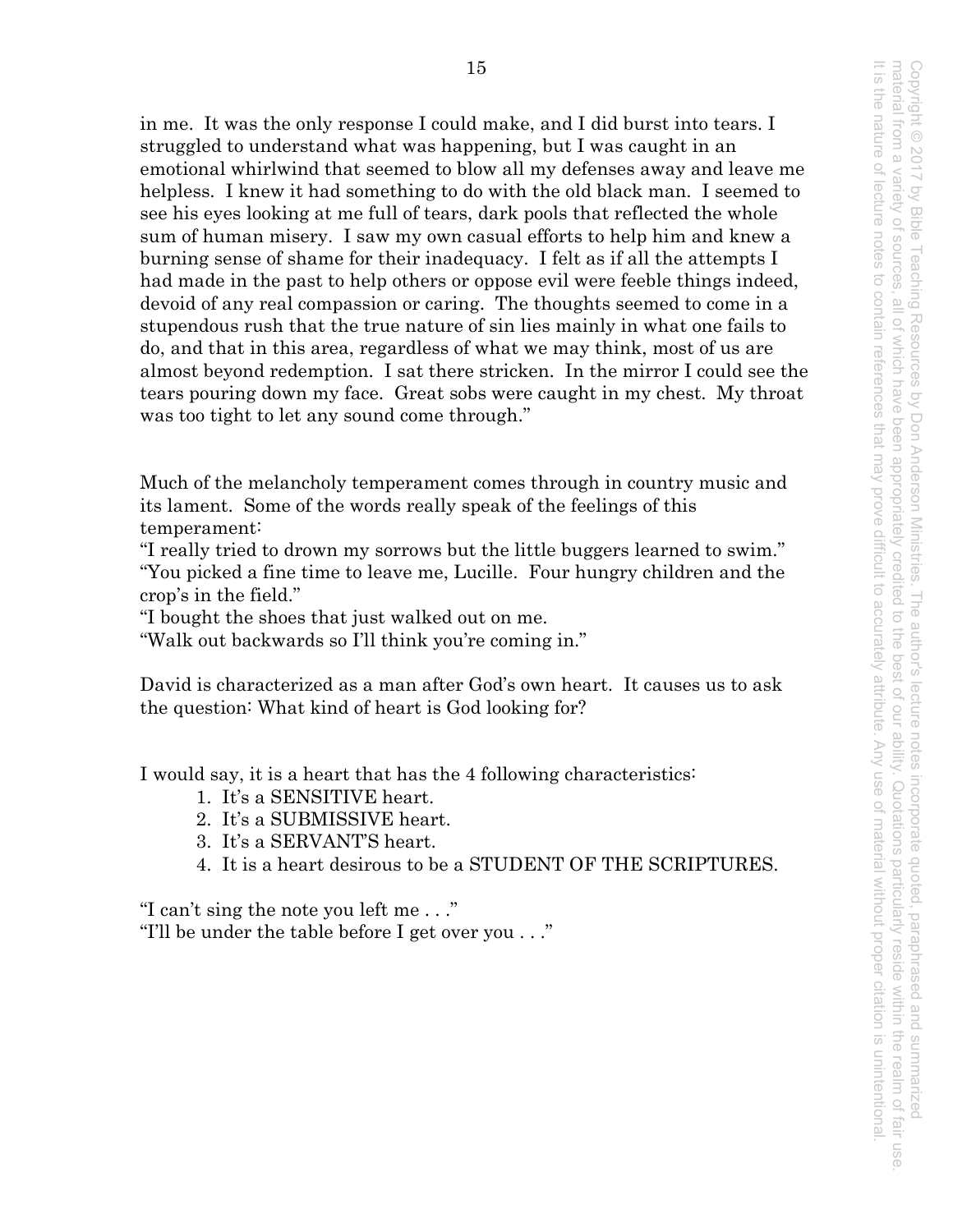## STUDY NUMBER ONE - I Samuel 16:1-23

## INTRODUCTION:

Latest born of Jesse's race, Wonder lights thy bashful face. While the prophets' gifted oil, Seals thee for a path of toil.

In t

his chapter we are going to see: I. DAVID BEFORE SAMUEL - 16:1-13 II. DAVID BEFORE SAUL - 16:14-23

As we launch into the chapter, it would be good for us to recognize the cast of characters. Reference will be made to:

Samuel Saul Jesse the Lord the elders Eliab Abinadab Shammah the Spirit of the Lord David, himself

v. 1 The Lord said to Samuel, "How long will you mourn for Saul, since I have rejected him as king over Israel? Fill your horn with oil and be on your way: I am sending you to Jesse of Bethlehem. I have chosen one of his sons to be king."

The scene of our story opens with the Lord speaking to Samuel.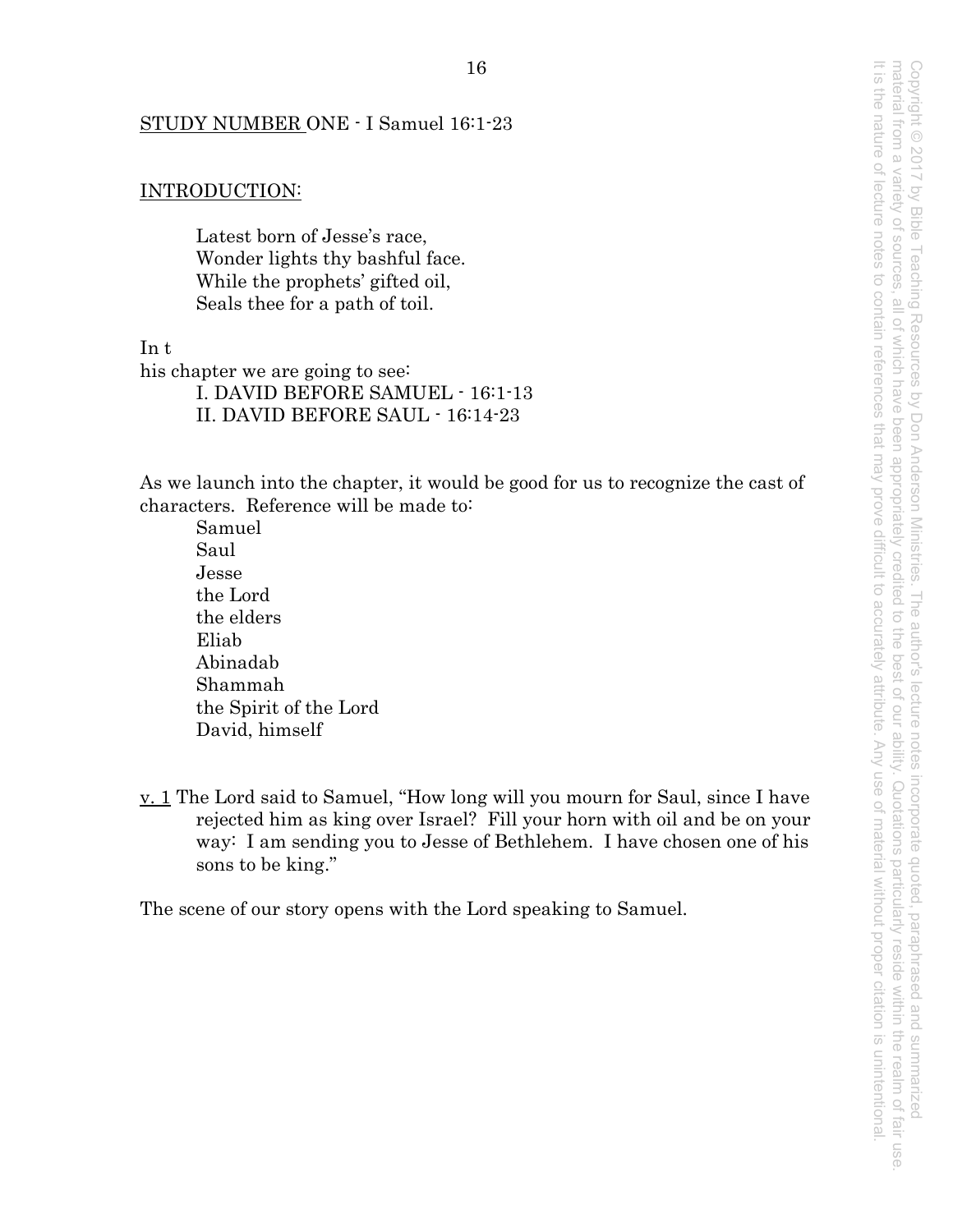Samuel is the last judge, and the first of the prophets. Samuel has had a long and successful career as a servant of the Lord. He has had to experience the pain of giving up his plans for what the Lord wanted to have happen when the people desired a king. The years under Saul's leadership have been very difficult for Samuel because he has been treated as though he didn't even exist.

Samuel really loved Saul, however, and wanted him to succeed desperately.

All he had been through with Saul and he still cared ….

In chapter 15 Saul again failed to follow the specific instructions of the Lord in the battle with the Amalekites, and in verse 26 of chap. 15 we read that "Samuel said to Saul, 'I will not return with you, for you have rejected the word of the Lord, and the Lord has rejected you from being king over Israel.'"

The Lord in this first verse, as he speaks with Samuel, asks a question and then issues a command.

The question is: "How long will you mourn for Saul, since I have rejected him as king over Israel?"

The question comes, Can we mourn too long over those things which the Lord has allowed to happen in our lives as part of His plan?

The Lord, in a gentle way, reproves Samuel and tells him to get on with the program. I have rejected Saul, and I want you to go and anoint a man that I have chosen.

Samuel must have been a pretty sensitive guy, and his love and unswerving loyalty and devotion to Saul is incredible.

The Lord follows his question with a command: "Fill your horn with oil and be on your way. I am sending you to Jesse of Bethlehem. I have chosen one of his sons to be king."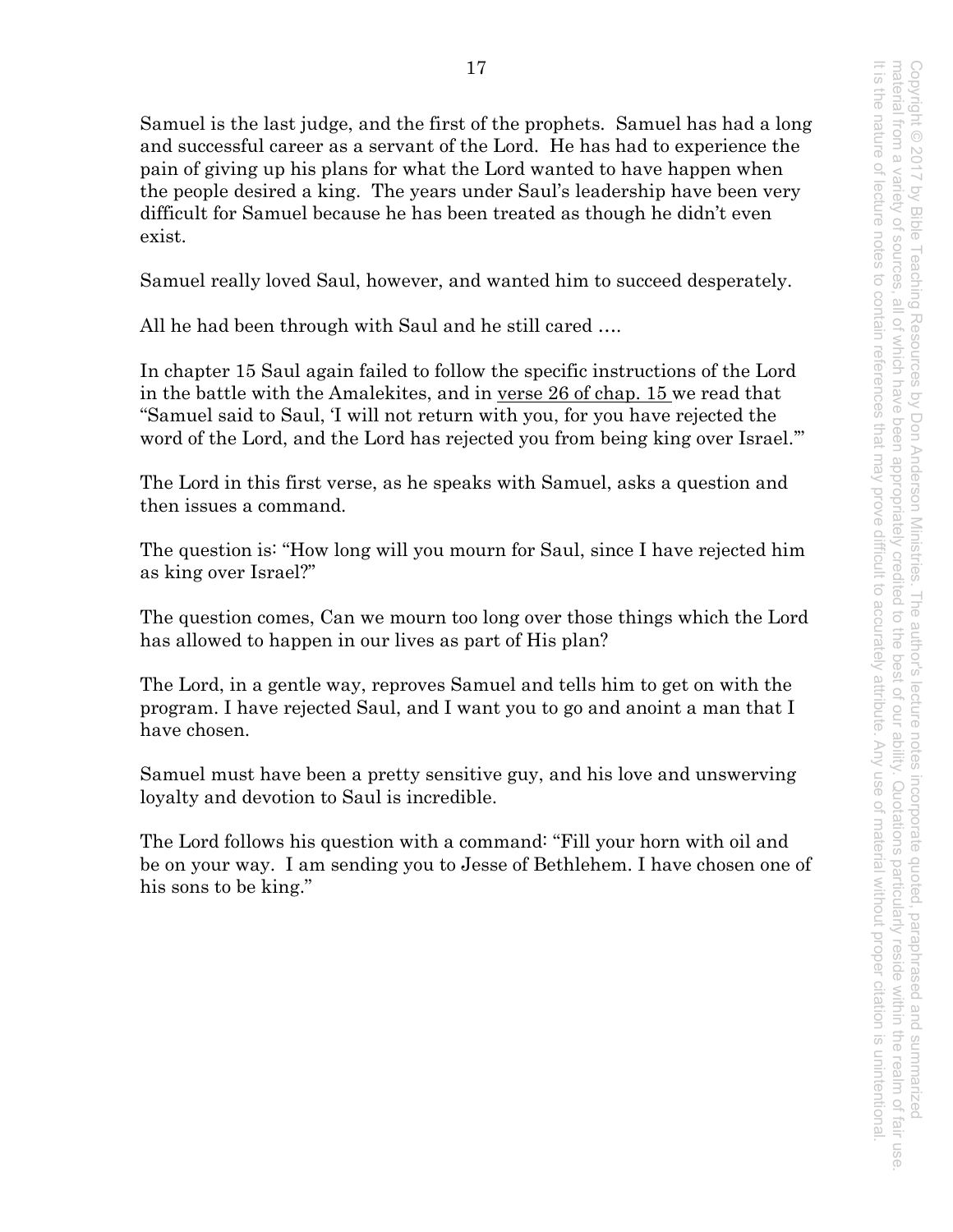Life goes on, man. You can't go on living in the past. Fill your horn with oil and be on your way. I am sending you to Jesse of Bethlehem.

Krummacher points out, "Sometime ago, in this little shepherd village, the Lord with an eye to the accomplishment of redemption in the distant future, had united in a holy marriage rich with promise two noble hearts, the hearts of the pious Moabitess Ruth and of the excellent husbandman Boaz. On the nuptial day he put into the mouths of all the people that were in the gate and of the elders who were witnesses of the celebration the significant benediction, "The Lord make the woman that is come into thine house like Rachel and like Leah, which two did build the house of Israel, and do thou worthily in Ephratah; and be thou famous in Bethlehem." When afterward to the young pair, their first little son Obed, which means 'servant,' was born, the inspired words flowed again, not without the influence of the Spirit from above. When about a half a century had passed after the birth of Obed, Samuel was directed by the Lord to go to Bethlehem."

Getz points out, "But the work of God must go on. Disappointments in people must never thwart God's eternal purposes, and this was the Lord's message to Samuel."

## Micah 5:2

"But as for you, Bethlehem Ephratah, too little to be among the clans of Judah, from you one will go forth from me to be ruler in Israel. His goings-forth are from long ago, from the days of eternity."

J. Vernon McGee points out, "God is sending Samuel to Bethlehem to anoint David king. David was God's choice. Although God had trouble with him, God has trouble with all of us, doesn't He?

Alexander Whyte points out, "David was a man of strong passion, good and bad. But no passion in David's heart was stronger than the noble passion to do with all his might whatsoever his hand found to do—harp or sling or sword or scepter or psalmist's pen—it was all the same. David was a cunning man, and the Lord was with David.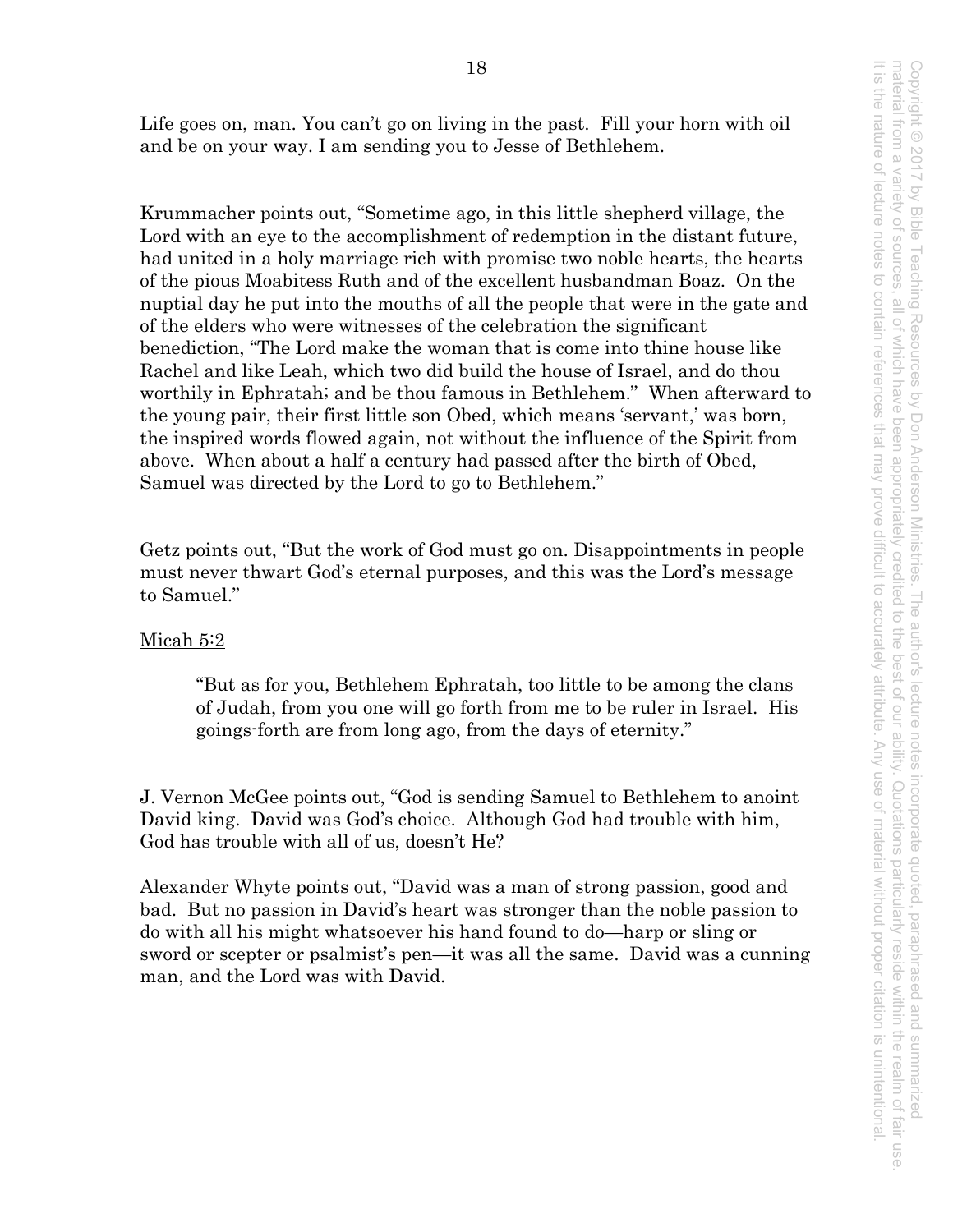W. J. Deane and Thomas Kirk write, "As Jesse the grandson of Boaz and Ruth was an outstanding man of wealth at Bethlehem, Samuel probably knew him, though he does not seem to have been well acquainted with his family. Bethlehem lay about six miles to the south of Jerusalem, and about nine miles to the northeast was Ramah. It gave birth to David, the sweet singer of Israel, and to David's greater son Jesus, the long-promised Messiah."

Blaikie points out, "It can never be right to shut God out of view in connection with our sorrows, or to forget that the day is coming, impossible though it may seem, when his character shall be so vindicated in all that has happened to his children, that all tears shall be wiped from their eyes, and it shall be seen that his tender mercies have been over all His works."

But God, who stoops to human weakness, who fortified the failing heart of Moses at the burning bush, and the doubting heart of Gideon, and afterwards the weary heart of Elijah, and the trembling heart of Jeremiah, condescends in like manner to the infirmity of Samuel, and provides him with an ostensible object for his journey, which was not fitted to awaken the jealous temper of the king.

"I am sending you to Jesse of Bethlehem. I have chosen one of his sons to be king."

The Lord does not specifically tell Samuel who this son is going to be. He doesn't tell him which one because Samuel has some lessons to learn about choices that are made that will be demonstrated later in the passage.

v. 2 But Samuel said, "How can I go? Saul will hear about it and kill me."

Samuel raises the question how and then tells us why he is frightened. "Saul will hear about it and kill me."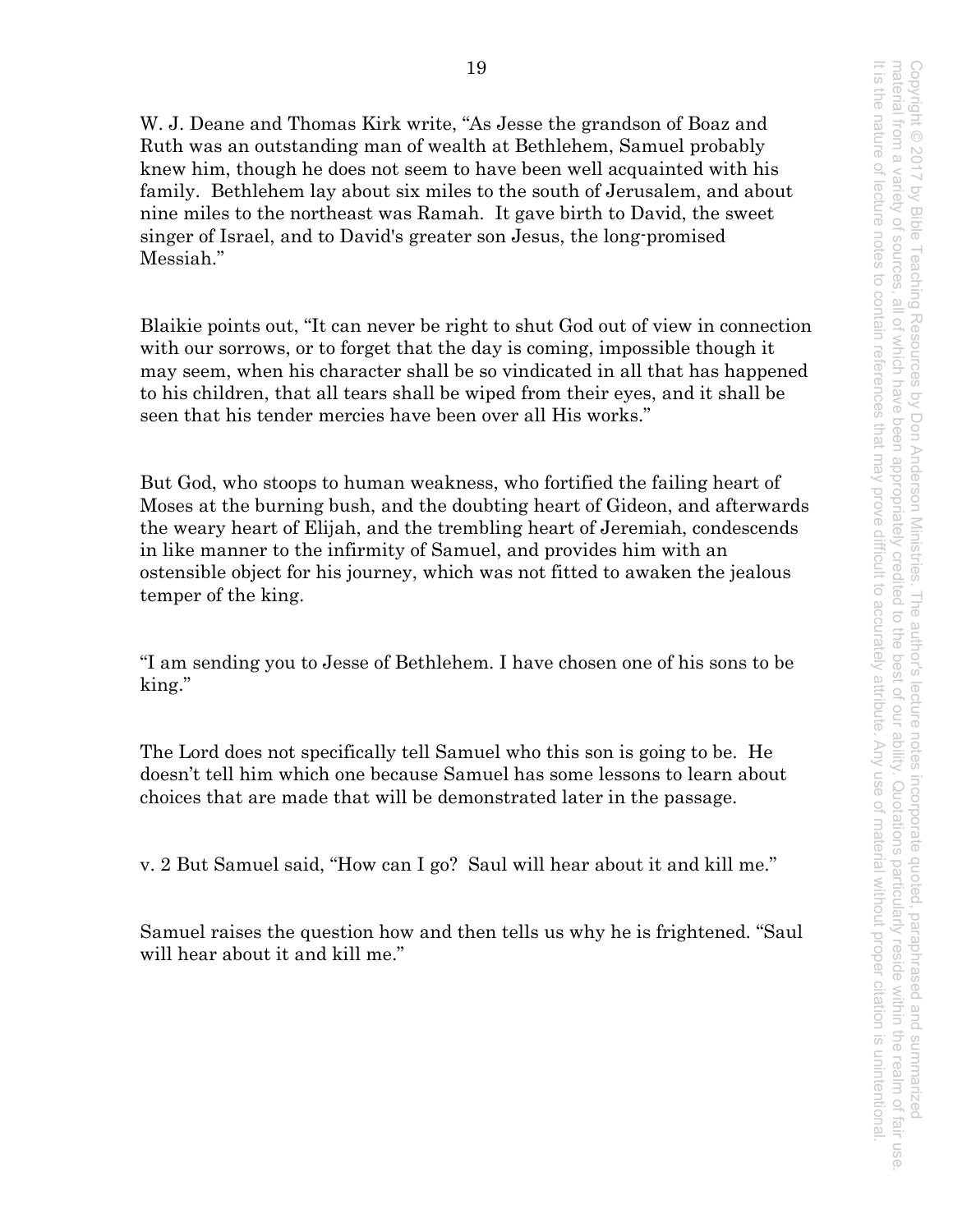Voss points out, "Samuel's reticence is not to be interpreted as fear for his personal safety. To anoint or attempt to anoint another king would be viewed as an act of treason and worthy of death for himself and the king-designate.

Some things God asks you to do are scary so you'll have to trust Him while you do it.

## Acts 9:13,14

"But Ananias answered, 'Lord, I have heard from many about this man, how much harm he did to thy saints at Jerusalem, and here he has authority from the chief priests to bind all who call upon thy name."

In the rest of verse 2 we read,

"The Lord said, 'Take a heifer with you and say, "I have come to sacrifice to the Lord.""

The Lord always has a plan. He issues a command to take care of the concerns of Samuel. He is to be as wise as a serpent and as harmless as a dove.

v. 3 Invite Jesse to the sacrifice, and I will show you what to do. You are to anoint for me the one I indicate."

Samuel now has the specific instructions to go with a sacrifice to the city of Bethlehem, and to invite Jesse to the sacrifice. And the Lord says, "I will show you what to do. You are to anoint for me the one I indicate."

He doesn't tell him yet which one it's going to be.

v. 4 Samuel did what the Lord said. When he arrived at Bethlehem, the elders of the town trembled when they met him. They asked, "Do you come in peace?"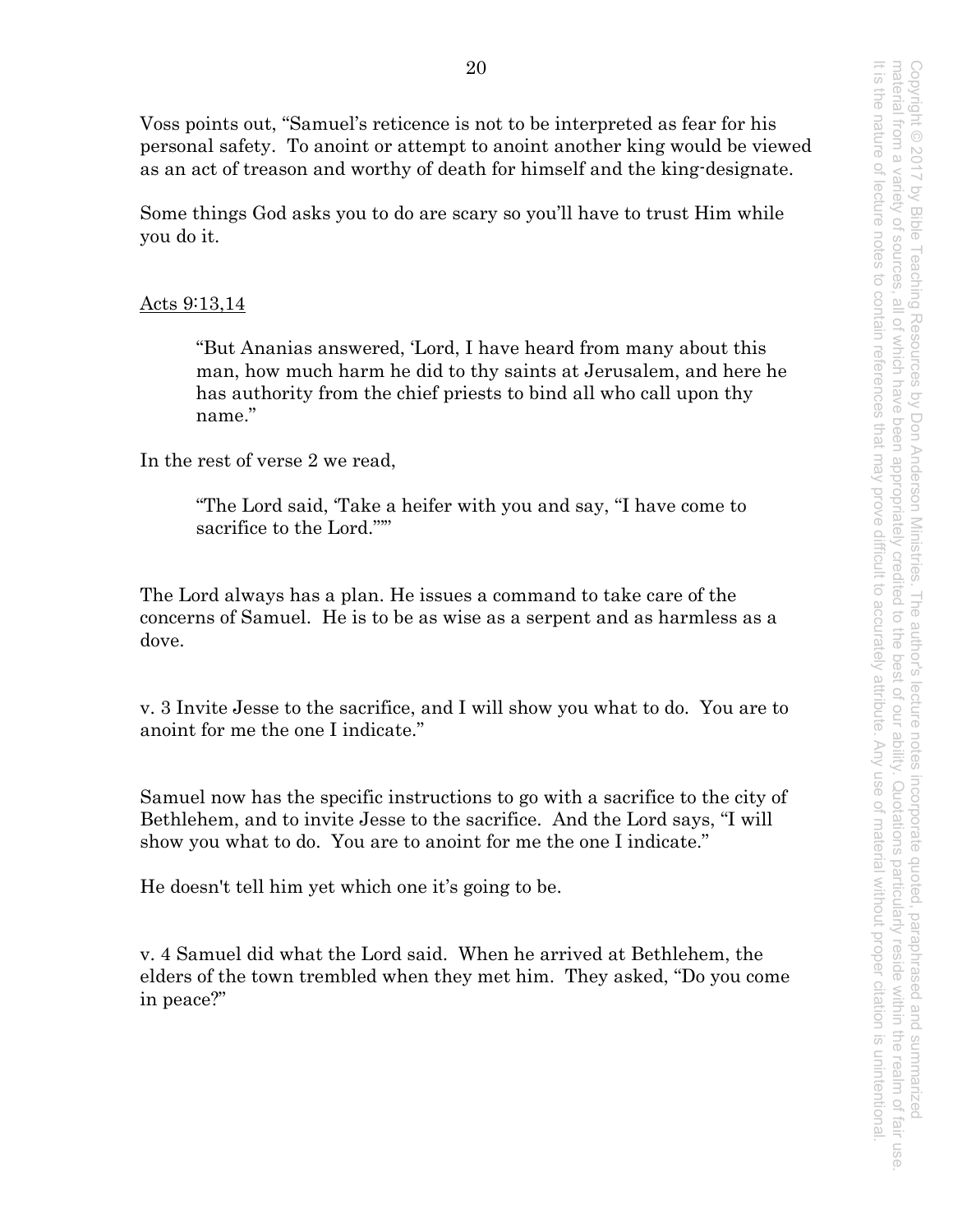Obedience has always been a hallmark of the life of Samuel. It was he who reproved Saul on a prior occasion, speaking to him with regard to the fact that "obedience is better than sacrifice." From the very beginning, as he lay as a small child upon his bed, when the Lord spoke to him, he responded, "Speak, Lord, for thy servant heareth."

Now after many years of walking with God, he finds that the safest thing to do in all the world, even when you are afraid and you don't understand, is to do what the Lord says. When we do this, the Lord makes every provision, clears the way, and provides a basis for triumph and victory.

When he arrived at Bethlehem, the elders of the town trembled when they met him.

The fear and trembling that the elders are experiencing on this occasion is associated with guilt from prior disobediences.

Sent telegram to 25 best friends who were prominent executives three words: "All is known." Everyone left the country.

Word spread rapidly throughout the town, "Here comes de judge!"

Getz points out, "Samuel was well known in Israel as the voice of God. Often he conveyed words of judgment because of the Israelites' sin, but not this time. He had come in peace."

The elders' question, uppermost in their mind, is stated in the latter part of verse 4: "Do.you come in peace?"

Delitzsch points out, "Samuel was frequently in the habit of coming unexpectedly to one place and another for the purpose of reproving and punishing wrongdoing and sin."

v. 5 Samuel replied, "Yes, in peace; I have come to sacrifice to the Lord. Consecrate yourselves and come to the sacrifice with me." Then he consecrated Jesse and his sons and invited them to the sacrifice.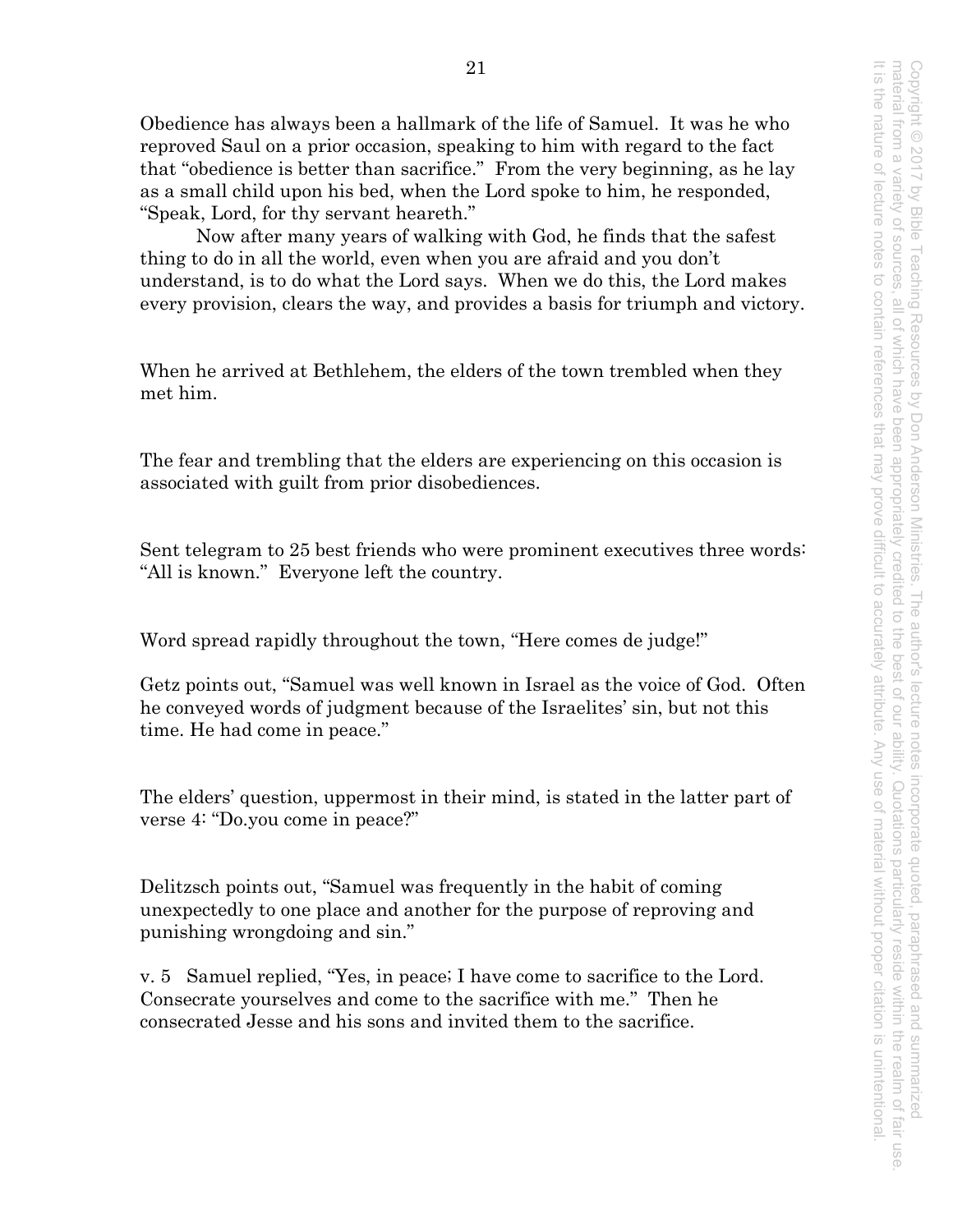22

How do you consecrate someone and prepare them for the sacrifice?

#### 1 Cor. 1.1:28

"For let a man examine himself and so let him eat of the bread and drink of the cup."

### 2 Cor. 7:1

"Therefore, having these promises, beloved, let us cleanse ourselves from all defilement of flesh and spirit, perfecting holiness in the fear of God."

### Genesis 35:1-3

"Then God said to Jacob, 'Arise, go up to Bethel, and live there, and make an altar there to God, who appeared to you when you fled from your brother Esau.' So Jacob said to his household and to all who were with him, 'Put away the foreign gods which are among you and purify yourselves and change your garments, and let us arise and go up to Bethel, and I will make an altar there to God who answered me in the day of my distress and has been with me wherever I have gone."

#### Psalm 139:23,24

"Search me, O God, and know my heart. Try me and know my anxious thoughts, and see if there be any hurtful way in me, and lead me in the everlasting way."

Samuel specifically singles out Jesse and his sons; and having consecrated them, he invites them to the sacrifice. He is planning on them being the guests of honor at the sacrificial meal.

I think it is important to note that he consecrated and prepared for this spiritual occasion Jesse plus his 7 sons, and not David.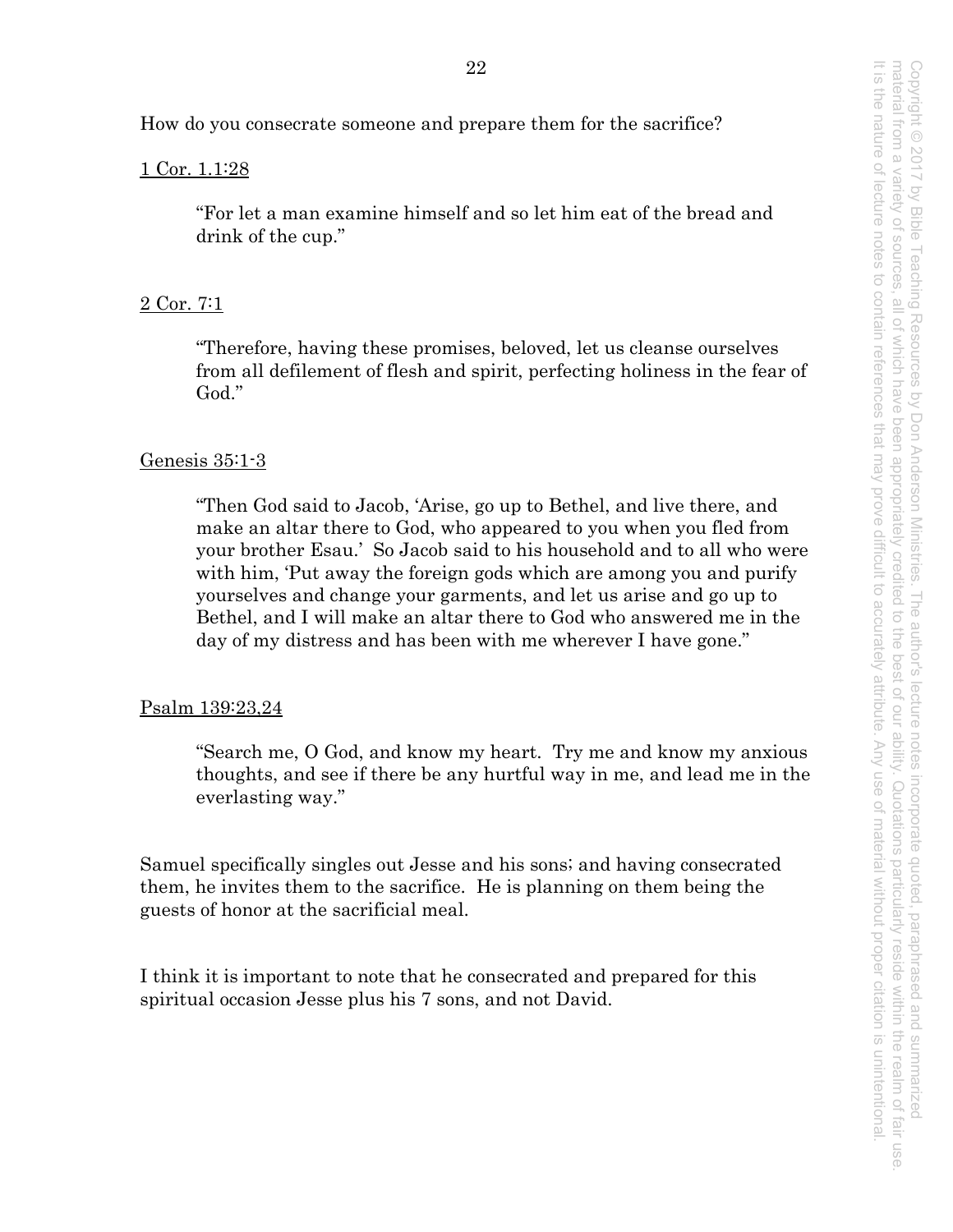John Hercus in his book Out of the Miry Clay graphically describes Jesse's feelings at this point: "You see, Jesse was already an old man and advanced in years, and his family was now pretty well grown up. He had eight sons, some of them middle-aged men, but the youngest was a problem. He was the son of the wife who had previously been married to Mahash. Jesse wasn't the sort of man who spent a lot of his time thinking, but occasionally he might have wondered why he had married this woman. She had a couple of daughters who were about the same age as some of his older boys, and there was quite a rift in the family set-up over her and her children. And then to top it all off, there was this youngest son of theirs, the problem child. Jesse had decided to play it safe. He had left the youngest, the eighth boy at home. Wasn't it reasonable to think that God would be reasonable? A prophet didn't want any trouble, did he? Surely he wanted to see that the sacrifices went off smoothly, and this kid was just as likely as not to do something crazy. He was always getting caught up in some mad escapade. And what if he burst out with some wild shout or played one of his noisy jazzy instruments just when the ceremony should be properly solemn and religious. Jesse hadn't taken the risk. Leave the kid at home, Jesse old boy, and don't risk a scene, he had told himself."

v. 6 When they arrived, Samuel saw Eliab and thought, "Surely the Lord's anointed stands here before the Lord."

When Jesse and his seven sons arrived, Samuel immediately has already picked out one that he is confident that he is the Lord's anointed.

In the line up Samuel has already picked his man.

Now we know why the Lord has not given specific instructions to Samuel. Three of the biggest problems that Samuel has are the problems which you and I have:

- 1. The agony of assumption
- 2. Anticipation of what the Lord is trying to do
- 3. Judging by appearance.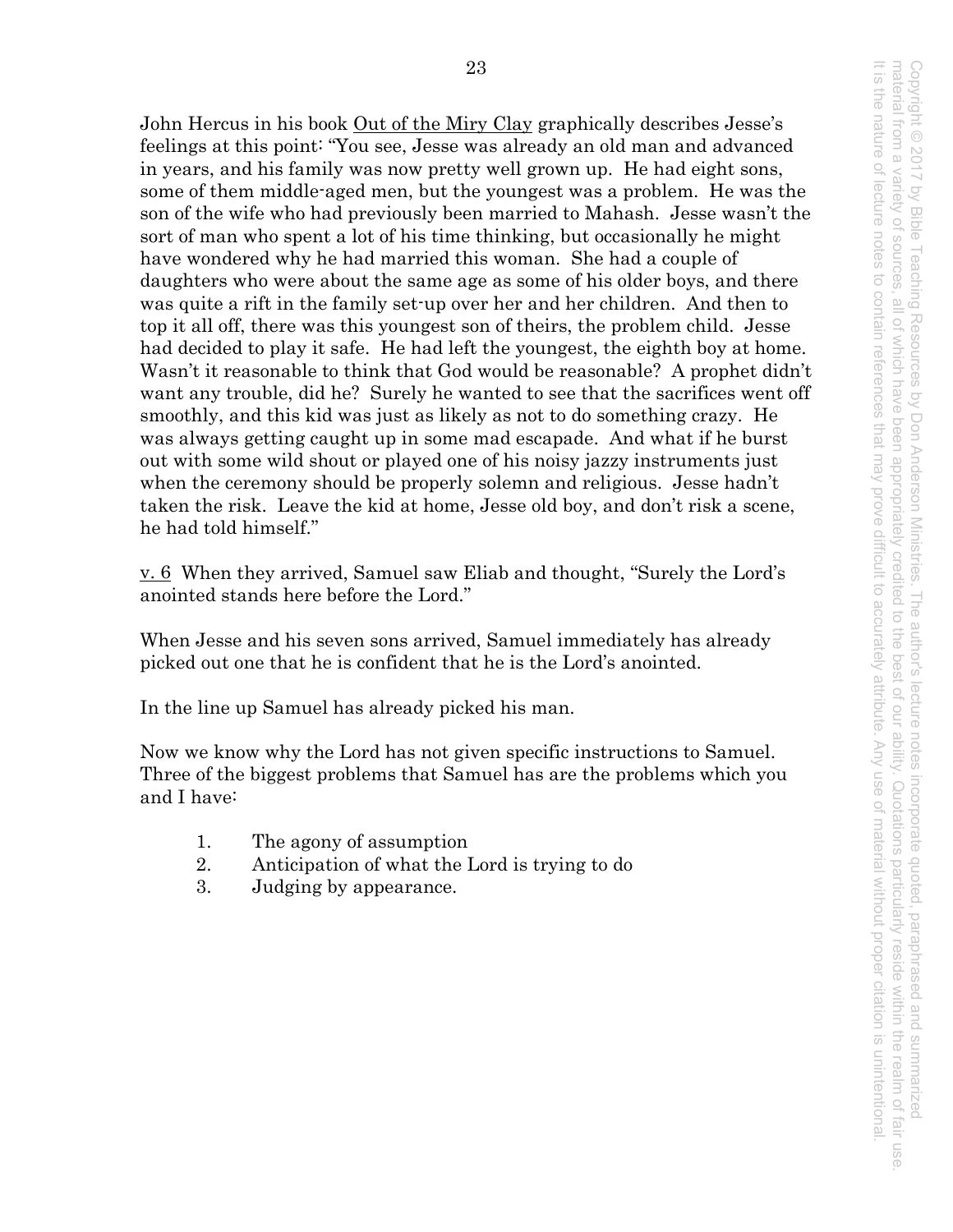Smith points out, "A dialogue went on in the consciousness of the prophet. His own choice was moved by personal attractions, but Yahweh looked deeper. This was similar to the experience that Samuel had in the first choice of King Saul."

You just have to chuckle when you can see the thought processes going on in Samuel's mind. Wow! Look at Eliab! He has got to be the one that the Lord had chosen for his anointed. I have been walking with the Lord for many years and I just know that this is the one!

Deane and Kirk point out, "Samuel, left to his unaided vision, committed the same error in the case of Eliab that he had done in that of Saul. In both cases, his favorable judgment was based on outward and visible qualifications for the kingship, which in both the unfavorable judgment of God was based on the character of the hidden man of the heart. The Lord might have told Samuel at once which of the sons of Jesse he was to anoint, but he left him in ignorance to form his own conclusion, that he might rectify it and show him his insufficiency and thus make him more humble and submissive to the divine will."

v. 7 But the Lord said to Samuel, "Do not consider his appearance or his height, for I have rejected him. The Lord does not look at the things man looks at. Man looks at the outward appearance, but the Lord looks at the heart.

The Lord is using this occasion as a teaching opportunity for Samuel. The things that impress Samuel about Saul are the things which he is applying to this situation with regard to Eliab.

But in contrast to all of that, the Lord says to Samuel, "Don't consider his appearance or his height, for I have rejected him."

Back in verse 1 the Lord said with regard to Saul, "I have rejected him as king over Israel." And now, with regard to Eliab, "I have rejected him."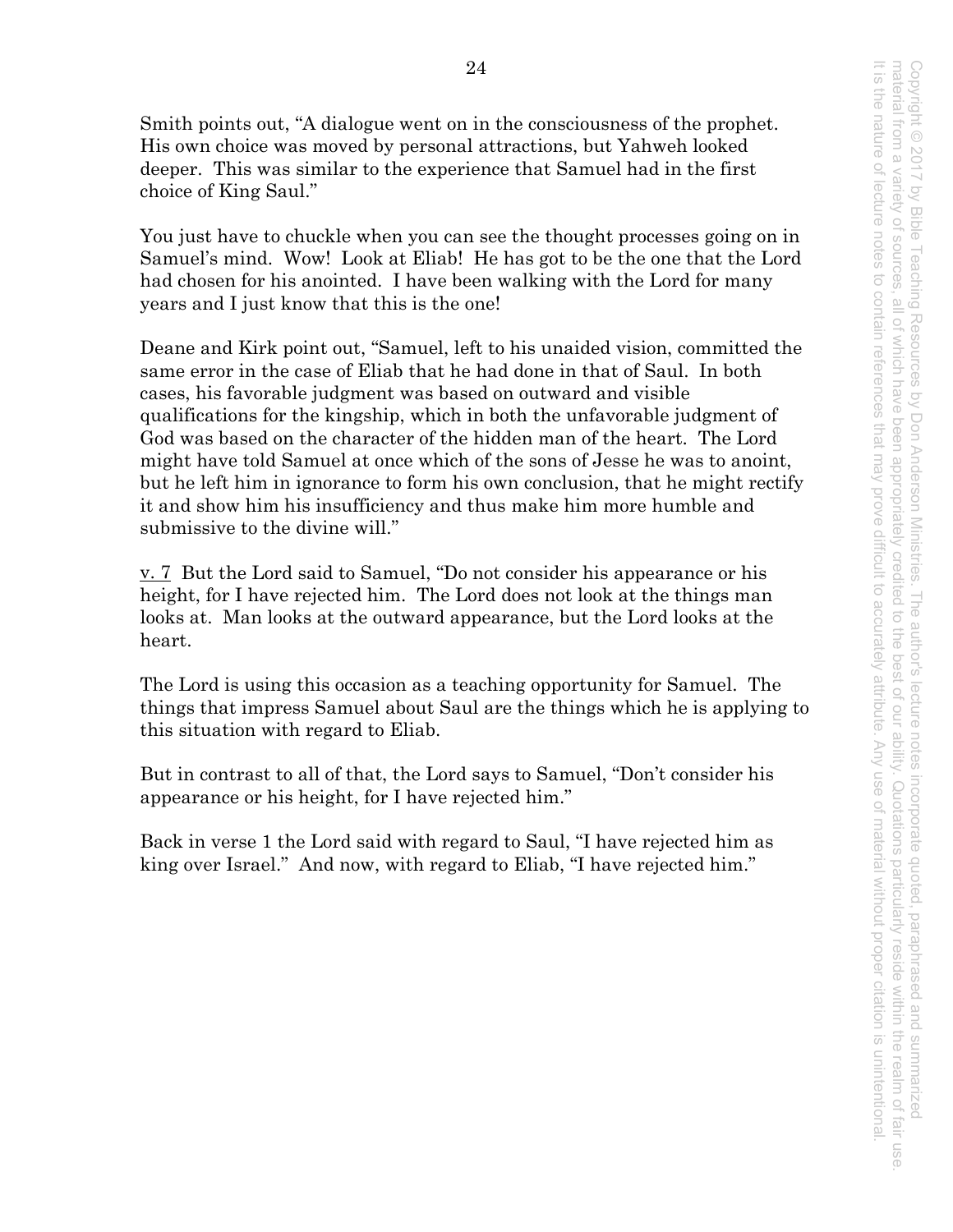I don't want you to look at his outward appearance. Don't judge a man by his looks. Let me select the man this time. I will choose the king.

We are so apt to judge people, even in Christian circles, by their looks, by their pocketbook, by their status symbols, the car they drive, by the home they live in, or by the position they occupy.

When you think about it, the world about us is totally consumed with how we look, the clothes we wear, the cars we drive, the condition of our physical bodies, the food we eat. The status symbol seems to be, if I can drive my Porsche and flash my Rolex, I have really arrived.

God never judges anyone on that basis. He looks upon the heart. Sometimes we want attractive and talented people for the Lord's work, but they turn out to be heartaches because they are not among God's chosen. There is such a contrast between the divine and the human perspectives.

## 2 Chronicles 16:9

"For the eyes of the Lord move to and fro throughout the earth, that he may strongly support those whose heart is completely his."

# Luke 16:15

"And he said to them, 'You are those who justify yourselves in the sight of men. But God knows your hearts, for that which is highly esteemed among men, is detestable in the sight of God."

## Isaiah 55:8, 9

"For my thoughts are not your thoughts, neither are your ways my ways, declares the Lord; for as the heavens are higher than the earth, so are my ways higher than your ways, and my thoughts than your thoughts."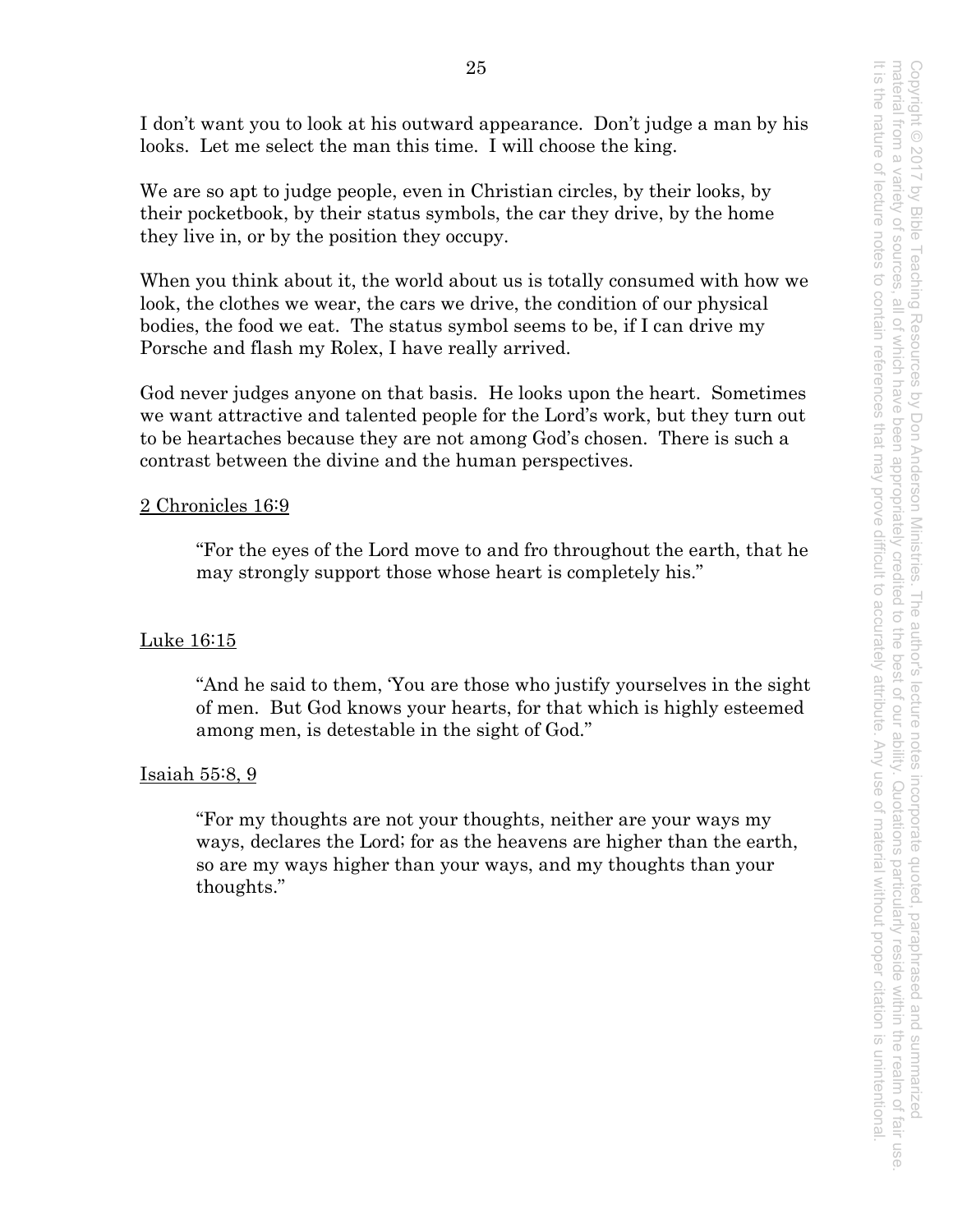#### Proverbs 3:5

"Trust in the Lord with all your heart and do not lean on your own understanding."

## 1 Corinthians 1:27-29

"But God has chosen the foolish things of the world to shame the wise; and God has chosen the weak things of the world to shame the things which are strong; and the base things of the world and the despised, God has chosen, the things that are not, that he might nullify the things that are, that no man should boast before God."

Young points out, "The story of the ugly duckling is a good illustration of how we reinforce this idea. Here was this ugly little duck, despised by all the other ducks. But the ugly duckling grew up to be a beautiful swan. What about the ugly duckling who never became the beautiful swan? What about Sleeping Beauty? Would the prince have kissed Sleeping Beauty if she had been named Sleeping Ugly? What about Rudolph the Red-Nosed Reindeer? Oh how he was treated because of his nose. He couldn't play in any of the reindeer games because of his nose. He had to perform a fabulous feat by leading Santa through a foggy, snowy night in order to be a hero so everybody would accept him in spite of his bulbous red nose. What about Dumbo, the elephant with big ears? Oh what a rough time he had until he learned how to fly. In our culture unless a person is handsome, intelligent, wealthy or wellborn, he is in trouble. The ugly, dumb or poor hardly have a chance."

Hercus points out that "Samuel also realized that God doesn't measure men by their inches, even less by their Hollywood glamour. God measures a man's heart. Eliab was not the one."

Palau points out, "It's good to know that when you are a teenager, you know, you go to school and bump into Mr. Muscle or Miss Slick Chick, the hotshots who push themselves around. They are the girls with the new outfit every week, or the guy with all the muscles who wear the sleeveless shirts to show them off. Maybe your skinny and wear long sleeves, or else you're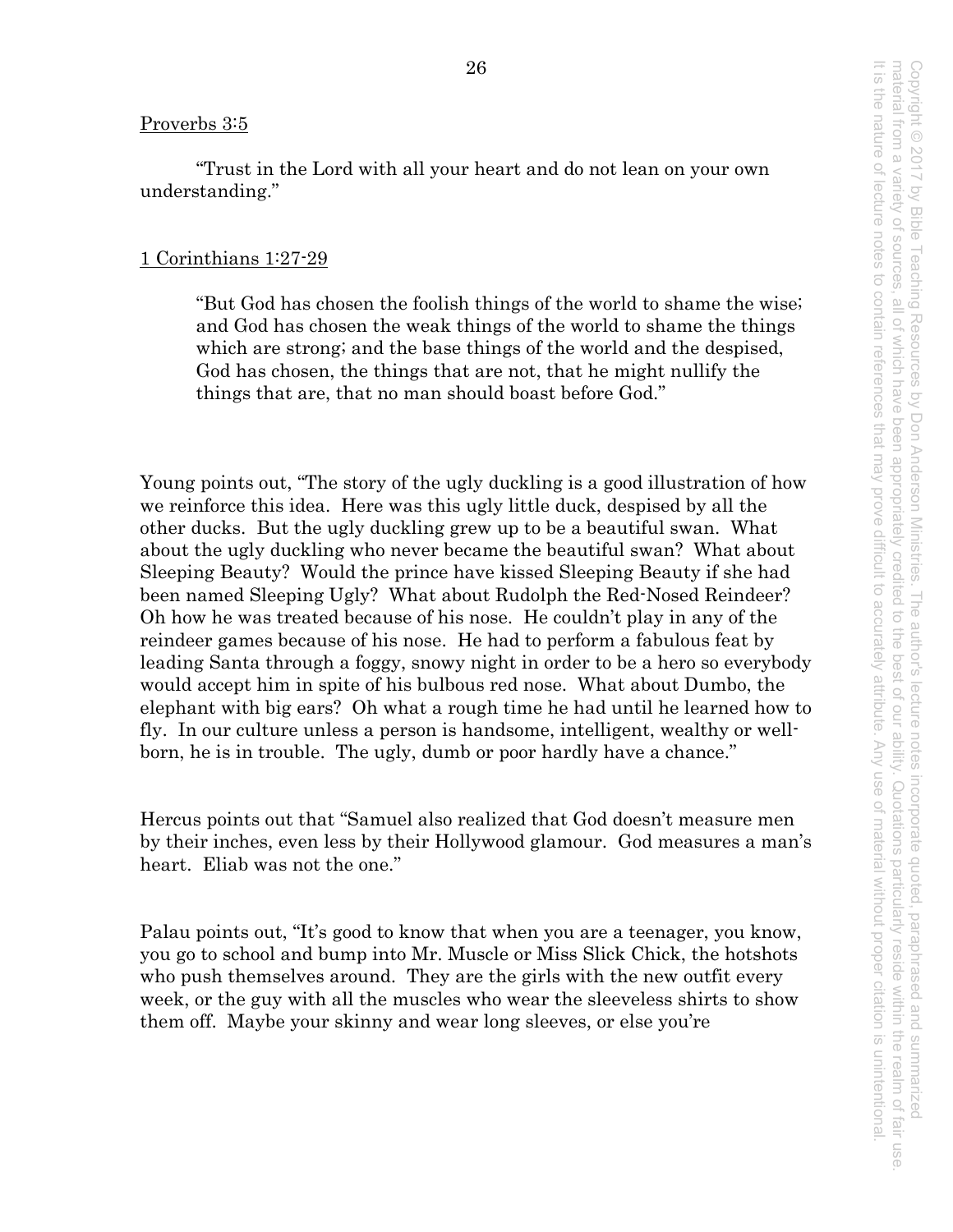short and stubby, but they can do anything. They go to the beach. They get a great suntan. You go and come back burned and blotchy or peeling like a banana. If they swim, they win the races. If they waterski, they can do it on one. You can't do it with three. Everything seems to go right for them, while everything goes upside down for you. But the outward appearance doesn't mean much to God. He's looking at your heart. If, in your youth, God sees a heart that is after His own heart, it will be you who sees the blessing when the full story is told."

### 1 Timothy 4:12

"Let no one look down on your youthfulness, but rather in speech, conduct, love, faith and purity show yourself an example of those who believe."

Palau also points out, "God chooses his own leaders. He doesn't care one whit if a man is a shepherd or a fig picker or a fisherman or a tax collector, God is looking for a responsive heart. God isn't impressed in the least by job, title, bank account or standing in the community. God is searching for a servant's heart."

Barber points out, "Samuel obeys. One by one Jesse's sons are brought before him. When he sees Eliab, he thinks surely the Lord's anointed is before me. The Lord, however, rebukes him, and His words to Samuel on this occasion highlight his reason for rejecting Saul, who was outwardly impressive and externally oriented, and selecting David who was spiritually in tune wit his will and eternally motivated. 'Do not look at his appearance or at his height, for I do not see as man sees, for man looks at the outward appearance, but the Lord looks at the heart.'"

Allen Redpath points out, "God's choice is contrary to all human reason and is based upon the response of a man's heart to God's love and grace."

Getz points out, "God was looking for a man with character, a man whose heart was right toward him. He was not interested in how tall the man was, but rather in the largeness of his soul. And as each of Jesse's sons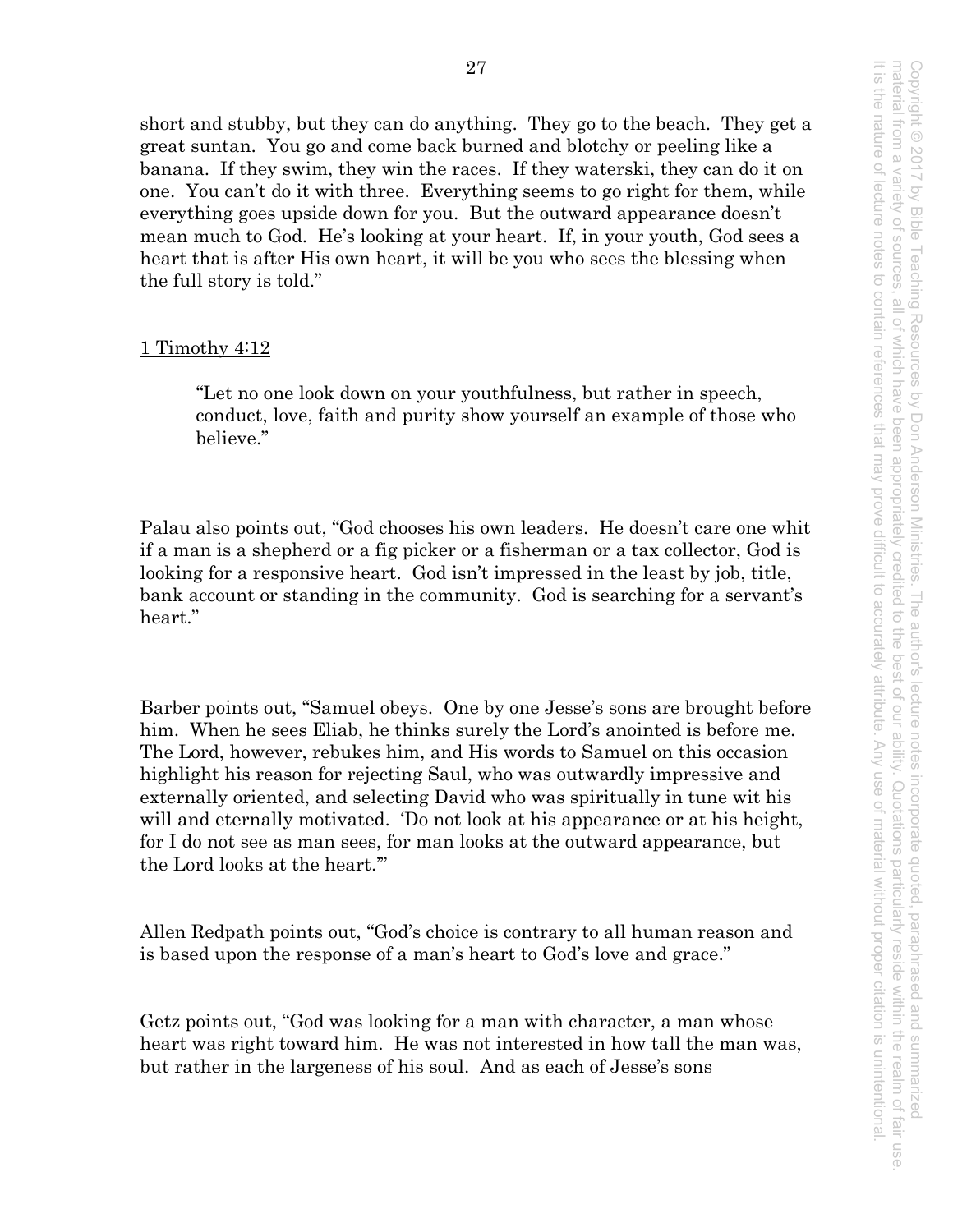28

passed before Samuel, the Lord made it clear to the old prophet that his chosen vessel was not there.

J. Vernon McGee points out, "When God looks at us, He looks at us from the inside. He is an interior decorator. He always checks the interior."

Blaikie points out, "We all believe in some degree in the law of heredity and find it interesting to trace the features of forefathers, physical and spiritual, in the persons of their descendants. The piety, the humanity and the affection of Boaz and Ruth form a beautiful picture in the early Hebrew history, and seem to come before us anew in the character of David. Boaz was remarkable for the fatherly interest he took in his dependents, for his generous kindness to the poor, and for the spirit of gentle piety that breathed even through his secular life. Was it not the same spirit that dictated the benediction, 'Blessed is he that considereth the poor. The Lord will deliver him in the time of trouble.' Was it not the same interest in the welfare of dependents that David showed when he dealt among the people, even the whole multitude of Israel, as well to the women as to the men, to everyone a cake of bread and a good piece of flesh and a flagon of wine. Ruth, again, was remarkable for the extraordinary depth and tenderness of her affection. Her words to Naomi have never been surpassed as an expression of simple, tender feeling, 'Entreat me not to leave thee, nor to return from following after thee. For whither thou goest, I will go, and where thou lodgest, I will lodge. Thy people shall be my people, and thy God my God. Does not this extraordinary tenderness seem to have fallen undiminished to the man who had such an affection for Jonathan, who showed such emotion on the illness of his infant child and poured out such a flood of anguish on the death of Absalom."

Pink points out, "Ah, my reader, it is at your heart the Holy One looks. What does He see in you? A heart that has been purified by faith? (Acts 15:9) A heart that loves Him supremely? (Deut. 6:5) Or a heart that is still desperately wicked? (Jer. 17:9).

- 1. Purified faith
- 2. Loves supremely
- 3. Desperately wicked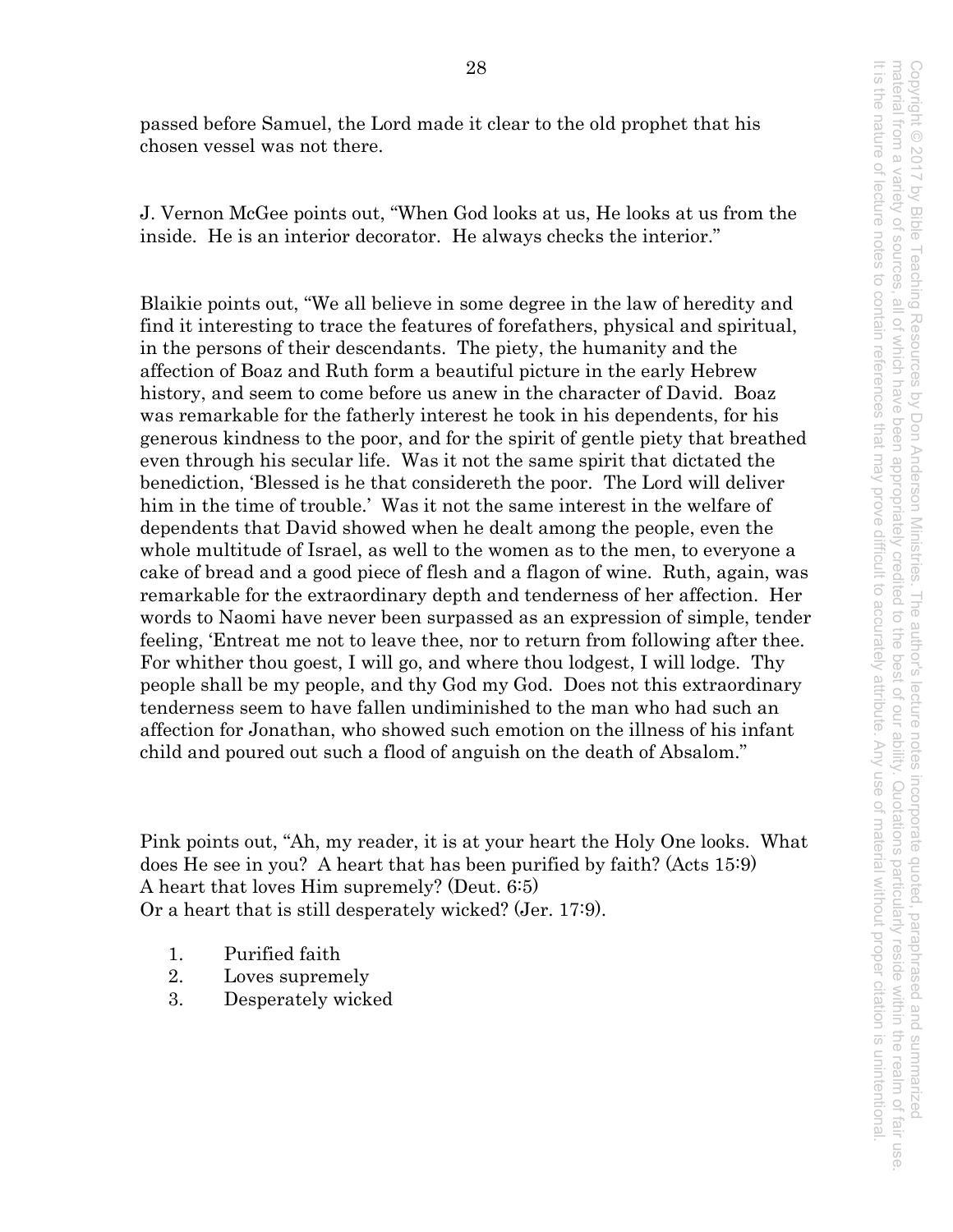Interior decorator is standing at the door ….

2 Corinthians 5:17

## Revelation 3:20

"Behold, I am standing at the door knocking. If any man hear my voice, and open the door, I will come in to him and have fellowship with him, and he with me."

v. 8 Then Jesse called Abinadab and had him pass in front of Samuel. But Samuel said, "The Lord has not chosen this one either."

Abinadab is the second-born son. He is brought up to Samuel and passed before him, and Samuel had the awareness that he was not the Lord's will either.

v. 9 Jesse then had Shammah pass by, but Samuel said, "Nor has the Lord chosen this one."

The third-born son, Shammah, passed before Samuel, and Samuel gives the same response, "The Lord has not chosen this one either."

v. 10 Jesse had seven of his sons pass before Samuel, but Samuel said to him, "The Lord has not chosen these."

Sons #4, 5, 6,7 all pass before him. Seven sons and none of them are the ones that the Lord has chosen.

Picture in your mind the seven sons of Jesse standing there. Apparently they were magnificent specimens of humanity. In the Bible seven is always the number of perfection. These sons of Jesse seemed to picture the perfection of the flesh, but the perfection of the flesh is always rejected in heaven. That which is done in the flesh is of no profit to God.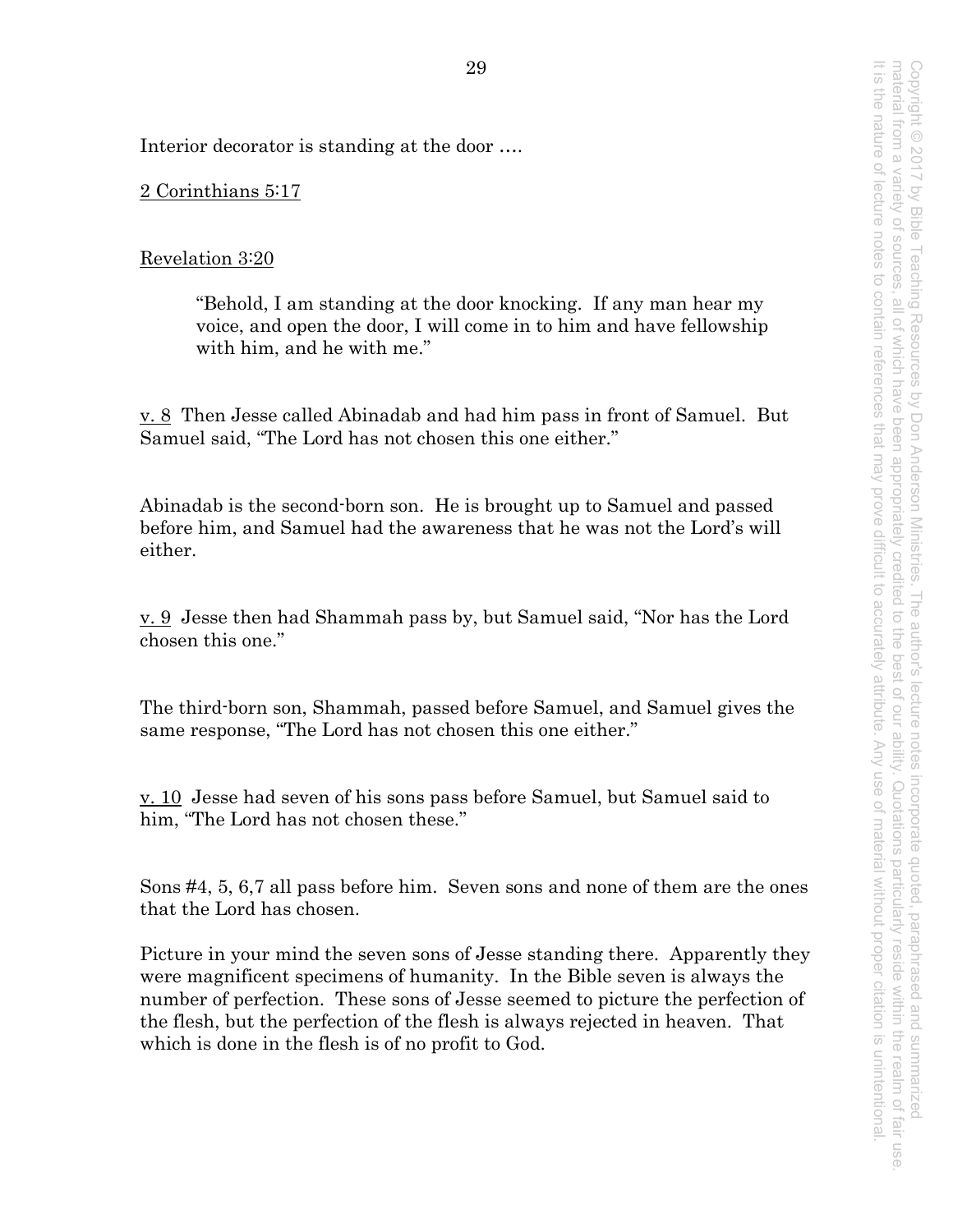"If I ever do get it all together I doubt if I will be able to figure out what it is."

v. 11 So he asked Jesse, "Are these all the sons you have?" "There is still the youngest," Jesse answered, "but he is tending the sheep." Samuel said, "Send for him; we will not sit down until he arrives."

Seven sons have passed by, and there is only one remaining. David is #8; he's the youngest.

As a result of the Lord's rejection of the seven other sons, Samuel asks a question of Jesse, "Are these all the sons you have?"

Jesse responds, "There is still the youngest." There's only one left; it has to be him.

Samuel's no dummy. There's only one left. When you got one left it has to be him.

Samuel issues a command. "Send for him; we will not sit down until he arrives."

Verse 11 shows that even David's father would never have chosen him above the other seven brothers. He was only a boy, somewhere between 10 and 16 years old. He was a shepherd. He was out with the sheep. You would think God would want someone who was a soldier, with a military background, for king. God preferred a shepherd. Jesse either didn't know how wise and talented David was, or he just didn't have time to notice. But evidently he didn't think enough of his chances to even invite him to the sacrifice.

David is sent for. Samuel won't even sit down until this serious business is accomplished.

## Psalm 78:70-72

"He also chose David, his servant, and took him from the sheepfolds, from the care of the ewes with suckling lambs, he brought him, to shepherd Jacob his people, and Israel his inheritance. So he shepherded them according to the integrity of his heart, and guided them with his skillful hands."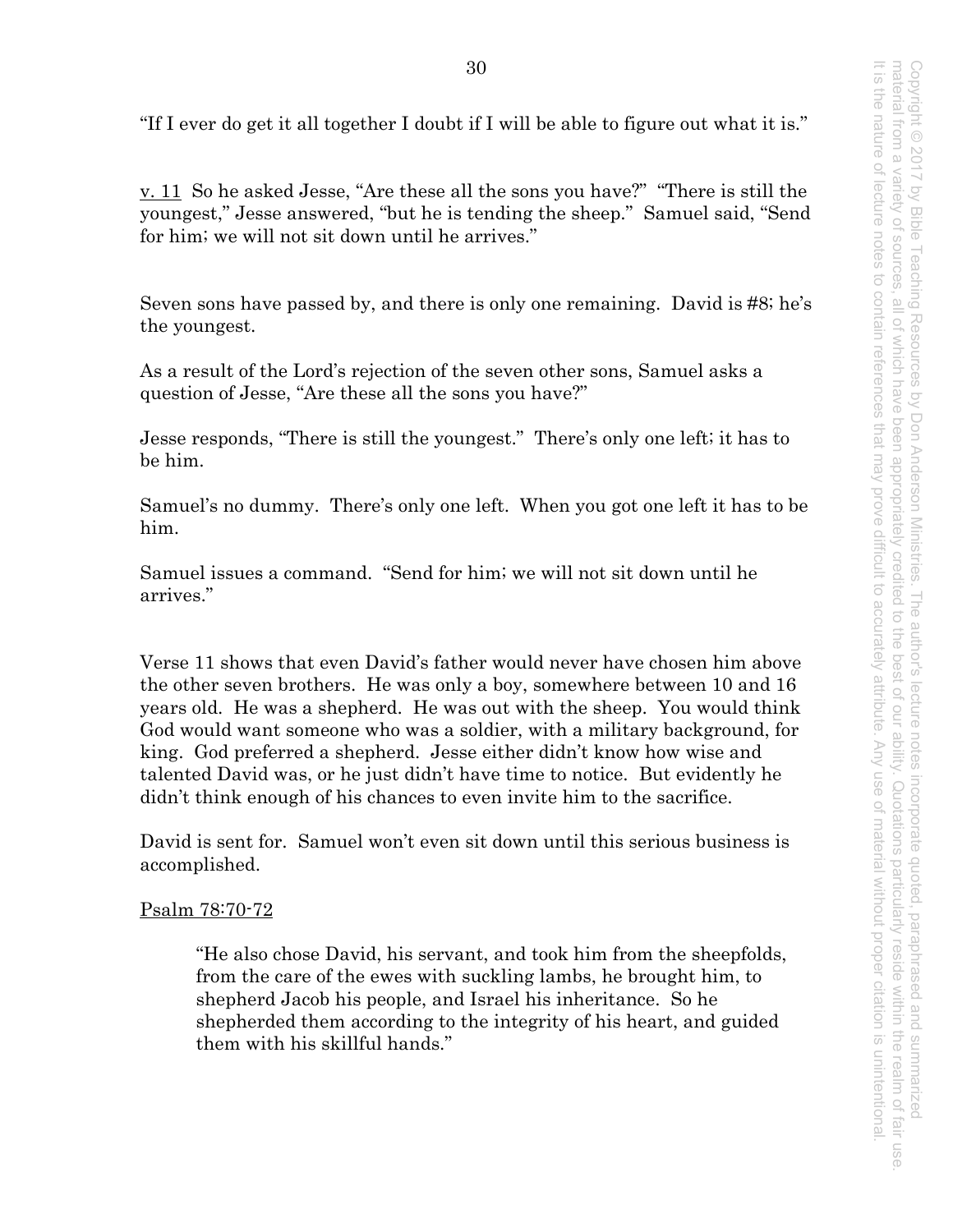Maclaren points out, "The boy evidently had the usual fate of souls like this: To grow up in uncongenial circumstances, little understood and less sympathized with by the commonplace people around them, and thrown back, therefore, all the more decisively upon themselves. The process sours and spoils some, but it is the making of more. And where, as in this case, the nature is thrown back upon God and not on its own morbid operations, strength comes from repression and sweetness from endurance."

Paul Jordan points out, "Then Samuel had asked, 'Are these all your sons?' Jesse had replied, 'Oh, the youngest one is out with the sheep.' No one had thought to call David for an impromptu religious ceremony. He was just a teenager but God wanted him there, for God frequently chooses teenagers and children too as His friends and prepares them to move from the ordinary into the extraordinary."

Hercus points out, "He was on his own, and he knew that if he didn't fight, he'd go under. So he fought. He came out fighting, and he learned to keep on fighting. He learned to kick and to punch and to scratch and claw and bite and grab and tear and wriggle and squirm. And when he couldn't win that way, and he was only a little fellow, remember all the others were bigger and stronger, then he'd find his own way—invent new techniques, think up new plans, do just anything so long as he won. He had to; he was on his own."

Krummacher points out, "At all events, a great part of the lovely and thoughtful pictures borrowed from nature which we meet with in such rich fullness in almost all of his psalms owe their origin to his shepherd life spent amid the pasture fields and hills around Bethlehem."

F. B. Meyer points out, "His soul is reflected in the psalms that must be attributed to this period of his life because so free from the pressure of sorrow and anxiety and the strife of tongues, among them are the 8th, 19th, 23rd, and  $29<sup>th</sup>$ , so full of wonder that Jehovah should care for man, and yet so sure that he was his shepherd, so deeply stirred by the aspects of the heavens, and yet convinced that the words of God were equally divine, so afraid of secret faults and presumptuous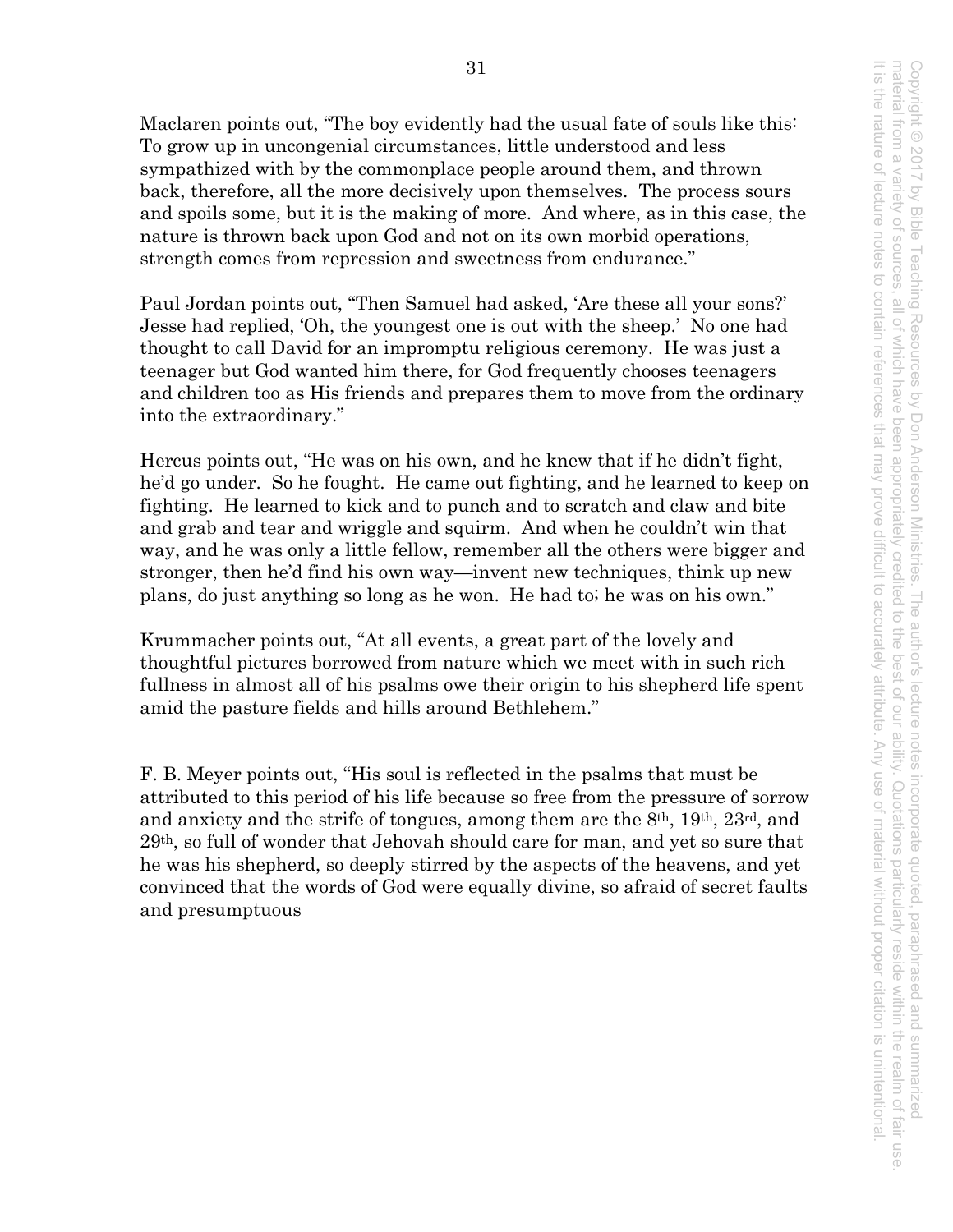sins, so anxious to join in the universal chorus of praise ascending from the orchestra of nature; but yet so certain that there were yearnings and faculties within his soul in which it could not participate and which made him its high priest and chorister."

## Psalm 8

"O Lord, our Lord, how majestic is thy name in all the earth, who has displayed thy splendor above the heavens. When I consider thy heavens, the work of thy fingers, the moon and the stars, which thou hast ordained, what is man that thou dost take thought of him, and the Son of man that thou dost care for him, yet thou hast made him a little lower than God, and dost crown him with glory and majesty."

## Psalm 19:1

"The heavens are telling of the glory of God, and the firmament is declaring the work of His hands."

J. Vernon McGee points out, "Surely even the father of David would never have chosen him above the other seven brothers. To begin with, David was only a boy. It is believed that he was about 16 years old, possibly younger at this time."

Whyte points out, "David was forgotten and neglected by his father. He was scoffed at and trampled upon by his brothers. But you cannot sour or starve or poison or pervert a nature like David's. There's a wellspring of piety and of poetry in David that makes David independent of adversity. That ruddy stripling has his harp and his sling, and his father's sheep, and what more does he need to make him happy."

Deane and Kirk point out, "It is noticeable that Samuel passes no judgment. The lessons he had received with regard to the first son made him humble and reticent with regard to the others. He now patiently waits for the revealing of the divine will."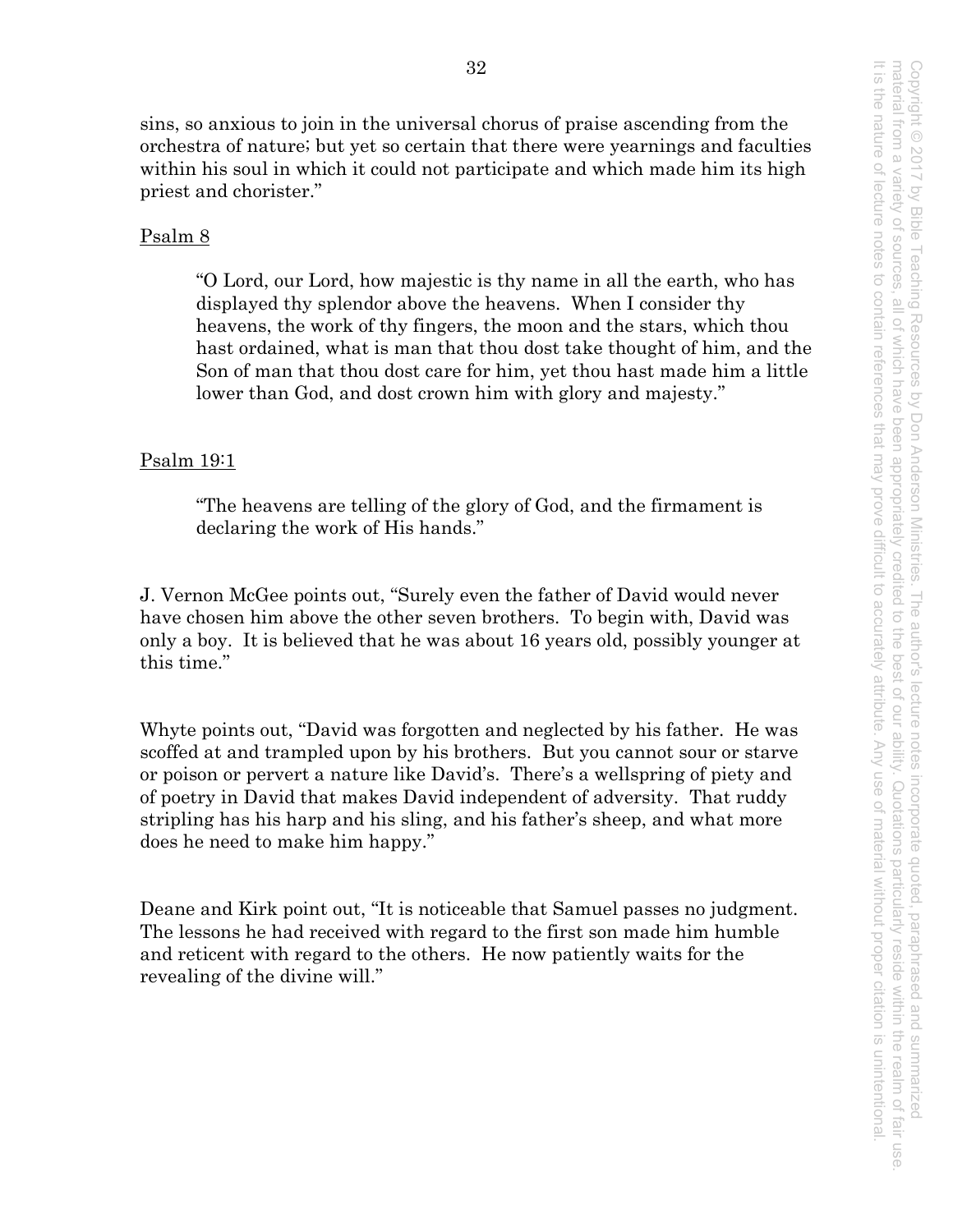v. 12 So he sent and had him brought in. He was ruddy, with a fine appearance and handsome features. Then the Lord said, "Rise and anoint him; he is the one."

Surely it would never be David in a million years. He is the son of my old age.

Verse 12 describes David. He had red hair, or maybe it was sunbleached from being outside. His hair and skin were considered quite handsome in a country where most of the people were darkhaired and darkskinned. David was a handsome young man with beautiful eyes, but God did not choose him for that reason. God knew his heart and he was God's choice.

W. W. Winter points out, "The adjective 'ruddy' is used at times to denote the reddish color of the hair, which was regarded as a mark of beauty in lands where the hair is generally black. All that is said of him indicates how eminently he is fitted so far as his looks and his figure were concerned for the office to which the Lord had chosen him."

Mackintosh says, "If Eliab, Abinadab, or Shammah, or anyone of the seven sons of Jesse had had the anointing oil poured upon his head, the flesh might have gloried in the presence of God. But the moment David, the forgotten David, appears on the scene, we recognize in him one who would give all the glory to Him who was about to put the scepter into his hand."

Palau says, "Ruddy really means suntanned. He has a healthy look to him but there was something special about the suntan David wore. In fact, there was something special for everybody in David's looks. He was bronzed and brown so his Momma thought he was good looking; had beautiful eyes so the girls thought he was good looking, and was handsome so even the men had to admit he was good looking."

John Davis points out, "It must always be remembered that the will of God has three dimensions: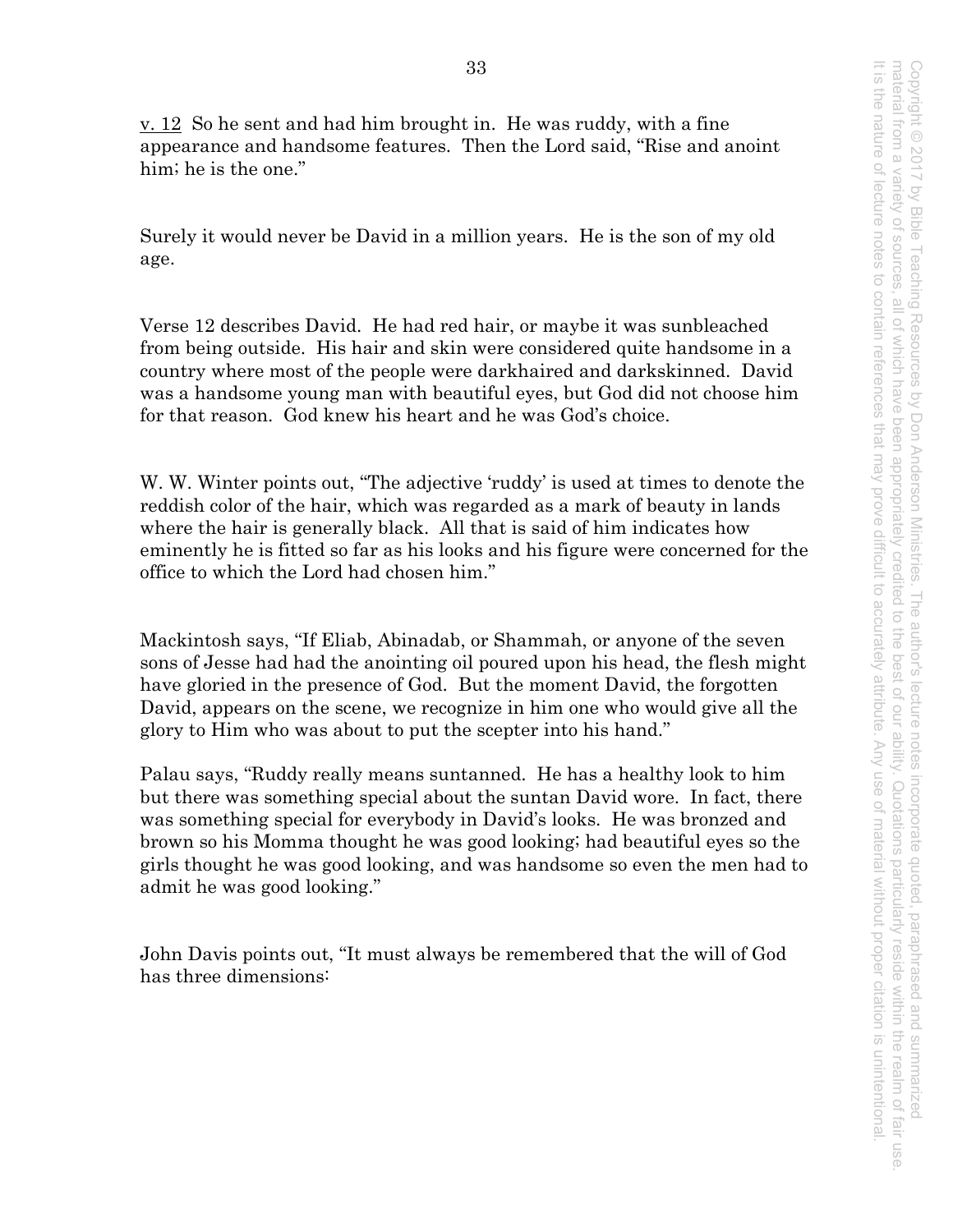the man, the place, the time,

when all these factors are brought together in conformity to God's will, there is success and accomplishment. When David appeared before Samuel, it was clear that he was God's choice. David is described as being ruddy. In the Hebrew this is reddish. This expression is usually considered to refer to the color of his hair, which was regarded as a mark of beauty in Southern lands, where the hair is generally black. The other expressions in verse 12 lead us to believe that David was a very attractive young man."

Young points out, "That's the one! David is the king. Perhaps the most unlikely second-round draft pick in kingdom history. Then the anointing oil of God flowed over his head and his body."

You can just picture old Samuel in your mind's eye. When David walks in, I'm sure he said, "Whooee! And then the Lord's voice verified the choice, Samuel knew right then, We've got us one!

I know some of you girls are sitting around waiting for the Lord to say, Rise and anoint him! He is the one! And boy are you ready to anoint him with kisses when the Lord makes it known!

Ecclesiastes 3:11

"He makes all things beautiful in his time."

## Lamentations 3:25, 26

"The Lord is wonderfully good to those who wait for him; to those who seek for him. It is good both to hope and wait quietly for the salvation of the Lord."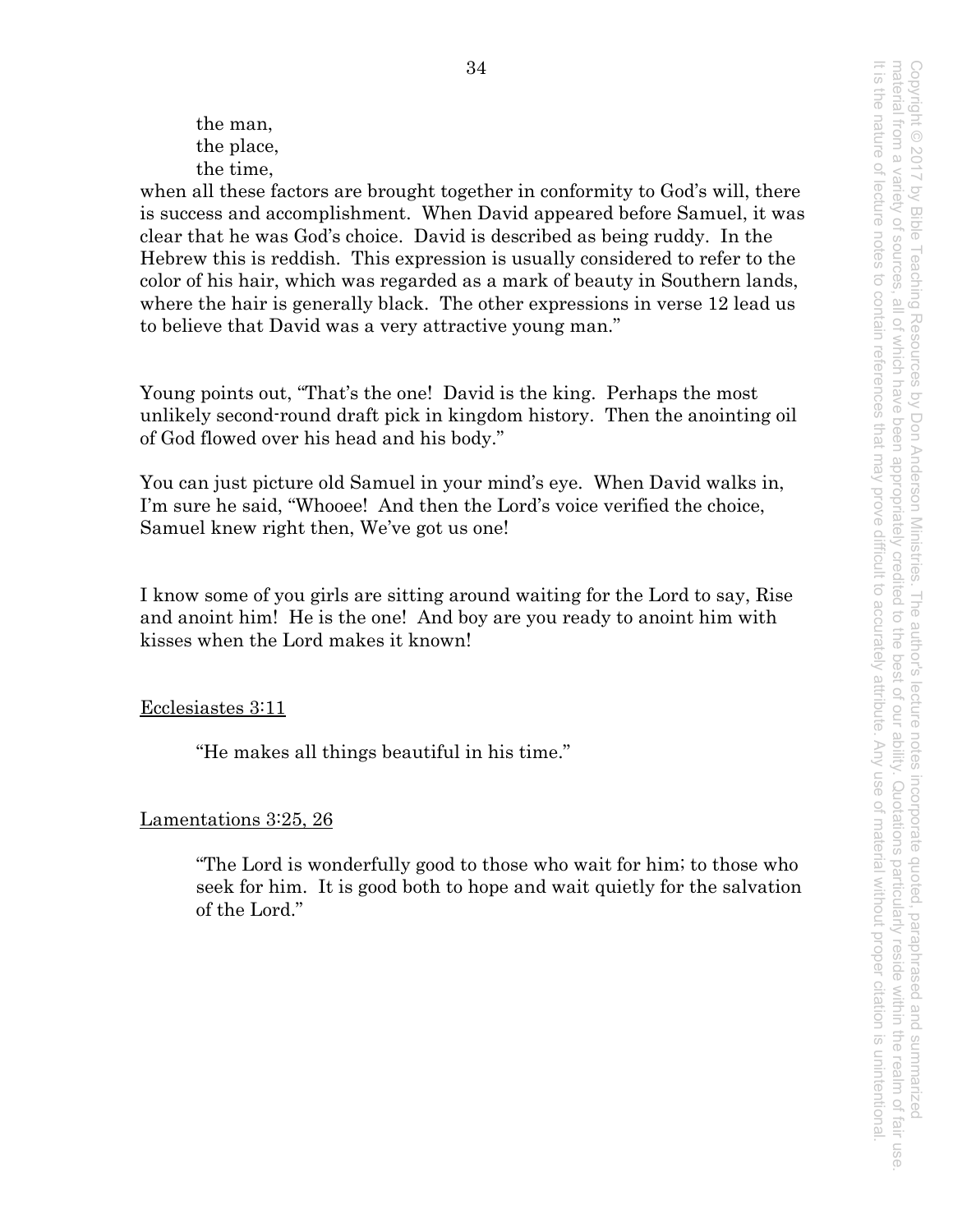v. 13 So Samuel took the horn of oil and anointed him in the presence of his brothers, and from that day on the Spirit of the Lord came upon David in power. Samuel then went to Ramah.

Verse 13 tells us that he was anointed in the midst of his brothers. This was the first of three anointings for David. His second came as king of Judah (2 Sam. 2:4), and his third as king over all Israel (2 Sam. 5:3). It also says that the Spirit of the Lord came upon him from that day forward.

So far we have two comparisons between David's life and the life of Christ. Both were from Bethlehem and both had the Holy Spirit descend upon them at the beginning of their ministries.

Smith points out, "So he was anointed and the Spirit of Yahweh came upon David from that day onwards, as had been the case with Saul in chap. 10:6, 10."

Theodore Epp calls our attention to the poem "I Am Resolved":

I am resolved no longer to linger, Charmed by the world's delight. Things that are higher, things that are nobler, These have allured my sight.

I am resolved to follow the Savior, Faithful and true each day, Heed what He saith; do what He willeth, He is the Living Way.

Hercus says, "Hats off to the old Hebrew historian, did I say? Then I'll say it again, for the new king is sought; the new king is found; the new king is anointed, and nobody even knows his name. God has never picked his man because of his name, never anymore than he picks men by their inches or by their good looks or by their brains or, listen carefully, by their family background. But here is the man after God's own heart. As Paul paraphrased it a thousand years later, 'The king was found.' And yes, you have guessed it. It is this love-starved, insecure, completely mixed up outcast kid,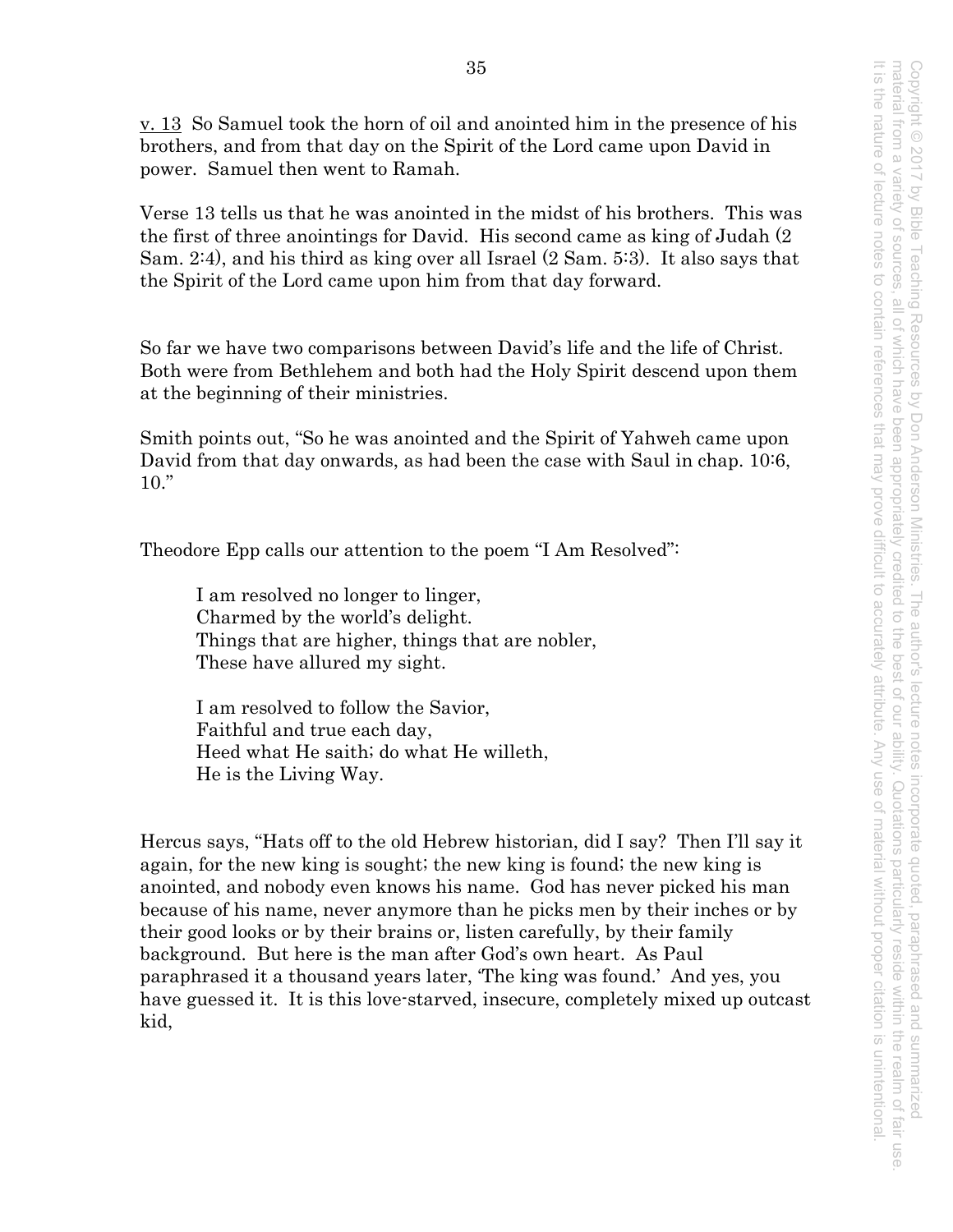son of Jesse, and his unhappy second wife. God picked him. His name was David."

Palau points out, "The name David means 'the apple of God's eye.' David was the apple of God's eye, beloved of God because he was a man after God's own heart. Most books are written for our INFORMATION; the Bible was written for our TRANSFORMATION. David was probably 18 years old when he was anointed to be the founder of the royal line from which Jesus Christ came. Think of it! Out in the pastures, among the grazing sheep, God was preparing this teenager to be the founder of Messiah's line. What an unspeakable privilege! David must have gotten the same ruboff when he was a teenager. He was the youngest of eight brothers, and like normal older brothers, they put him down. When the prophet Samuel came to their ranch house in Bethlehem, they didn't even invite David to the party. But from God's perspective, the kid David was one of the most important persons in his vast plan of the ages. God looked sat David's heart. To his brothers, David was just an irresponsible kid, a wild country teenager who beat up lions and scared bears. But God was looking beneath the exterior and saw a spirit that hungered after Him. Later on David became the national hero. He came back from leveling Goliath and all the people scrambled to get on the David bandwagon. If it happened today, David t-shirts, sweat tops and bicycle decals would be selling faster than department stores could keep them in stock."

Barber raises the question, "How different was David? He was a man of principle. He was shrewd and diplomatic, but free of those compromises which drown others in a sea of regret. Early in his life he submitted himself to the authority of the God of the covenant. His spiritual experience was real. He endured many trials and finally came to the place in his life where he could enjoy all the things God promised him. In his experience there was no shame, no loss of integrity, no loss of confidence. The adversities he faced contributed to the maturing of his personality. He was in every respect a winner, a man after God's own heart."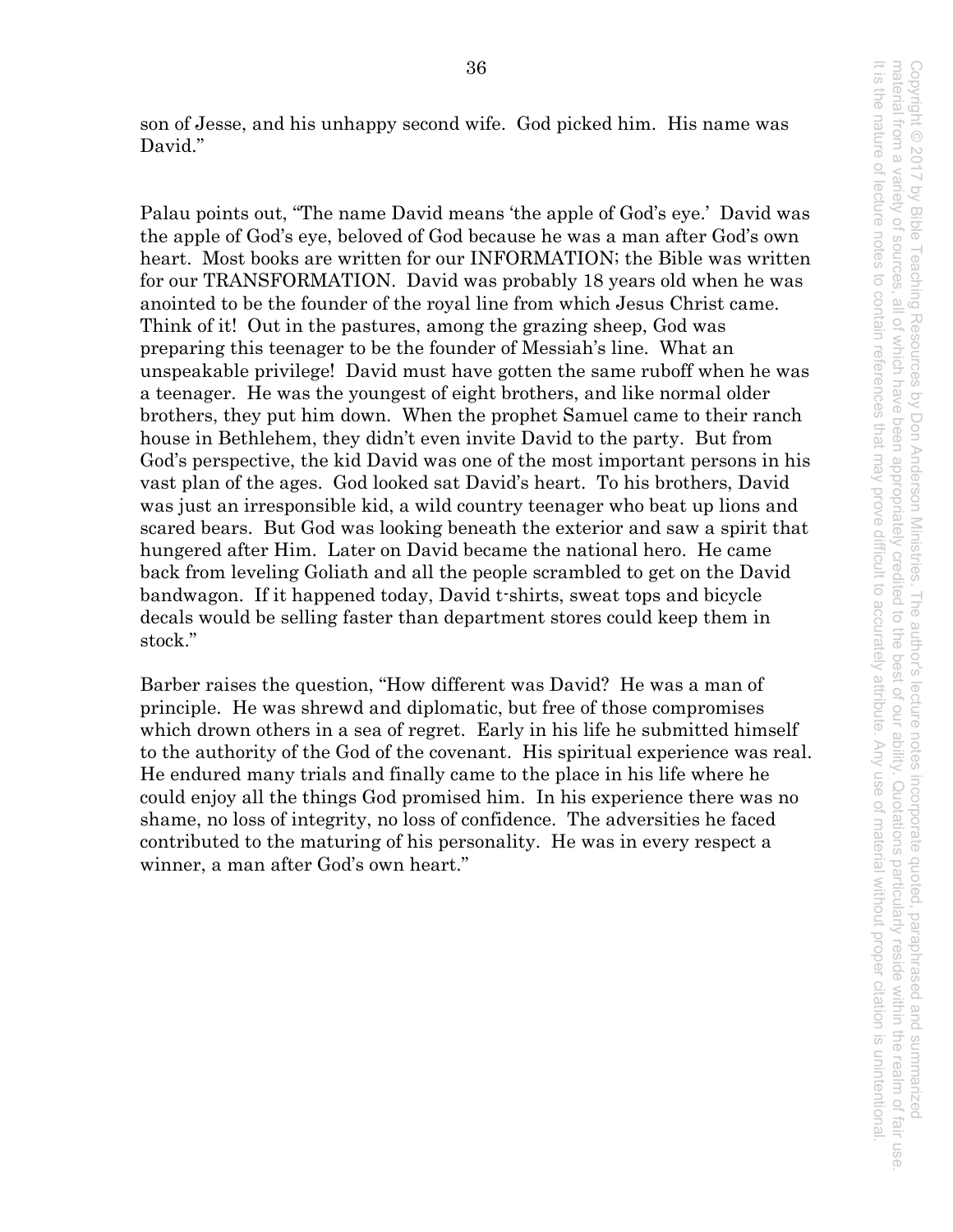#### 1 Samuel 13:14

"But now your kingdom shall not endure. The Lord has sought out for himself a man after his own heart. And the Lord has appointed him as ruler over his people because you have not kept what the Lord commanded you."

Laney points out, "David, the great grandson of Ruth and Boaz, was the youngest son of his father Jesse. His youthful years of shepherding sheep in the hills near Bethlehem were providentially used by God to prepare King David to shepherd Israel. David contributed greatly to the worship of Yahweh in Israel, both in planning and building of the temple and in writing psalms for praise and worship. The historical setting of many of the 73 Davidic psalms may be found in the books of Samuel."

F. B. Meyer points out, "From whatever site we view the life of David it is remarkable. It may be that Abraham excelled him in faith, and Moses in the power of concentrated fellowship with God, Elijah in the fiery force of his enthusiasm, but none of these were so many-sided as the richly gifted son of Jesse."

Pink points out, "God anointed David king over Israel, yet before the kingdom was actually given to him, his faith was severely tested and he was called on to endure many sore buffetings. He was hated, persecuted, outlawed, and hunted like a partridge on the mountains. Yet, was he enabled to say, 'I waited patiently for the Lord and he inclined unto me and heard my cry.' (Psalm 40:1). An important principle is here illustrated. When God has designed that any Christian should enter His service, His providence concurs with his grace to prepare and quality him for it; and often it is by means of God's providences that the discerning heart perceives the divine will. God opened the door into the palace without David having to force or even so much as /knock upon it. When we assume the initiative, take things into our own hands, in an attempt to hew a path for ourselves, we are acting in the energy of the flesh. 'Commit thy ay unto the Lord; trust also in Him, and He shall bring it to pass. Rest in the Lord and wait patiently for Him' (Psalm  $37:5-7$ ."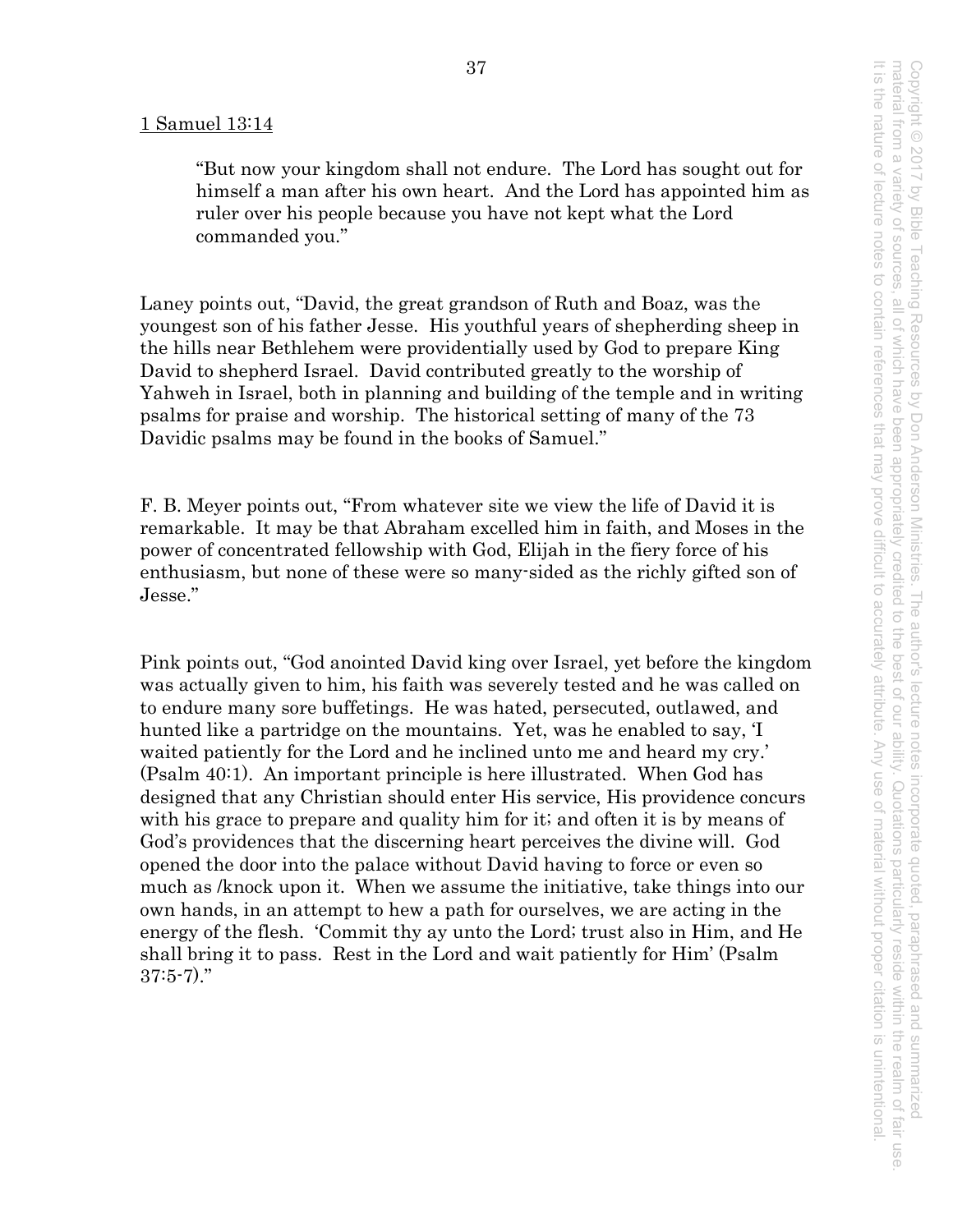38

"And from that day on, the Spirit of the Lord came upon David in power."

## Zech. 4:6

"Not by might, nor by power, but by my Spirit saith the Lord."

### 2 Tim. 1:7

"God hath not given us a spirit of fear, but of power and of love and of a sound mind."

### Acts 1:8

"But ye shall receive power, after that the Holy Ghost is come upon you, and you shall be witnesses unto me, both in Jerusalem and all Judea and in Samaria, and unto the uttermost part of the earth."

David …Samuel …. Saul

Whereas we have been considering together David before Samuel in these first 13 verses, we are now going to be considering:

II. David before Saul – 16:14-23

Come on David in Power!!

 $\underline{v}$ . 14 Now the Spirit of the Lord had departed from Saul, and an evil spirit from the Lord tormented him.

This is a continuation of the story being told by the writer. Saul is being tormented by this evil spirit in view of ultimately going to the place of torment.

What a sad contrast in verse 14, God's Spirit departed from Saul. He lost all his good qualities, all the qualities that had empowered him when he first became king. An evil spirit from God troubled him.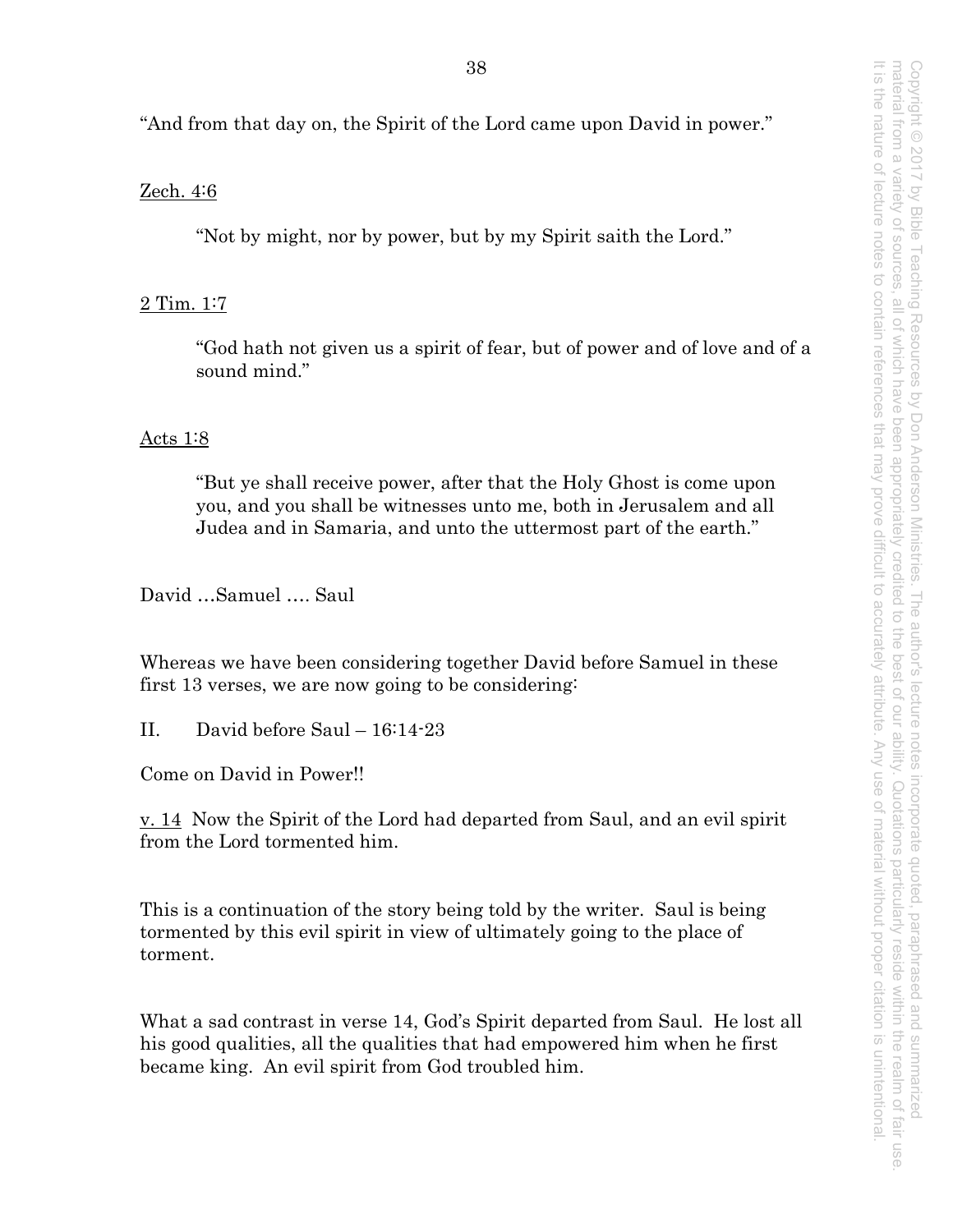W.W. Winter, in commenting on this difficult verse, says, "We conclude that the spirit thought of as the agency of evil is a higher evil power which took possession of him, and not only deprived him of his peace of mind, but stirred up his feelings, ideas, imaginations, and thoughts. It is from Jehovah because God sent it as a punishment."

Getz says, "If the evil spirit troubling Saul was indeed a demon, how do we explain that this evil personage came from the Lord. This would probably refer to the fact that God permitted the spirit to come upon Saul. It would be a reference to the Lord's sovereign control over all things. Though he has given Satan and his company of evil spirits a great deal of freedom they cannot do anything without God's permission, especially in the lives of His children. The word evil can legitimately refer to discontent, calamity, or disaster. Thus the Lord could have sent to Saul this kind of spirit or sense of distress and anxiety, rather than being an outside evil force sent as a demon. The spirit could have been a psychological condition within Saul's inner being, resulting directly from God's judgment upon him. Therefore, Saul's case would be different from demon possession and also different from a typical psychological problem. Whatever the interpretation, one thing needs to be made clear. Without doubt, Saul brought this condition on himself. It began with Saul's outright disobedience to God's personal and direct communication. And once God's Spirit left him, Saul deteriorated in his relationship, both with God and with people. Though Saul could have thrown himself upon God's mercy to deliver him from his uncomfortable and difficult state, he chose to try to solve the problem in his own strength. But even then, we see God continuing to reach out to Saul in love. In fact, God's judgment was discipline, an act of love designed to turn Saul's heart back toward righteousness."

J. Vernon McGee points out, "I believe Saul was completely taken over by Satan. His servants noted that he had this mental malady, the spiritual sickness. It is said that music has power to tame the savage beast."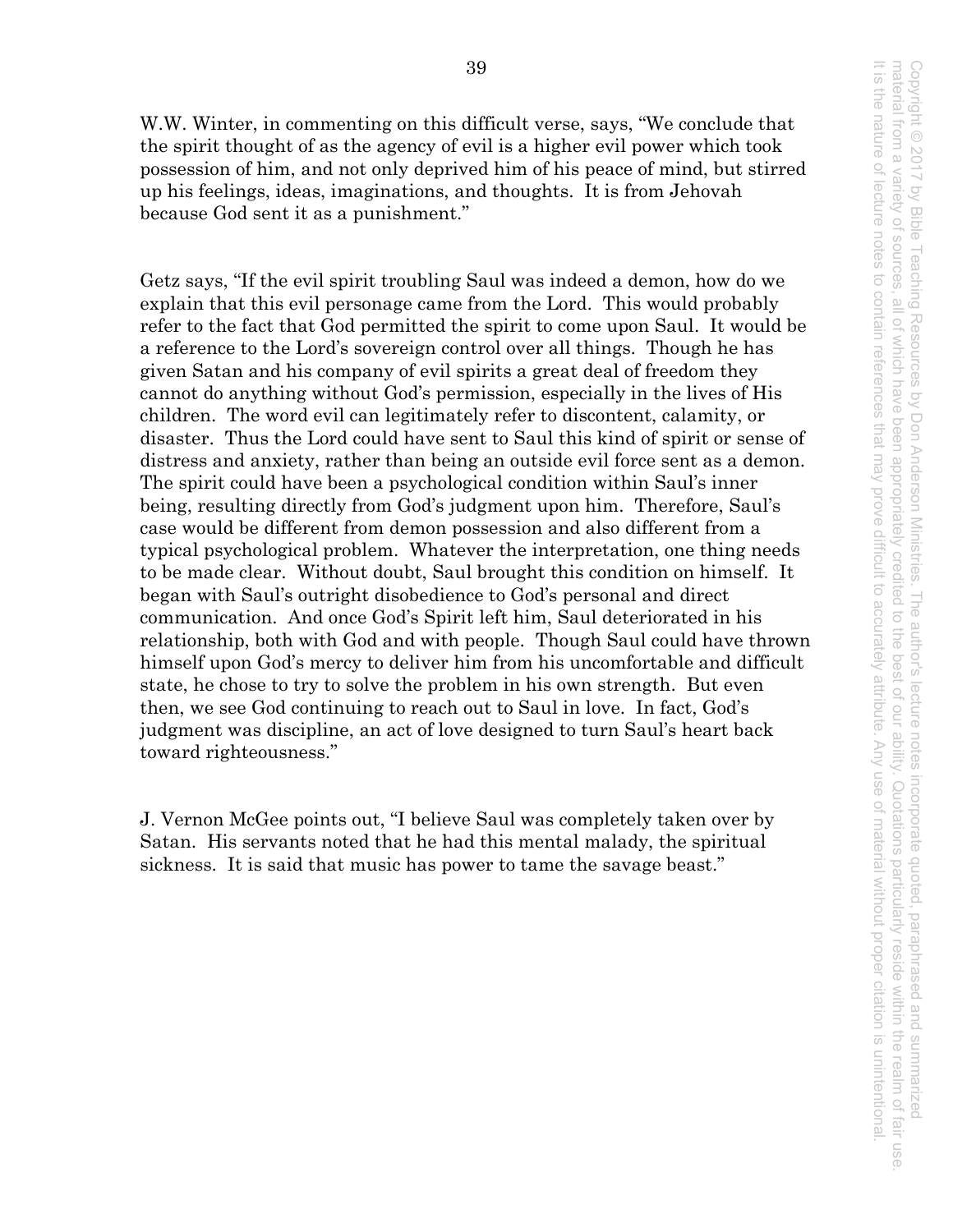Deane and Kirk point out, "Saul's state was regarded as a divine judgment upon him. Reasoning from all the circumstances known to us, we may come to the following conclusion: The denunciations of Samuel,

 the withdrawal of the kingdom from himself, and his descendants

 a feeling of being ill treated, a proud self-will which would not submit to rebuke, and an uneasy expectation of the sudden appearance of some competitor to

the throne,

rendered him gloomy, suspicious and angry. To these feeling she gave himself over. Fits of despondency became more frequent as he less and less resisted them. Discontented with himself, he made no effort at reformation. Every year, every day increased the evil 'til his mind gave way and he became, to some extent, actually insane."

Dean and Kirk point out, "And the spirit of melancholy which can hardly fail to possess a God-deserted soul, may be spoken of as an evil spirit from the Lord. It is God permitting the laws of man's moral being to work out the punishment of their violation. But the natural, and I believe, the correct meaning of the words points to the action of an unseen and supernatural evil spirit. The existence of such beings and the injuries they work upon our race are clearly revealed in Scripture."

<u>v. 15</u> Saul's attendants said to him, "See, an evil spirit from God is tormenting you.

Saul's attendants come forth with a true statement of the situation.

v. 16 Let our Lord command his servants here to search for someone who can play the harp. He will play when the evil spirit from God comes upon you, and you will feel better."

These servants have a proposal for Saul, and it is to experience the therapy of music.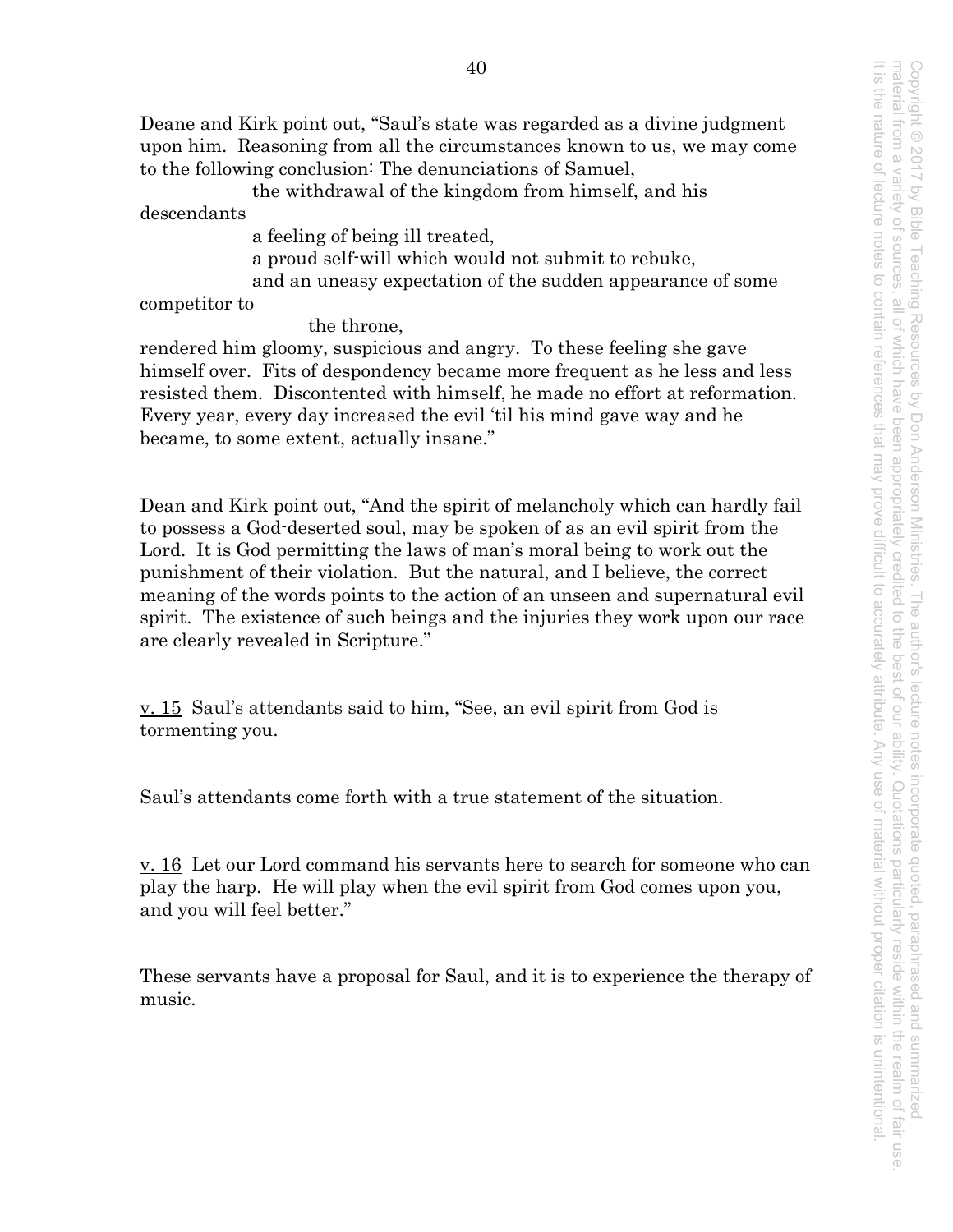The right use of music brings positive results, and the wrong use negative results.

Rock band! So many problems.

v. 17 So Saul said to his attendants, "Find someone who plays well and bring him to me."

Here Saul is issuing a command, literally under sovereign direction, to expose David to the consequences of unrestricted resistance to the will of God.

v. 18 One of the servants answered, "I have seen a son of Jesse of Bethlehem who knows how to play the harp. He is a brave man and a warrior. He speaks well and is a fine-looking man. And the Lord is with him."

David has come into prominence and has been brought to the attention of a number of the court attendants.

Perhaps his musical talents had been intensified after the Spirit of God had come upon him.

There are 9 characteristics that describe David in this section:

- 1. Ruddy
- 2. Fine appearance
- 3. Handsome
- 4. Musician
- 5. Brave
- 6. Warrior
- 7. Communicator
- 8. Fine looking
- 9. (best of all) the Lord is with him.

Young points out, "At those crucial times, David never had to find God's number in the phone book. He knew the number of his friend. He had dialed it many times on those Judean hills and he never had received a busy signal. God always answered David. When a crisis came, David knew how to talk with God."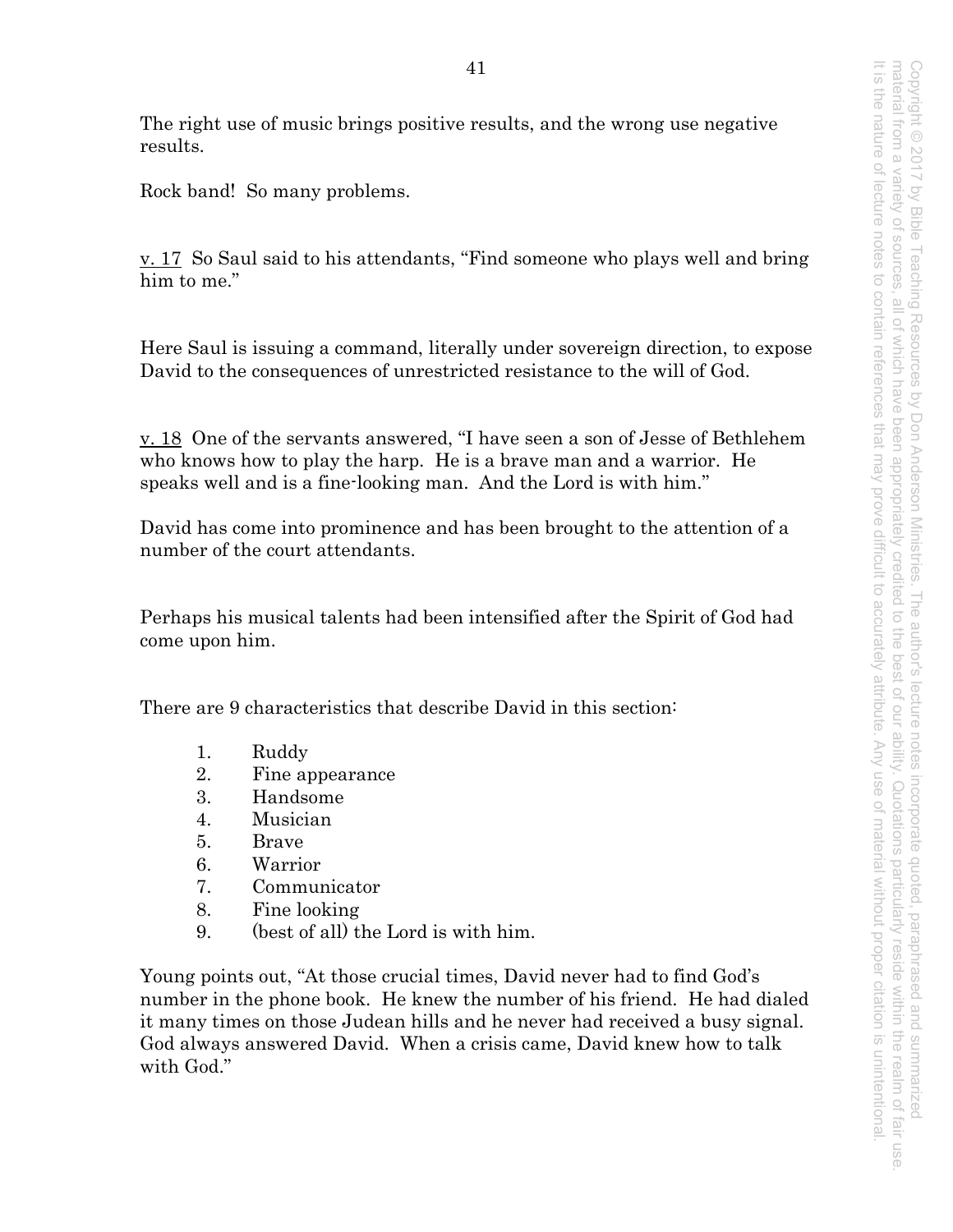Jordan points out, "David needed to go to court to learn about being the king. David was an accomplished musician, a brave soldier, a fine speaker, good looking, and a godly person. Wow! What a reputation! What a man! I don't believe we can consider it a coincidence that the servant knew of God. In the life of a child of God, there are no accidents. God is always controlling circumstances to accomplish His purposes. In an unusual way He brought His two men together."

## Romans 8:28

## Geoff Lewis

Ruth Calkin in her book Tell Me Again Lord, I Forget writes a little poem called "Coincidences."

"Lord, I was intrigued with the brilliant vocabulary of the patient sitting next to me in the reception room. I don't remember the start of our conversation, but suddenly we were discussing prayer. I shared rather freely your pertinent answers to my day-to-day requests. Labelling himself a skeptic, he smiled and said courteously, 'What you consider answered prayer I choose to call coincidence.' You know how it is with me Lord. I'm always slightly ill at ease in the big middle of a theological discussion. I'm much more at home in my kitchen mixing muffin batter or tossing green salads. Frankly, I was relieved when the dentist called my name. But one thing I do know, Lord, when I pray, coincidences happen. When I don't pray, they stop. So thank you again and again for ten thousand coincidences always in the nick of time when I pray."

F. B. Meyer points out that "David is characterized in five ways here, and one of these is PRUDENT IN SPEECH. He was as prudent to advise and scheme as he was swift to execute. He had understanding of the times, of human hearts, of wise policy, and he knew just how and when to act. Frank to his friends, generous to his foes, constant in his attachments, calm in danger, patient in trouble, chivalrous and knightly. He had every element of a born leader of men, and was equally at home in the counsels of the state and the decisions of the battlefield. Whatever emergency threatened, he seemed to know just how to meet it. This was no doubt due to the repose of his spirit in God."

J. Vernon McGee points out, "Back in verse 12 it says that David was ruddy. It means he had red hair, and he had a temper to match his red hair—a hot temper. Here we learn he had a beautiful countenance. God does not despise that which is beautiful. God can use beauty."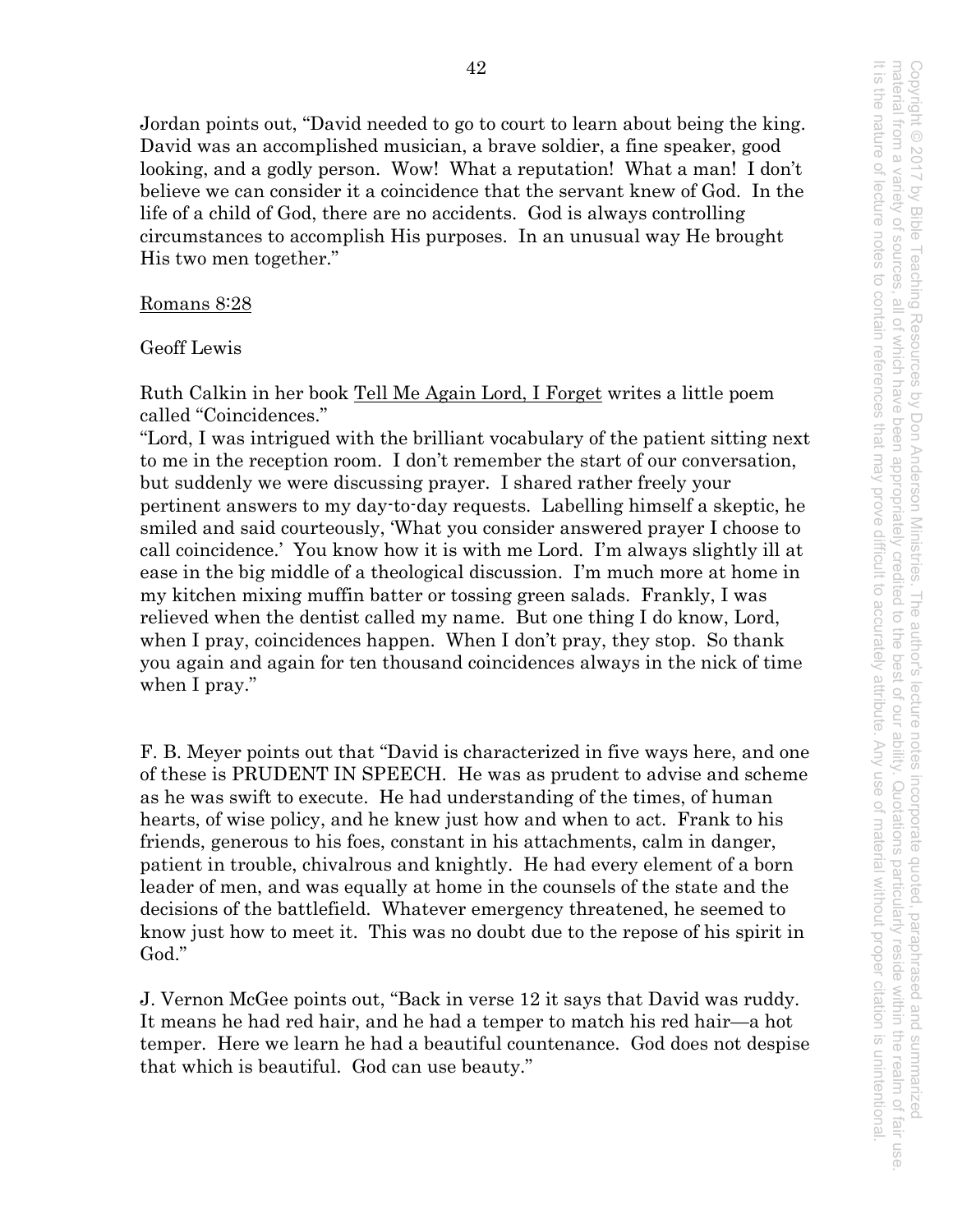Alexander Whyte says, "Teachableness and meekness and gentleness and submissiveness an thankfulness and such like are what they are even before they are ingrafted on him who is the true and original root, both of our wild and fast-fading flowers, as well as of our most fragrant and most fruitful herbs. I would feign begin David's shining graces by saying that faith in God is the true, unreal and living root of them all."

v. 19 Then Saul sent messengers to Jesse and said, "Send me your son David, who is with the sheep."

Saul wastes no time in sending messengers to Jesse with a command that David be sent to Saul's court. Jesse had no alternative but to obey.

It is interesting that when Saul sends the messengers to Jesse, they stipulate by their instructions, "Send me your son David, who is with the sheep." They know that David is a sheep herder by trade, but that he is a fantastic musician and has all these other characteristics that are described in the previous verse.

 $\underline{v}$ . 20 So Jesse took a donkey loaded with bread, a skin of wine and a young goat and sent them with his son David to Saul.

Jesse got a gift together made up of bread, wine and meat and sent them with David to Saul.

<u>v. 21</u> David came to Saul and entered his service. Saul liked him very much, and David became one of his armor-bearers.

In the first part of our passage, David is providentially brought before Samuel. And now in the latter part of the passage, he is providentially brought before Saul.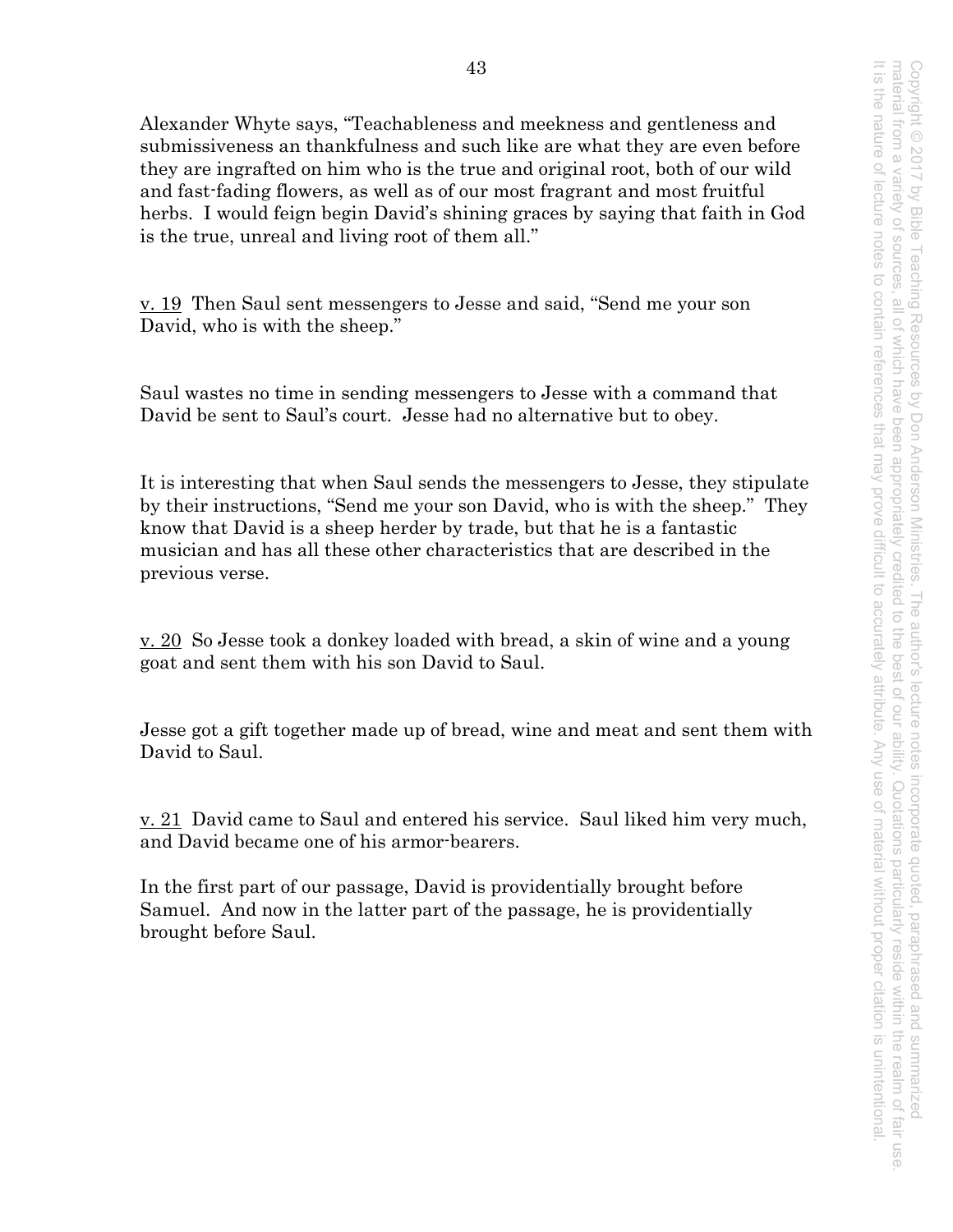Music has a natural tendency to exhilarate and compose the mind when we are sad and distressed—good music, that is.

It says that "Saul loved him greatly." Of course, Saul did not know that David was to be his successor. He made David his armor-bearer and sent word to Jesse that his son was now attached to the inner circle of the king's bodyguard. David was able to go home at intervals and attend to his father's sheep. When Saul's dark moods would come upon him, he would send for David. And then when the evil spirit was repelled, David would return again to his home.

Epp points out, "Consider what this meant to David. While appearing before Saul, David held a position of honor and prominence. But back home he did the work of a servant. Whether in prominence or lowliness, however, David's attitude was a healthy spiritual one of humility. Could we do the same under similar conditions? What would be our reaction to being exalted on the one hand and being called on for very menial tasks on the other."

Ethel Barrett pictures in her mind the following conversation: "What is your name, lad," the king said. David had been so lost in his music that he came to with a start at the sound of the voice. "My name is David, sir," he said. The king stared at him a long moment. "Who taught you to play like that?" David looked back unafraid now. "I'm a shepherd, sir," he said. "I spend much time alone. I talk to God and I put it into words to go with my music. I have many songs in my head. They are all my conversations with God."

Gehrke points out, "David quickly becomes a favorite of the king, even attaining the position of king's armor-bearer. That is, his page in peacetime, and in wartime, the one who supplied him with the weapons required in the varying phases of combat—the bow for long-range fighting, the javelin for medium range, the spear and sword for hand-to-hand combat. David alone is able to banish Saul's evil spirit by his skillful lyre playing and by his singing of what must have been more than mere secular folk songs."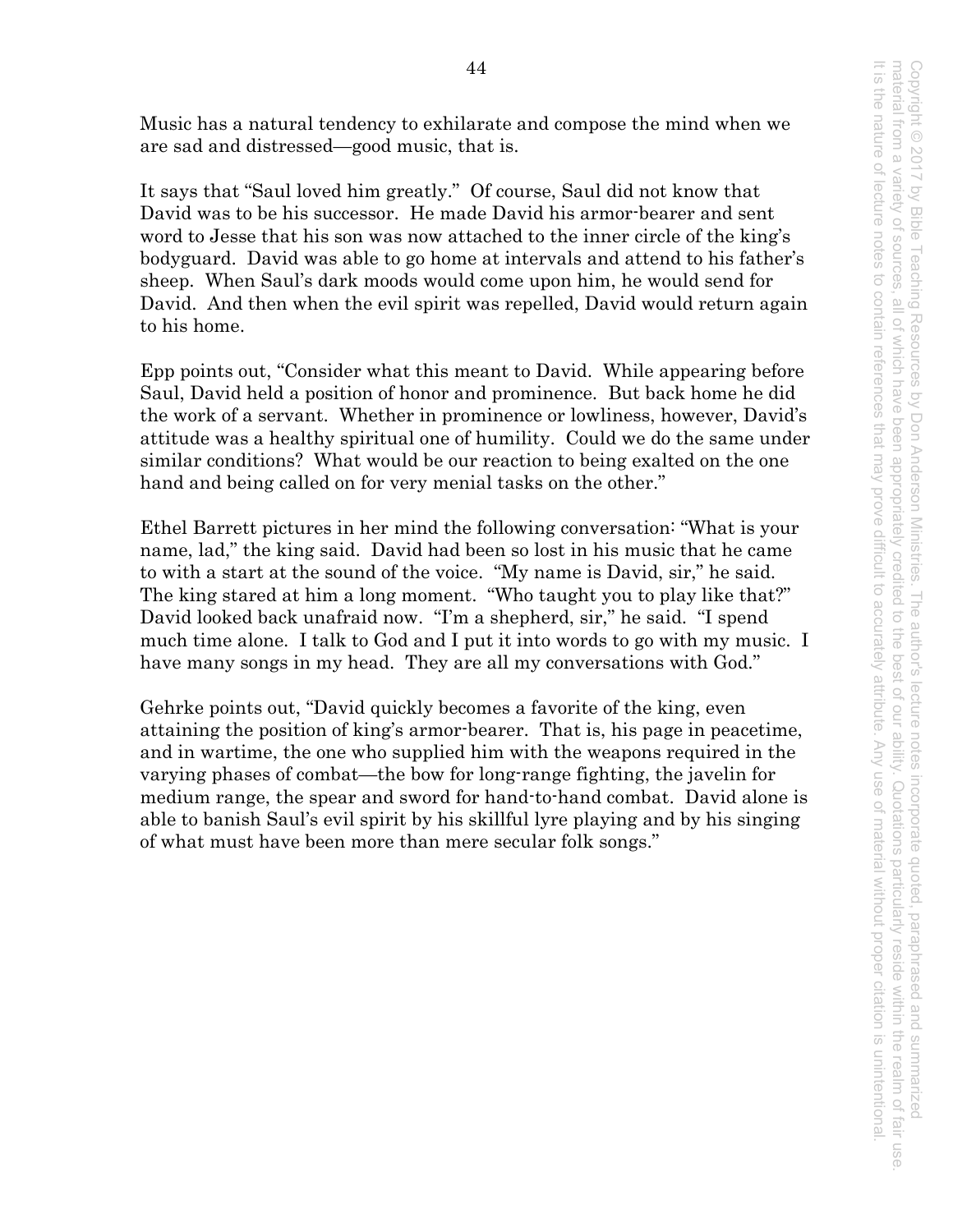<u>v. 22</u> Then Saul sent word to Jesse, saying, "Allow David to remain in my service, for I am pleased with him."

Back in verse 22 we see that 'Saul liked him very much.' And now in verse 22 we see that 'Saul is pleased with him.'

v. 23 Whenever the spirit from God came upon Saul, David would take his harp and play. Then relief would come to Saul; he would feel better, and the evil spirit would leave him.

For the life of me I don't see David as a country-western or hard rock singer. Before David picked up his harp and began to play, Saul would be singing the strains of Wily Nelson's song, "Without a Song."

There is a spiritual therapy in good Christian music. I am sure that David sang many of the psalms on these occasions.

Rebellion and Rock! "O Dad You Are Getting Old!"

"Maybe I am but we didn't burn the flag or our draft cards and refuse to defend our land. We didn't use sit ins and demonstrations as an excuse for submitting to the authority that was over us. When the flag came by we stood in respect and sang the Star Spangled Banner.

Maclaren points out, "Poets learn in suffering what they teach in song. These quick transitions of fortune and this wide experience are the many-colored threads from which the rich web of his psalms is woven. But when all this is admitted, there remains a wonderfully rich, loveable character. He is the very ideal of a minstrel hero such as the legends of the East especially love to paint. The shepherd's staff or sling, the sword, the scepter, and the lyre are equally familiar to his hands. That union of the soldier and the poet gives the life a peculiar charm."

Christian Rock — The beat goes on!!

Mackintosh points out, "This unhappy man needed the soothing notes of David's harp to dispel the horrid influence of that spirit which haunted him from day to day. Wretched man, sad monument of the results of a selfseeking course, Saul would seem to have had little idea of who it was that stood before him, and whose music refreshed his troubled spirit. He knew not that he had in his presence the future King of Israel. The selfish Saul would gladly use the services of David in his need, though ready to shed his blood when he understood who and what he was."

Terrorism—last great act of defiance.

We didn't declare God dead so we could be free from moral restraint. Music expresses that. Spirit of the age: Jn. 21:25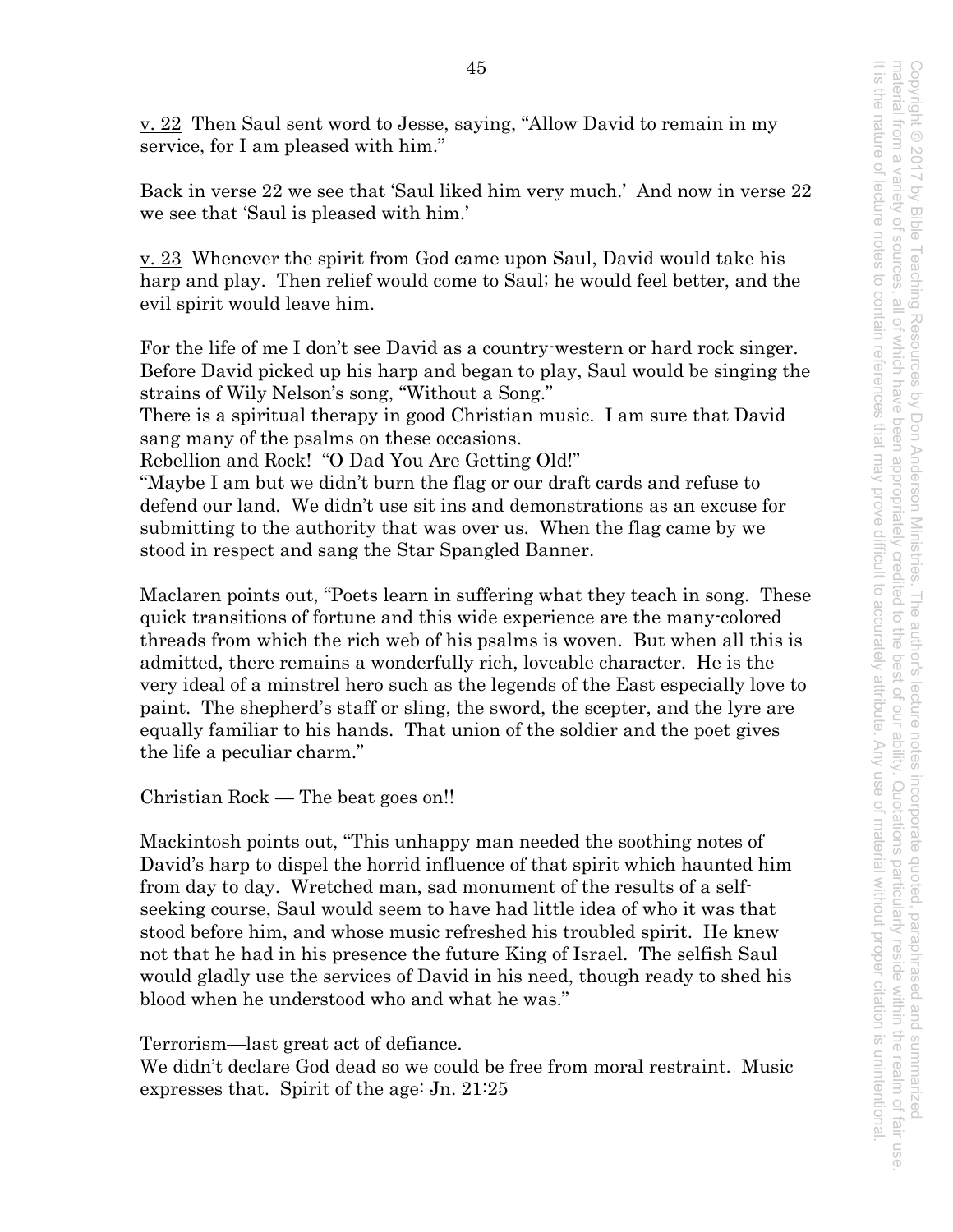Alan Redpath points out, "Isn't it strange that the one thing that helped Saul, which somehow brought rest into his fevered spirit and calmed his inner battle, was music. What a tremendous ministry is that of song and music. Chords that are broken will vibrate once more, goes the old song we often sing. And how quickly do they begin to respond when they hear the lovely old songs of the faith. Why should that be? Because heaven is full of song and music. The Bible tells us so. It is an expression of the very life of heaven, and that is why the singing of a hymn can be used to speak to a heart that is desolate. Saul's poor lonely soul responded to music when nothing else could touch him. That is why the devil uses music, too, and he distorts it into modern rock, a powerful weapon in his hands with which to capture the senses and stifle the soul. You see people going about the streets with transistor radios in their hands. They cannot be quiet. They are afraid to be without some noise, so they listen to the hypnotic throbbing of rock. It dulls their conscience, drugs their senses, and stops their thinking. Why? Music which has great power to influence the soul and draw him back to the reality of God in heaven is the thing that the devil has grasped and twisted and used to keep people blinded in his grip. Oh, the subtlety of the devil. Oh, the desolation of the life that is insensible to God."

Krummacher says, "Music can unfetter the most destructive passions but it can also, at least momentarily, tame and mitigate the wildest storms of the human heart. Whatever noble impulses, unobserved and slumbering, may lie concealed within the breast of man may be aroused by music and brought forth into the light of day, but at the same time, it may also stir the vilest passions in the lower regions of human nature and accelerate their maturity into action."

At the same time, the case of Saul strengthened David in a most wonderful manner in the conviction that the popular opinion that a royal crown raises its possessor to the summit of all earthly happiness is only a delusion, and that on the contrary, the fear of God as the beginning of wisdom is the only secure foundation of all true happiness, whether in the palace or in the peasant's cottage. The first of the psalms of David which we possess may have grown out of the experience he had at this time in Saul's court.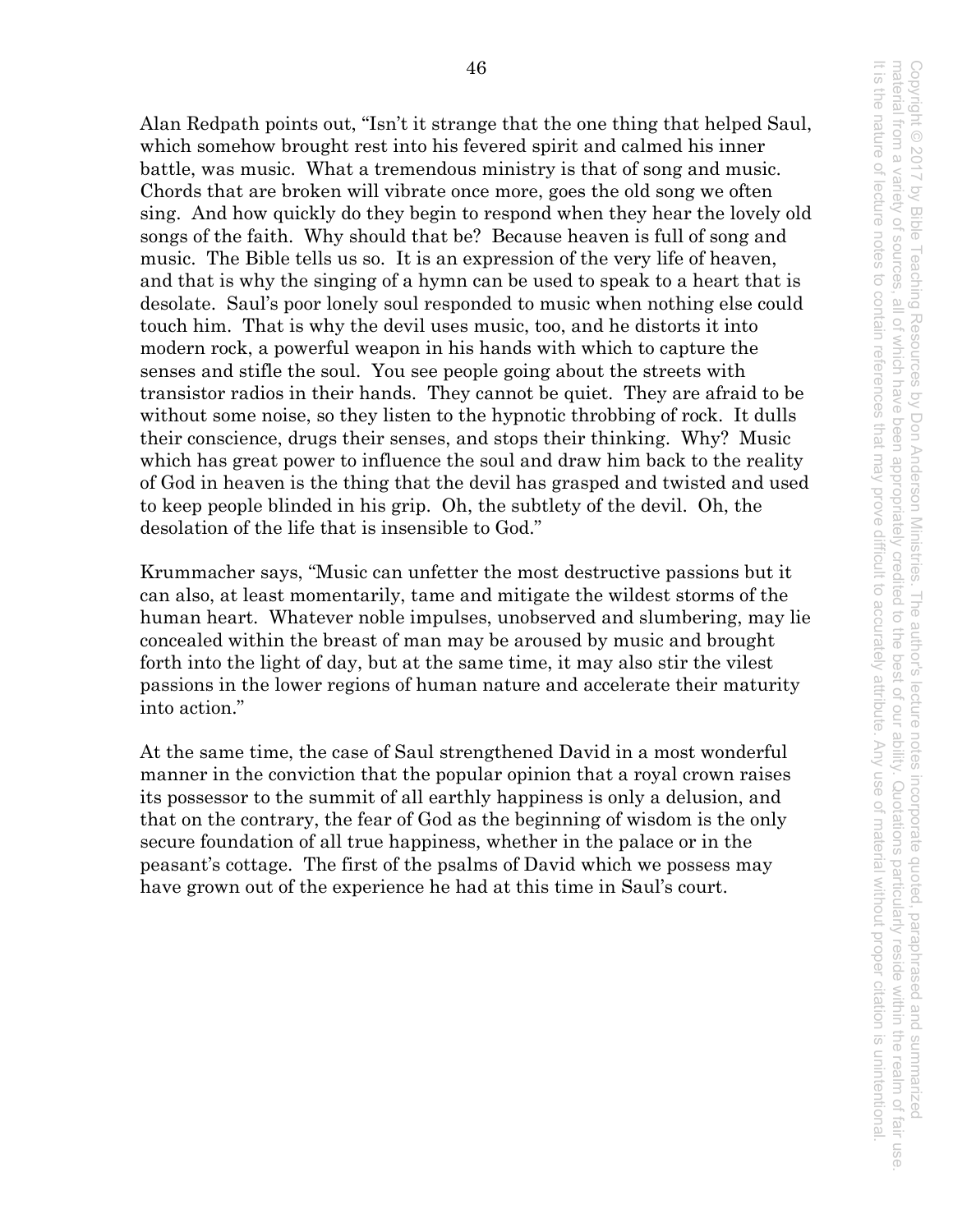Deane and Kirk point out, "It is said that the evil spirit departed but not that the good spirit returned. Saul's trouble was alleviated but not removed. The disease was still there. The results of David's harp were negative and superficial. So it is with the sinner still. There are many outward applications which act like spiritual chloroform upon the soul. They soothe and calm and please, but that is all. They do not go below the surface nor touch the deep-seated malady within. Our age is full of such appliances, literary and religious, all got up for the purpose of soothing the troubled spirits of men. Perhaps the grandest lesson which God intended David to gain from the visit was the woeful result of a proud and perverse will. He was placed in the most favorable position for contemplating the terrible misery of Saul. It doubtless often led him to breathe the prayer which he long afterwards embodied in one of his penitential psalms, 'Cast me not away from thy presence and take not thy Holy Spirit from me.'"

# Conclusion:

In 1 Sam. 16 we have seen:

- 1. David before Samuel—verses 1-13
- 2. David before Saul—verses 14-23

Before Samuel he is anointed as king. Before Saul he becomes a servant.

The first lesson in leadership is to become a servant.

The apostle Paul in Philippians 2:5-7 says,

"Have this attitude in yourselves which was also in Christ Jesus, who, although he existed in the form of God, did not regard equality with God a thing to be grasped, but emptied himself, taking the form of a bondservant, and being made in the likeness of men."

How are you edifying the Body of Christ?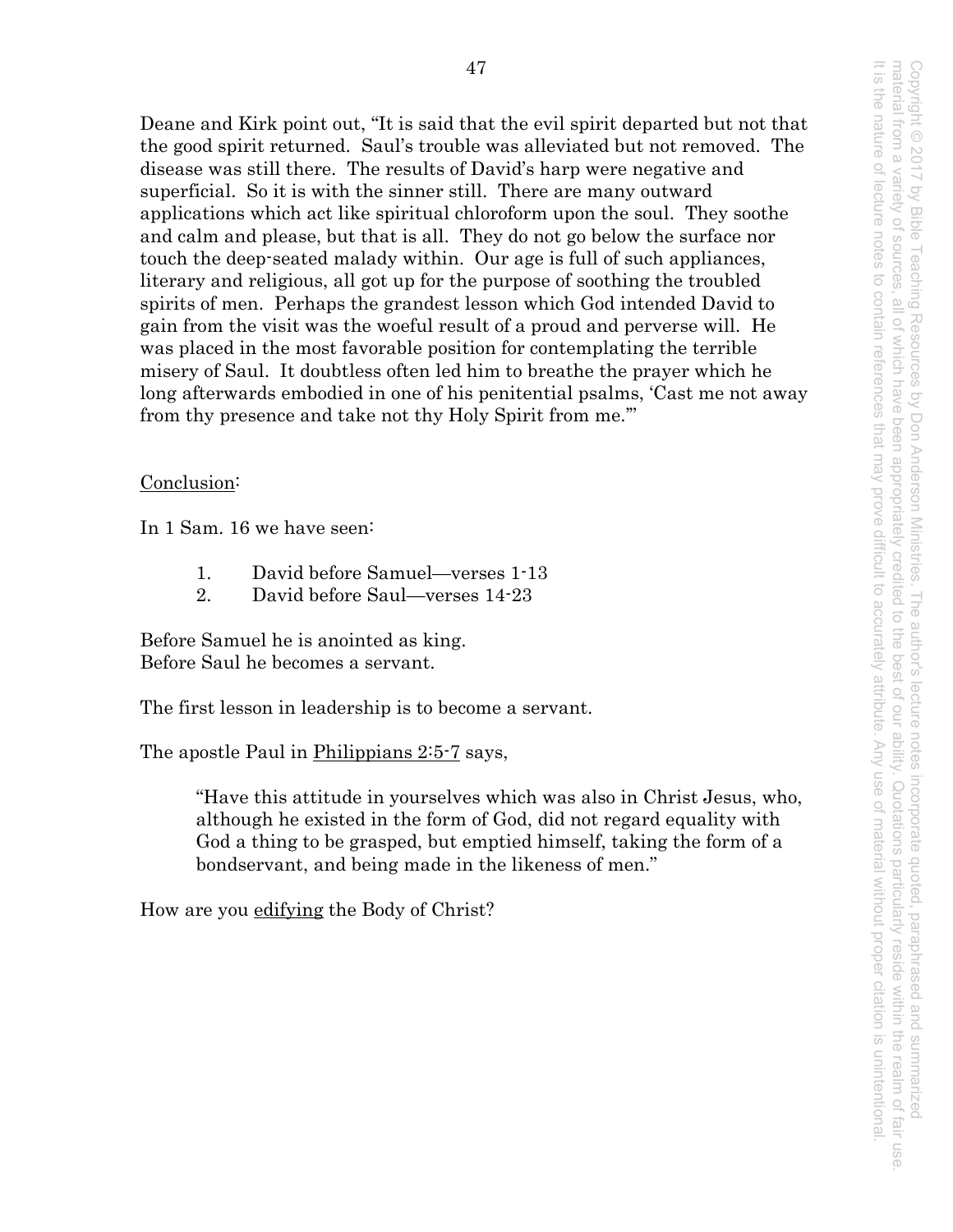#### Matt. 20:26, 27

"It is not so among you, but whoever wishes to become great among you shall be your servant. And whoever wishes to be first among you shall be your slave."

### Mark 10:45

"For eve the Son of man did not come to be served, but to serve and to give his life a ransom for many."

The first course in the divine leadership curriculum is a course in servanthood.

- What are some of the lessons that we can learn from this particular passage?
- LESSON #1: It is possible to mourn too long over some situation which the Lord has permitted.
- LESSON #2: There comes a time to quit living in the past and go on to new assignments.
- LESSON #3: If the Lord came tonight, would you tremble or be at peace?
- LESSON #4: The agony of ASSUMPTION, ANTICIPATION, and APPEARANCE are demonstrated in this passage.
- LESSON #5: It's not what you SEE but what you BE that counts with the Lord.
- LESSON #6: Man looks on the outward appearance, but the Lord looks at the heart.
- LESSON #7: The right use of music brings positive results, and the wrong use negative results.